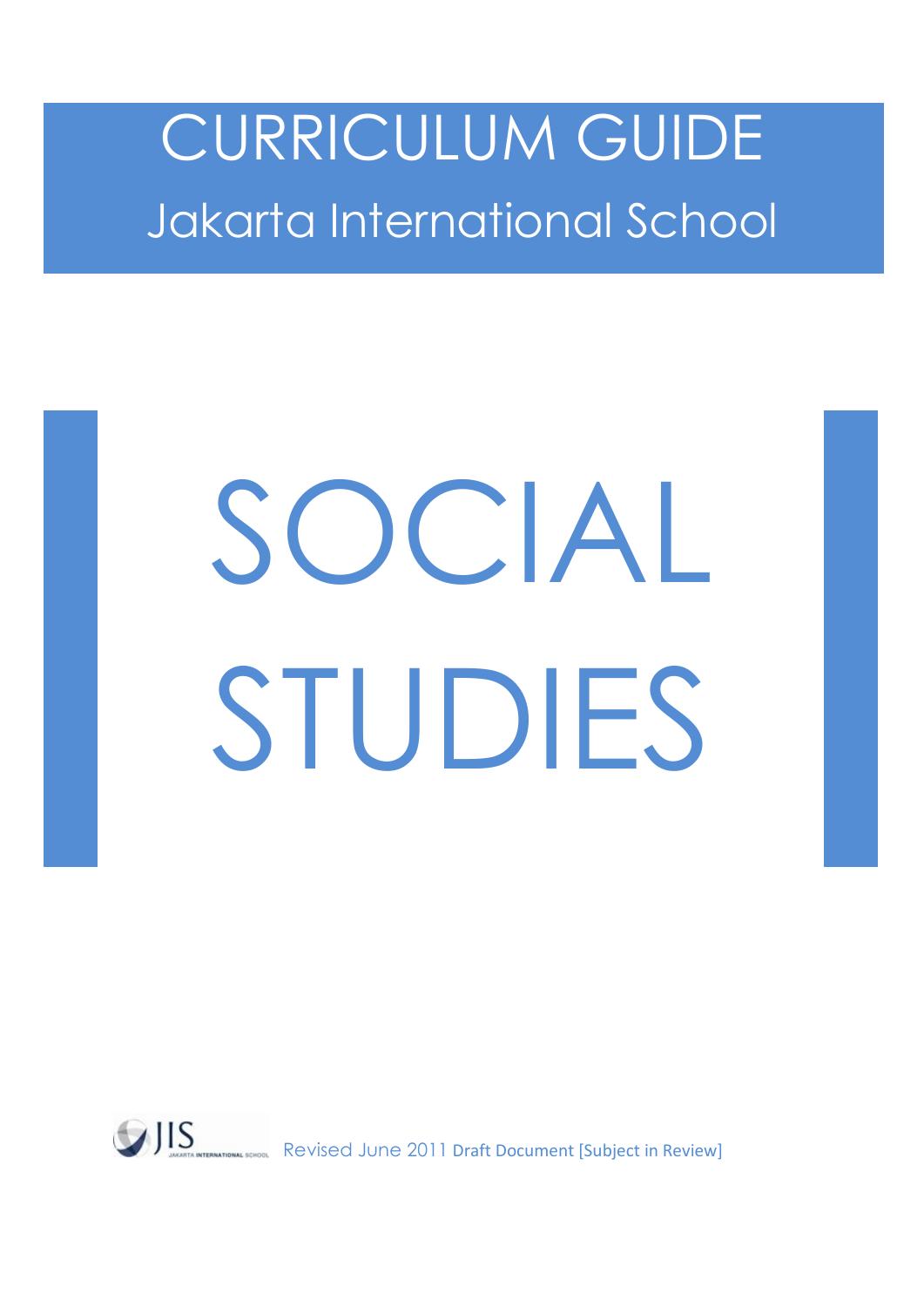# CONTENT

| <b>INTRODUCTION</b>                                          | 3         |
|--------------------------------------------------------------|-----------|
| <b>RATIONALE</b>                                             | 4         |
| <b>KNOWLEDGE AND PROCESS CATEGORIES</b>                      | 5         |
| <b>KEY CONCEPTS AND GENERALISATIONS</b>                      | 9         |
| <b>WAYS OF WORKING: THINKING PROCESSES AND SKILLS</b>        | 12        |
| WAYS OF WORKING & GLOBAL CITIZENSHIP FRAMEWORK BY GRADE BAND | 13        |
| <b>INSTRUCTIONAL APPROACHES AND ASSESSMENT</b>               | 15        |
|                                                              |           |
|                                                              |           |
| <b>LEARNING GOALS KINDERGARTEN</b>                           | 21        |
| <b>LEARNING GOALS GRADE 1</b>                                | 22        |
| <b>LEARNING GOALS GRADE 2</b>                                | 23        |
| <b>LEARNING GOALS GRADE 3</b>                                | 24        |
| <b>LEARNING GOALS GRADE 4</b>                                | 25        |
| <b>LEARNING GOALS GRADE 5</b>                                | 26        |
| <b>LEARNING GOALS GRADE 6</b>                                | 27        |
| <b>LEARNING GOALS GRADE 7</b>                                | 28        |
| <b>LEARNING GOALS GRADE 8</b>                                | 29        |
| <b>LEARNING GOALS GRADE 9</b>                                | 31        |
| <b>LEARNING GOALS GRADE 10</b>                               | 32        |
| <b>UNITS OF STUDY</b>                                        | 34        |
| <b>REFERENCES</b>                                            | 35        |
| <b>APPENDIX</b>                                              | 36<br>.36 |

<span id="page-1-0"></span>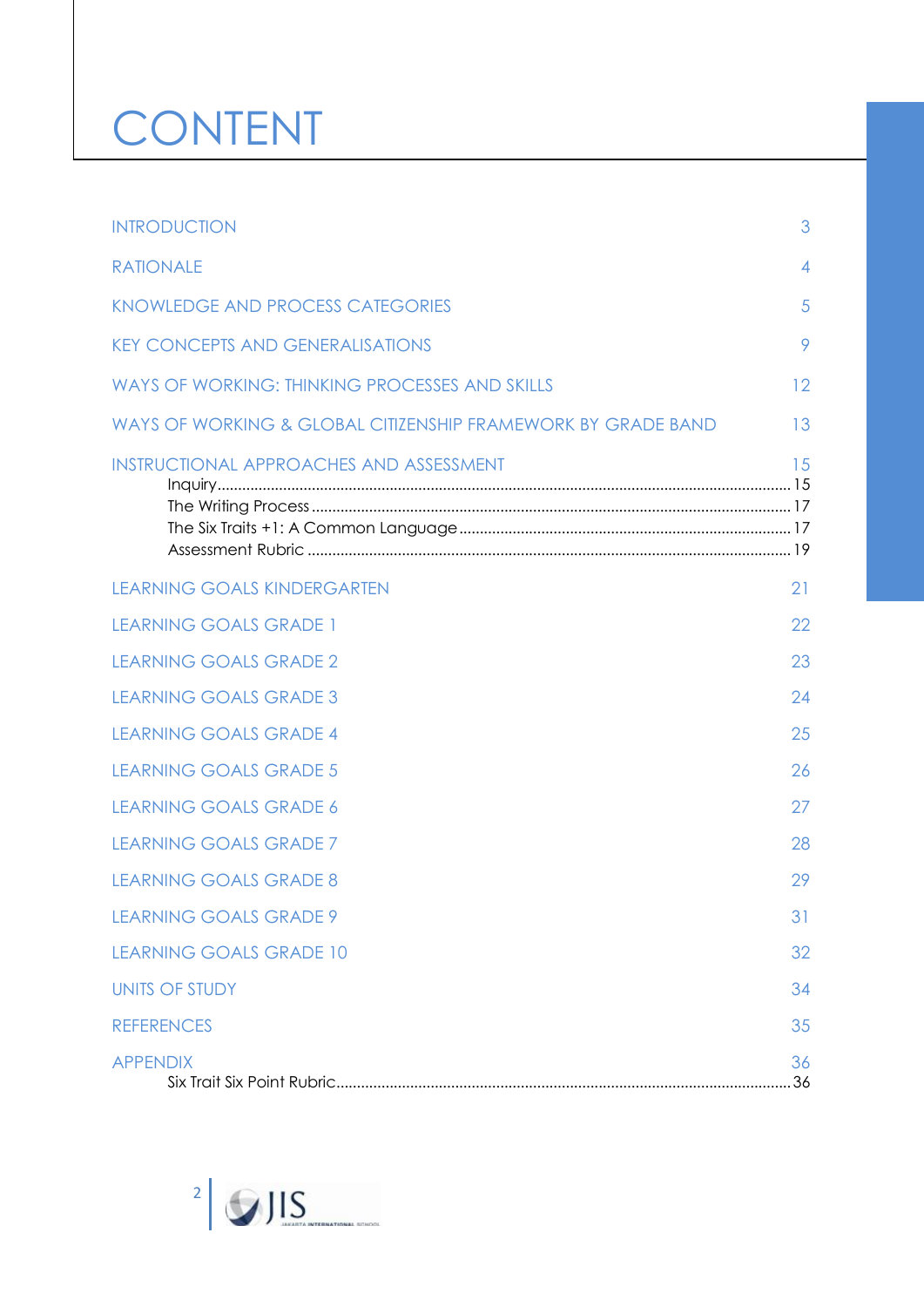# INTRODUCTION

The K-10 Social Studies Curriculum Guide was produced by the Learning Office at Jakarta International School. The document expands on the JIS Curriculum and Learning Overview. It provides a summary of the learning area, and is intended as a resource for teachers and others who require detailed information: the rationale, instructional approaches specific to the subject, assessment, the learning goals, and an overview of units which constitute the building blocks of the curriculum.

Mark Jenkins

Head of Curriculum and Learning Jakarta International School

<span id="page-2-0"></span>*Copyright Jakarta International School June 2011*

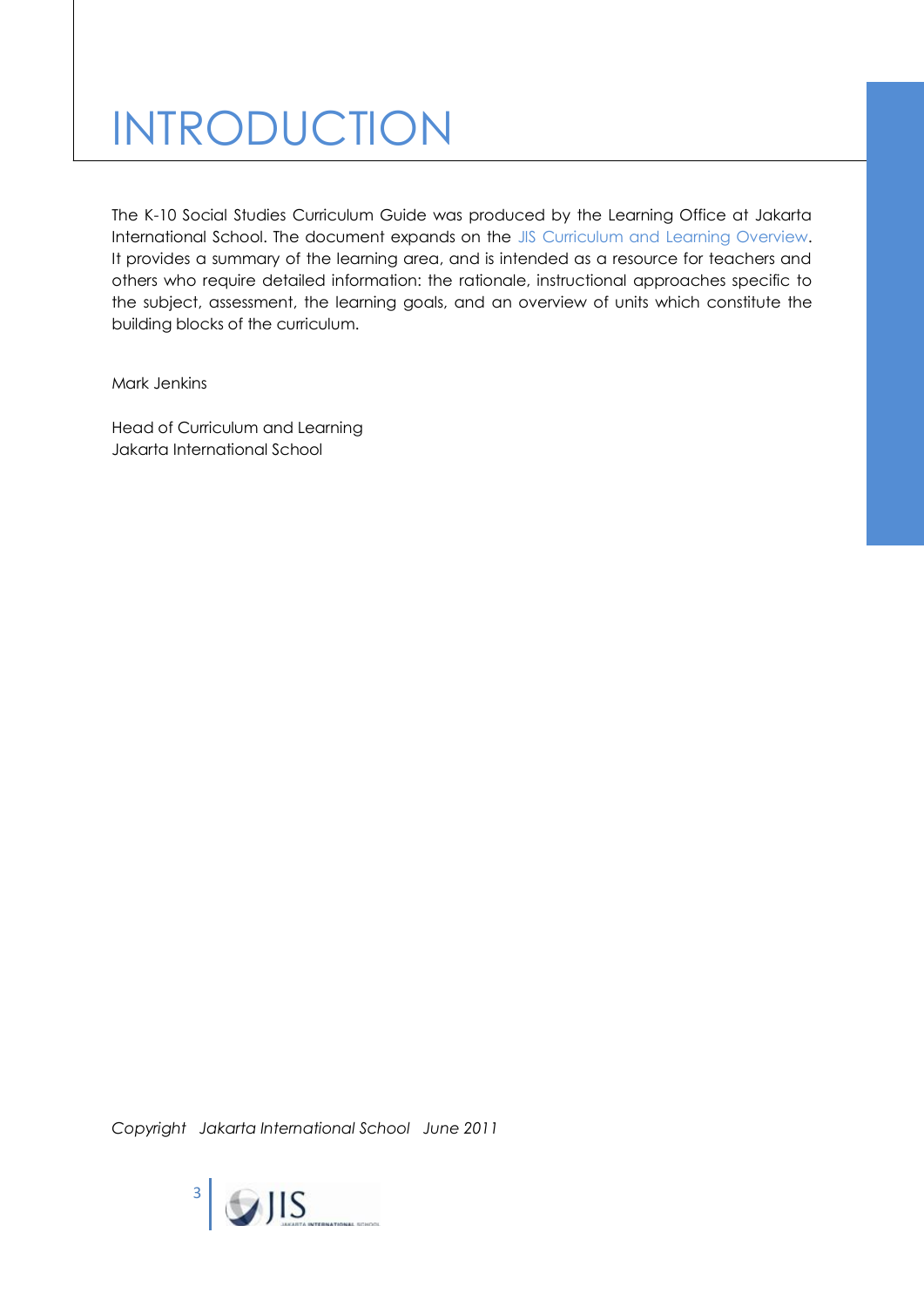# RATIONALE

Jakarta International School is a global community tied to the world by ever-increasing social, cultural, political, economic, and environmental connections. As part of this community, JIS students develop an appreciation and an understanding of various cultures; they value diversity and recognize the rights and responsibilities we, as world citizens, all share. JIS students learn in an educational setting that respects each individual's opinions while promoting innovation and self-direction. Through an integrated approach to the social sciences, they identify various points of view and understand the implications and consequences of past and current events and decisions. A JIS social studies education emphasizes the interactions of peoples and cultures across time and place while developing students' abilities to make well-informed and responsible decisions employing synthesis, analysis, evaluation, and application. JIS students embody enlightened ideals, empathy, and a sense of service to others in preparation for their roles as global citizens who contribute to a more just and sustainable world.

This philosophy implies:

- A comprehensive curriculum incorporating social, cultural, political, economic and environmental concepts and issues, as they relate to the interactions of peoples and cultures across time and place;
- A commitment to values of world citizenship, such as respecting diversity, citizens' rights and responsibilities, and a sense of service to others;
- A focus on critical thinking, independence of mind, problem solving and informed and innovative decision-making.

#### **References**

Wagner, T., (2008) *The Global Achievement Gap: Why Even Our Best Schools Don't Teach the New Survival Skills Our Children Need - and What We Can Do About It* Basic Books.

Bransford, J.D., Brown, A.L., & Cocking, R.R. (Eds.). (2000) *How People Learn: Brain, Mind, Experience, and School.* Washington DC: National Academy Press.

Claxton, G 2008 What the Point of School: Rediscovering the Heart of Education One World Oxford

Newmann, F.M., Marks, H.M. & Gamoran, A. (1996) Authentic Pedadogy and Student Performance. *American Journal of Education*, 104 (August), pp. 280-312.

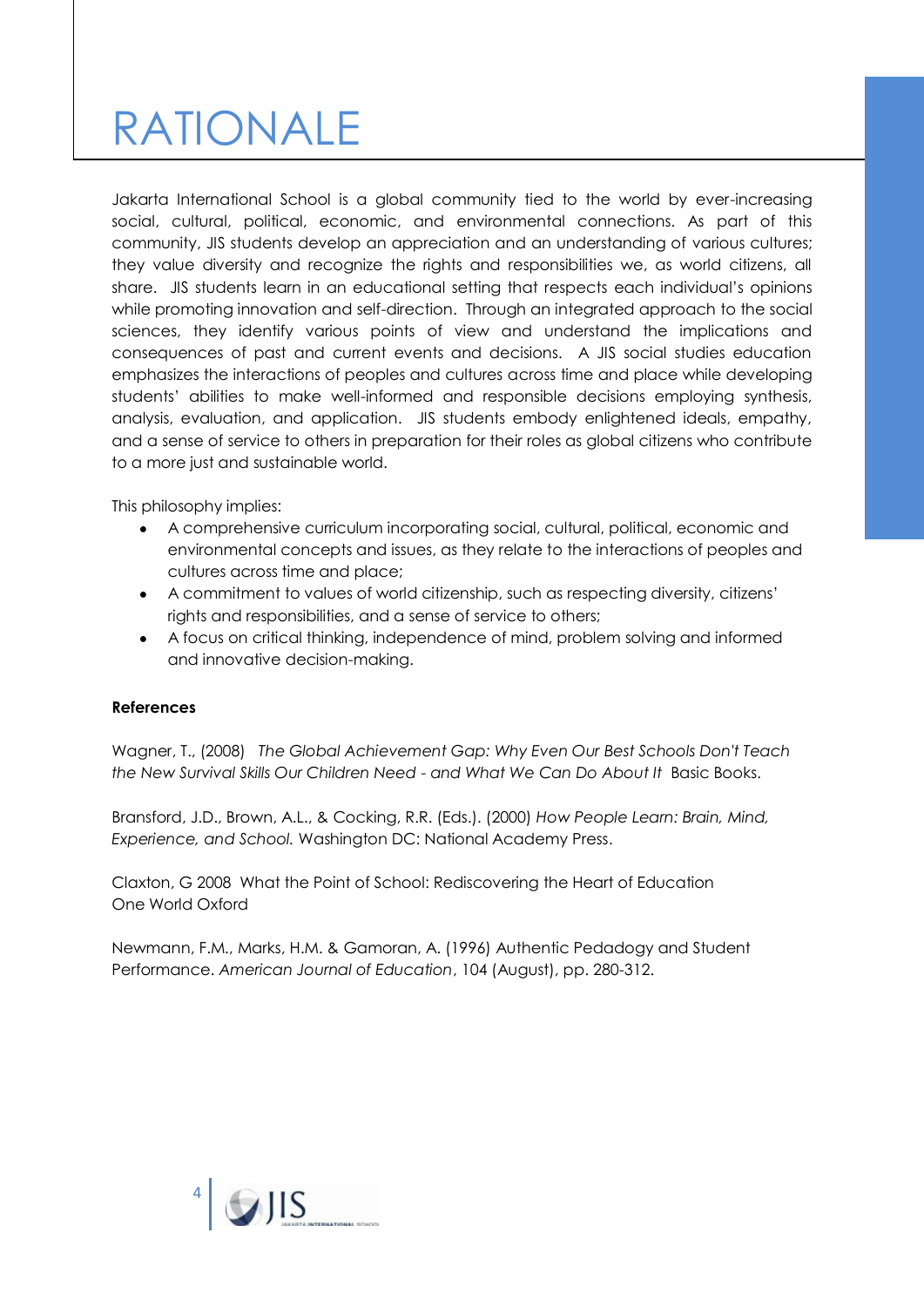# <span id="page-4-0"></span>KNOWLEDGE AND PROCESS **CATEGORIES**

The components of the JIS Social Studies Curriculum reflect the overall vision of the curriculum, which can be summarized as follows:

The JIS Social Studies curriculum promotes the development of knowledge, processes, skills and values necessary to investigate issues, make informed decisions and take action in order to enhance the 'common good'. The knowledge, processes, skills and values are drawn from a range of traditions of inquiry. These include disciplines such as history, geography, economics, and sociology and also include studies such as civics and citizenship, environmental education, cultural education, gender education, peace education, Asian, and indigenous studies, and futures.

The Learning Goals comprise two main parts:

1. Knowledge and Understanding

A series of understandings in the form of generalizations specified for four conceptual strands: Culture and Identity; Political and Economic Systems; Place and Space; Time, Continuity and Change. These are the Learning Goals for the JIS Social Studies curriculum.

For the JIS Social Studies Assessment Rubric, Knowledge and Understanding has been divided into two categories:

- Knowledge of information and evidence, which is the ability to recall and identify information about a topic or issue; and
- Engagement with concepts and generalisations, which is the ability to define important concepts and ideas and translate them into the context of particular topics or issues to show understanding.
- 2. Ways of Working

The processes and skills of inquiry decision making and action which students would engage within their studies. They are represented as: Researching; Analyzing and Evaluating: Communicating; Reflecting; Deciding and Participating. This incorporates the emphasis on global citizenship as well as reflecting the approach and terminology of the International Baccalaureate.

In combination, the Knowledge and Understanding and the Ways of Working form the Assessable Elements, and are the basis for the JIS Social Studies Assessment Rubric.

The following section defines the assessable elements of knowledge and process categories in more detail. In each case, the elaboration provides:

- a brief definition/explanation of the category;
- typical outcome terms which would be used to specify unit outcomes; and
- details of forms of assessment which would provide evidence that the outcome is achieved.

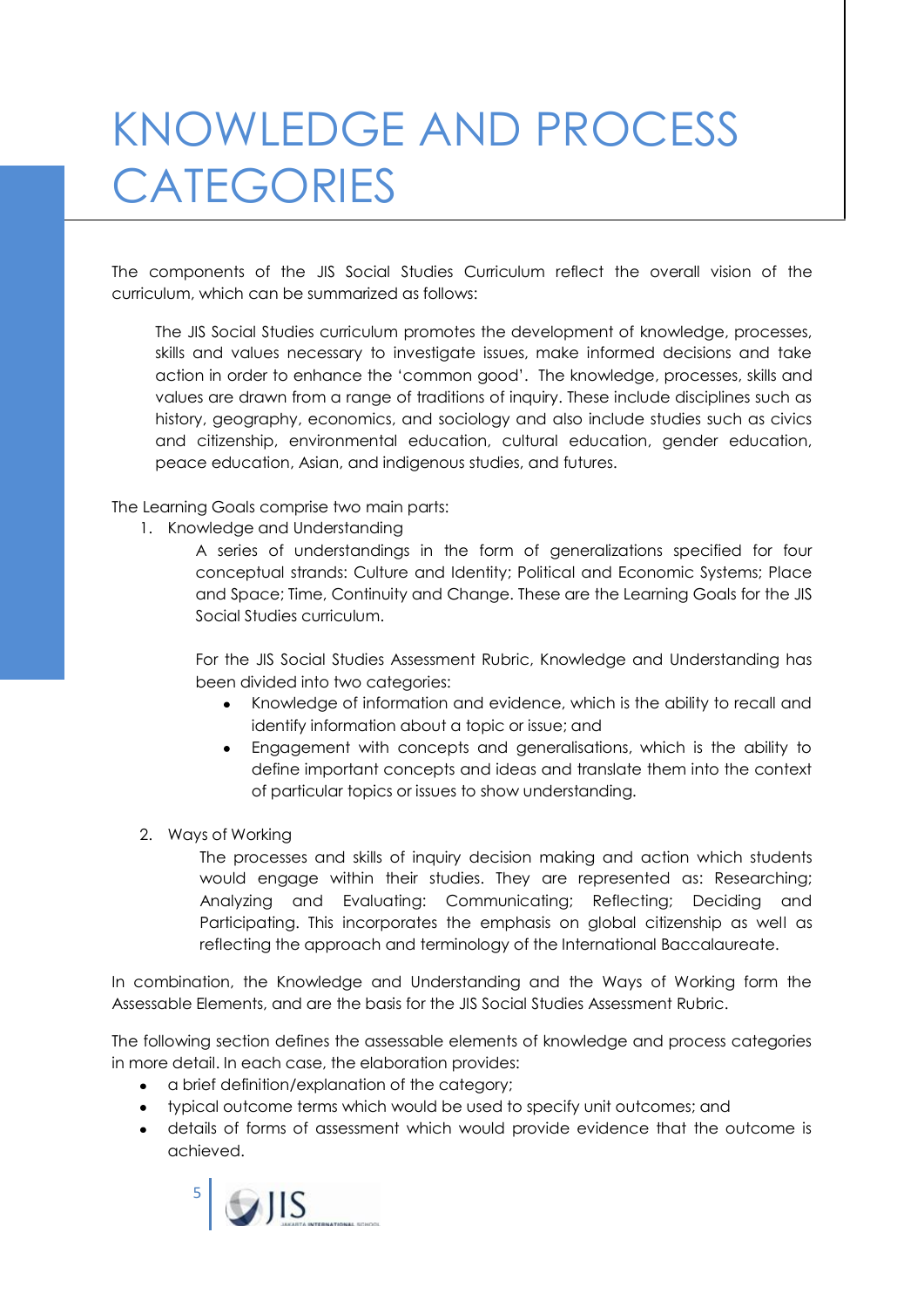| ASSESSABLE<br><b>ELEMENT</b> | <b>ELABORATION</b>                                                                                                                                                                                                                                                                                                                                                                                                                                  | <b>TYPICAL OUTCOMES STYLE</b>                                                                                                                                                                                                                                                                                                                                                                                                                                                                         | <b>TYPICAL ASSESSMENTS</b>                                                                                                                                                                                                                                                                                                                                                                        |
|------------------------------|-----------------------------------------------------------------------------------------------------------------------------------------------------------------------------------------------------------------------------------------------------------------------------------------------------------------------------------------------------------------------------------------------------------------------------------------------------|-------------------------------------------------------------------------------------------------------------------------------------------------------------------------------------------------------------------------------------------------------------------------------------------------------------------------------------------------------------------------------------------------------------------------------------------------------------------------------------------------------|---------------------------------------------------------------------------------------------------------------------------------------------------------------------------------------------------------------------------------------------------------------------------------------------------------------------------------------------------------------------------------------------------|
| Knowledge                    | Knowledge of information and evidence<br>This category is about being able to identify and<br>reproduce information, definitions, examples and ideas<br>about a topic or question. It does not require use or<br>application of the knowledge, but rather the linking of<br>known information to a topic or question. Its key focus is<br>what students know about a topic or issue. (Note,<br>however, that 'know' is not itself an outcome term.) | • Describe (represent the characteristics of a topic)<br>• Recount/provide an account of (a sequence of<br>events)<br>• Define (give a clear and precise meaning of a given<br>word, term or concept)<br>• Identify (from offered examples)<br>$\bullet$ List<br>• Outline (provide key elements of a topic)<br>• Complete (fill in gaps in information provided)                                                                                                                                     | • The ability to identify knowledge is commonly<br>tested by multiple choice test items, where the<br>task is to select the correct or most appropriate<br>answer from a given set of items.<br>• Reproducing knowledge requires student to recall<br>information when prompted, and is usually in the<br>form of short answer questions, completion type<br>questions, labelling exercises, etc. |
| <b>Understanding</b>         | Understanding of concepts, ideas and generalisations<br>To understand is to be able to interpret, elaborate,<br>translate or distinguish the meaning of a phenomenon,<br>topic, concept, idea, generalisation, principle, theory,<br>etc. Its key feature is that students are able to translate<br>the subject of the understanding into their own words.<br>(Note, however, that 'understand' is not itself an<br>outcome term.)                  | • Translate (express in your own words some situation,<br>event, principle or idea)<br>• Represent (information in some different form e.g. text<br>to graphs or tables, tables to text etc.)<br>• Distinguish (describe the differences between two or<br>more concepts/terms)<br>• Explain (describe a process or set of relations among<br>phenomena, events, systems or ideas)<br>• Illustrate (give examples of)<br>• Interpret (the meaning of statements and other forms<br>of representation) | • Tasks which call on students to interpret or explain<br>phenomena, events, systems, principles, theories.<br>• Translating information from one form of<br>representation to another.<br>• Tasks which call on students to distinguish<br>examples from non-examples, with some<br>explanation of their decision.                                                                               |

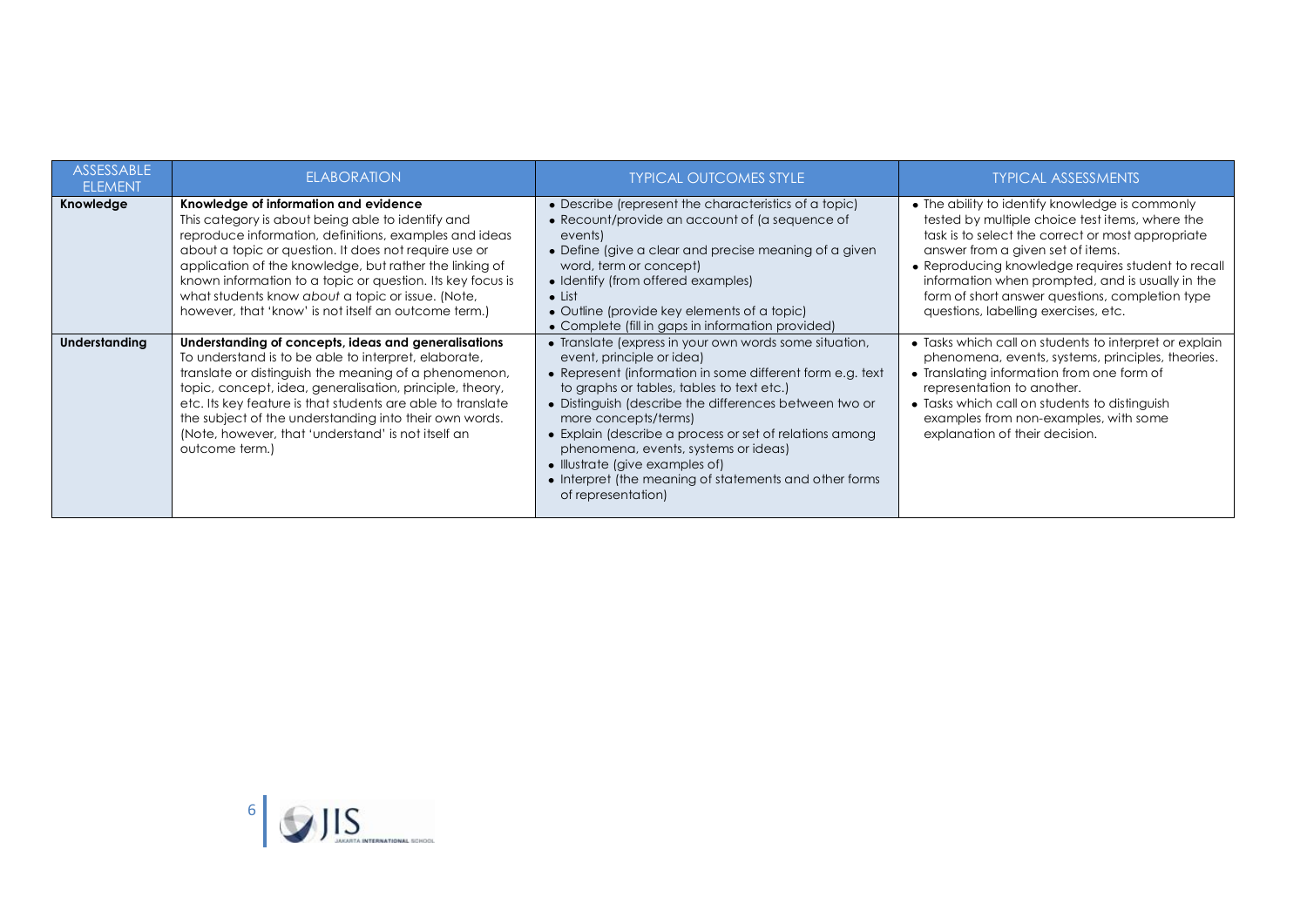|               | ASSESSABLE<br><b>ELEMENT</b> | <b>ELABORATION</b>                                                                                                                                                                                                                                                                                                                                                                                                                                                                                                                                                         | <b>TYPICAL OUTCOMES STYLE</b>                                                                                                                                                                                                                                                                                                                                                                                                                                                                                                     | <b>TYPICAL ASSESSMENTS</b>                                                                                                                                                                                                                                                                                                                                                                              |
|---------------|------------------------------|----------------------------------------------------------------------------------------------------------------------------------------------------------------------------------------------------------------------------------------------------------------------------------------------------------------------------------------------------------------------------------------------------------------------------------------------------------------------------------------------------------------------------------------------------------------------------|-----------------------------------------------------------------------------------------------------------------------------------------------------------------------------------------------------------------------------------------------------------------------------------------------------------------------------------------------------------------------------------------------------------------------------------------------------------------------------------------------------------------------------------|---------------------------------------------------------------------------------------------------------------------------------------------------------------------------------------------------------------------------------------------------------------------------------------------------------------------------------------------------------------------------------------------------------|
| Investigating | Researching                  | <b>Researching</b> is a process category which<br>includes a number of elements or steps. Students<br>need to be able to<br>1. identify a research focus from broad topics,<br>issues or problems:<br>2. construct the issue or problem as a<br>hypothesis or question in a form able to be<br>researched, and develop relevant sub-<br>questions:<br>3. plan investigations, including the use of<br>discipline specific inquiry models and<br>processes:<br>4. find and select relevant evidence from a<br>range of sources;<br>5. interpret the meaning of the evidence | • Formulate (a researchable question or hypothesis)<br>• Investigate (a question or hypothesis)<br>• Interpret (the meaning and relevance of<br>evidence for a given question or hypothesis)<br>· Summarise (evidence on a given question or<br>hypothesis)                                                                                                                                                                                                                                                                       | • Students read about an issue or problem and<br>construct research hypotheses/questions and<br>relevant sub-questions, and identify sources<br>which would provide relevant evidence on<br>the hypothesis/question.<br>• Students identify and summarise relevant<br>evidence on a hypothesis or question.<br>• Students interpret evidence and arguments to<br>identify various positions on an issue |
|               | Analyzing                    | Analyzing information is to break it down in order<br>to identify its essential elements, patterns of<br>relationships or organizing structure, including<br>inferring underlying assumptions. The key point is<br>not just to list the ideas presented, but to identify<br>patterns of relationships among them.                                                                                                                                                                                                                                                          | • Compare (similarities in two or more situations,<br>statements, etc.)<br>• Contrast (differences in two or more situations,<br>statements, etc.)<br>• Sort (information into sequences or categories)<br>• Classify (information according to some set of<br>categories)<br>• Analyse (information to identify patterns of ideas<br>or arguments e.g. arguments for and against a<br>position)<br>• Examine (a statement or argument to uncover<br>the assumptions made and the interrelationships<br>of aspects of the issue.) | • Students are provided with information,<br>evidence, arguments etc and asked to<br>analyse in ways listed above                                                                                                                                                                                                                                                                                       |
|               | Evaluating                   | <b>Evaluating</b> consists of assessing the validity of<br>sources of data, information, evidence and<br>arguments for their relevance, reliability,<br>authenticity, purpose, bias and perspective,<br>according to rules of empirical evidence, logic<br>and reasoning.                                                                                                                                                                                                                                                                                                  | • Evaluate/appraise/assess (weigh up the strengths<br>and limitations of evidence and arguments.)<br>• Discuss (the relative persuasiveness of competing<br>interpretations or arguments.)                                                                                                                                                                                                                                                                                                                                        | • Review, usually in the form of some oral or<br>written discussion, evidence and/or<br>arguments on some issue, topic or question to<br>assess their validity, persuasiveness, etc                                                                                                                                                                                                                     |

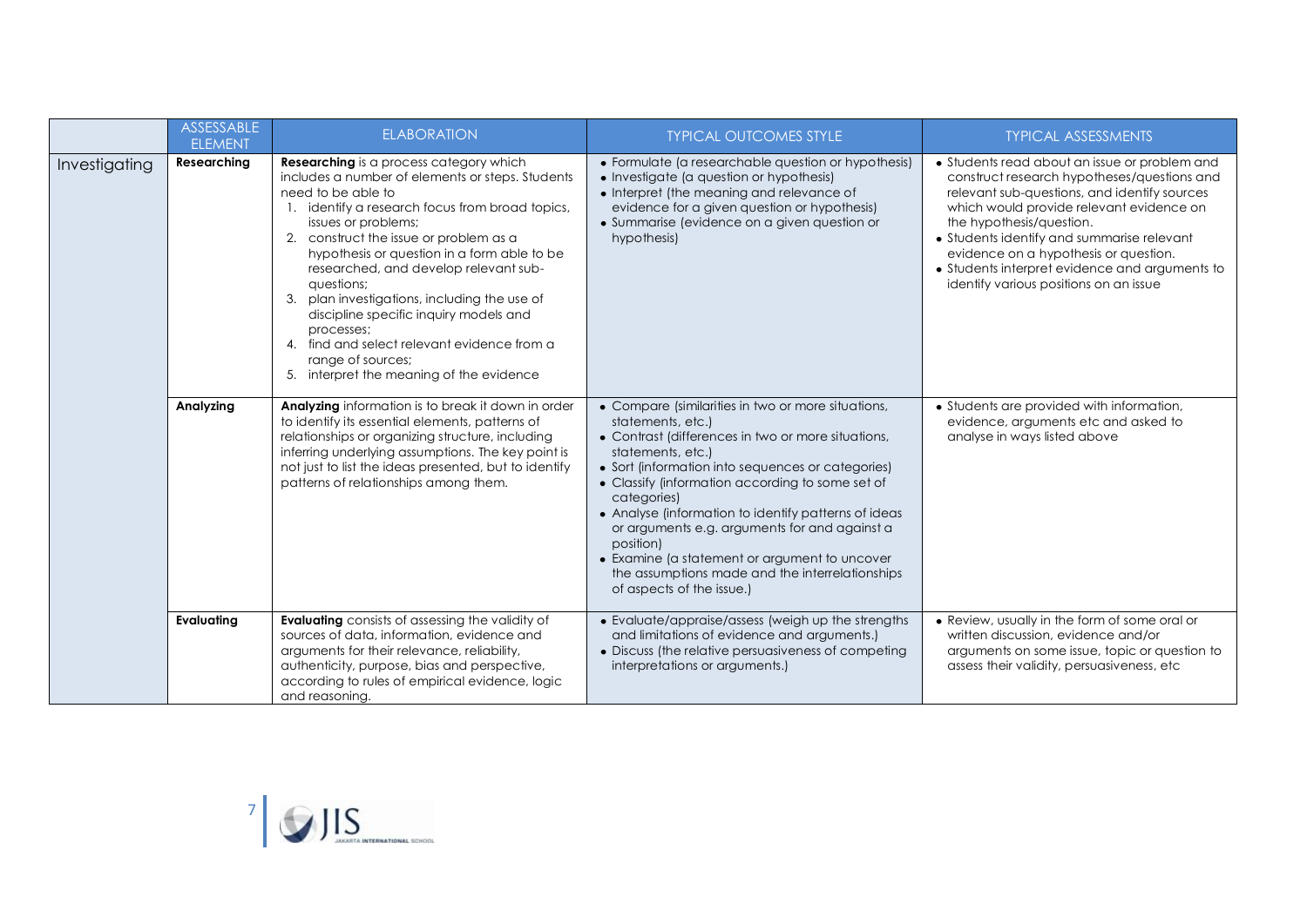| ASSESSABLE<br><b>ELEMENT</b> | <b>ELABORATION</b>                                                                                                                                                                                                                                                                                                                                                                                                                                                                                                                                                                       | <b>TYPICAL OUTCOMES STYLE</b>                                                                                                                                                                                                                                                                 | <b>TYPICAL ASSESSMENTS</b>                                                                                                                                                                                                                                                                                                                                                                                                                                                                                                                                                                                 |
|------------------------------|------------------------------------------------------------------------------------------------------------------------------------------------------------------------------------------------------------------------------------------------------------------------------------------------------------------------------------------------------------------------------------------------------------------------------------------------------------------------------------------------------------------------------------------------------------------------------------------|-----------------------------------------------------------------------------------------------------------------------------------------------------------------------------------------------------------------------------------------------------------------------------------------------|------------------------------------------------------------------------------------------------------------------------------------------------------------------------------------------------------------------------------------------------------------------------------------------------------------------------------------------------------------------------------------------------------------------------------------------------------------------------------------------------------------------------------------------------------------------------------------------------------------|
| Communicating                | <b>Communicating</b> engages students in reading and<br>presenting descriptions, explanations, decisions,<br>arguments, conclusions and recommendations, using<br>text types (including graphics) specific to the context<br>and purpose of the inquiry and the conventions of the<br>relevant genres. Communication should include written,<br>visual/graphical and oral forms, in a range of media, and<br>generic forms relevant to discipline-specific inquiry in<br>social studies.                                                                                                 | • Present (an explanation, description, argument,<br>interpretation, etc)<br>· Illustrate (ideas, etc)<br>· Present a persuasive speech about a given issue<br>• Graphically represent information (in map, tabular,<br>diagrammatic form etc)                                                | · Present an explanation (description, argument,<br>interpretation, etc) using the appropriate text<br>features and conventions.<br>· Illustrate the ideas in your explanation (description,<br>etc) in a graphical (digital, diagrammatic, tabular)<br>form.<br>• Present a persuasive speech about a given issue.                                                                                                                                                                                                                                                                                        |
| Reflecting                   | <b>Reflecting</b> engages students in the consideration of<br>values and their relevance to understanding and<br>resolving issues, questions and problems in social inquiry.<br>Students reflect on different perspectives, and recognise<br>and evaluate the influence of values and beliefs in<br>relation to social justice, the democratic process,<br>sustainability and peace. They also reflect on their<br>learning and the processes used in their inquiries, and<br>how the values and issues examined are significant for<br>their own lives and the life of their community. | • Discuss the significance of values (in inquiring into an<br>issue)<br>• Apply values (justice, democracy, sustainability,<br>peace, etc) to the resolution of an issue or conflict<br>• Justify a value position (on a given issue, decision, etc)<br>• Envision (desirable futures)        | • Explain the relevance of different values to an<br>issue.<br>· Justify a position on an issue, considering relevant<br>values (written or oral)<br>• Discuss the relative merits of different<br>interpretations of values (justice, peace, etc)<br>relevant to resolving an issue.<br>• Envision possible futures which would enact<br>(democratic, just, etc) solutions to a problem.<br>• Explain the perspective of others on an issue and<br>propose solutions which would respond to them.                                                                                                         |
| <b>Deciding</b>              | Deciding combines the logical and empirical reasoning<br>of inquiry with the care and commitment to values<br>developed through reflection, to make a<br>recommendation on the solution to a problem or the<br>resolution of a conflict. It includes consideration and<br>application of the processes of democratic deliberation<br>and decision making.                                                                                                                                                                                                                                | • Decide (on the best solution to an issue)<br>• Resolve (different views on an issue)<br>• Recommend (a solution to a problem)<br>• Negotiate (differences within a group to identify a<br>consensual position)                                                                              | • Propose a solution to a problem<br>• Consider alternative solutions to a problem and<br>recommend the most effective solution which<br>realises relevant values (democracy, justice, etc)<br>• Use negotiating strategies to come to a consensus<br>on the best solution to a problem                                                                                                                                                                                                                                                                                                                    |
| Participating                | Participating involves students in planning and<br>implementing action on issues. It ensures that they are<br>able to engage with their peers, community and the<br>wider world in order to promote an informed citizenship<br>committed to values of democracy, social justice,<br>sustainability and peace. Participating is the result of<br>preceding processes of investigating issues, identifying<br>desirable value positions on them, and deciding the best<br>course of action to resolve issues and solve problems.                                                           | • Persuade (peers, members of the public, etc.)<br>• Conduct a campaign (to promote a solution to a<br>problem)<br>• Participate (in action to promote democratic, just,<br>sustainable and/or peaceful responses to problems)<br>• Contribute (to the work of community groups on<br>issues) | • Develop a website which would promote solutions<br>to a problem.<br>• Conduct a community awareness campaign on<br>an issue.<br>• Engage (through letters, emails, etc) with media,<br>politicians and other community leaders to<br>persuade them take action on an issue.<br>• Link with students in other countries to mount an<br>online campaign in support of a global issue.<br>• Develop a display/presentation/public<br>performance to promote a recommended<br>solution to a problem or issue.<br>• Initiate or contribute to local environmental,<br>development, charity or other projects. |

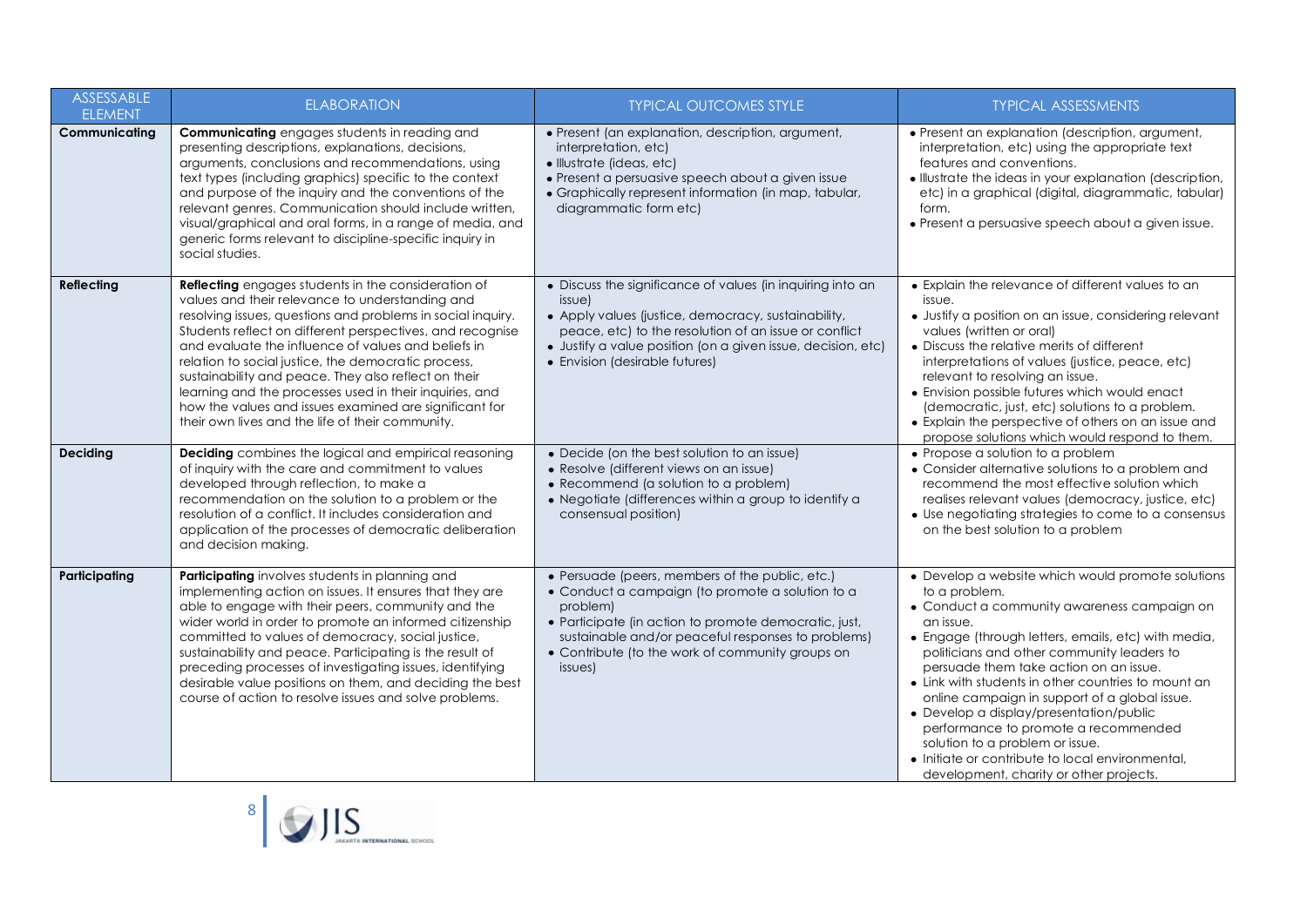# KEY CONCEPTS AND GENERALISATIONS

<span id="page-8-0"></span>

| <b>YEARS</b> | <b>CULTURE AND IDENTITY</b>                                                                                                                                             | POLITICAL AND ECONOMIC SYSTEMS                                                                                                                                                                                                                                                                                             | <b>PLACE AND SPACE</b>                                                                                                                                                                                              | TIME, CONTINUITY, AND CHANGE                                                                                                                                                            |
|--------------|-------------------------------------------------------------------------------------------------------------------------------------------------------------------------|----------------------------------------------------------------------------------------------------------------------------------------------------------------------------------------------------------------------------------------------------------------------------------------------------------------------------|---------------------------------------------------------------------------------------------------------------------------------------------------------------------------------------------------------------------|-----------------------------------------------------------------------------------------------------------------------------------------------------------------------------------------|
| $K-1$        | Self and others<br>Community<br>Similarity and difference<br>Cultural symbols and events                                                                                | Universal needs (human and all living<br>things)<br>Resources as satisfying needs<br>Production, consumption and exchange<br>Social interaction and reciprocity<br>Rules and values of behavior                                                                                                                            | Features of places<br>Distance, direction<br>Environmental quality and balance<br>(natural and built)<br>Perceptions and values of place                                                                            | Family and local history<br>Stories and myths<br>Narrative explanation (simple<br>cause and effect)<br>Sense of time                                                                    |
| $1 - 2$      | Groups within community and<br>their cultural practices,<br>symbols etc.                                                                                                | Types of needs (energy, food, shelter etc)<br>Personal economic decisions<br>(opportunity cost, supply and demand,<br>limited resources)<br>Economic specialization, scarcity and<br>choice, trade and commerce<br>Rights and fairness                                                                                     | Elements of place and environment<br>and their personal and cultural<br>significance<br>Conserving natural and built heritage<br>Representing place and space<br>Absolute and relative location                     | Examples of historical change and<br>continuities in cultural,<br>economic and environmental<br>practices<br>Generational change and<br>personal experience<br>Timelines and chronology |
| $2 - 3$      | Importance of culture in people's<br>sense of self<br>Minority cultures and cultural<br>rights<br>Values implied by rights and<br>implications for personal<br>morality | Political, social and economic functions<br>in society (government, social<br>wellbeing, supply and demand)<br>National institutions serving these<br>functions<br>Links to other countries and global<br>processes of exchange,<br>communication                                                                          | Sustainability and economic activity<br>Practices which harm and enhance<br>environmental quality<br>Elements of maps (scale, orientation,<br>symbols)                                                              | Empathy and motivations in past<br>and present<br>Causes, motives and<br>consequences of action<br>Change and continuity in cultural<br>traditions                                      |
| $3 - 4$      | Value of cultural diversity<br>Respect for difference<br>Experience of minority groups,<br>including Indigenous groups                                                  | Decision making in local community (civil<br>society)<br>Formal decision making at local and<br>regional levels<br>Processes of forming government,<br>including democratic processes (right<br>to vote, freedom of assembly and<br>association)<br>Inequalities of wealth and quality of life<br>among groups and nations | Differences and interdependencies<br>among places<br>Distribution patterns and movement<br>among places<br>Global patterns in natural and human<br>environments and activities<br>Mapping distribution and movement | History of basic forms of<br>government<br>Key migrations and colonization<br>Spatial change over time                                                                                  |

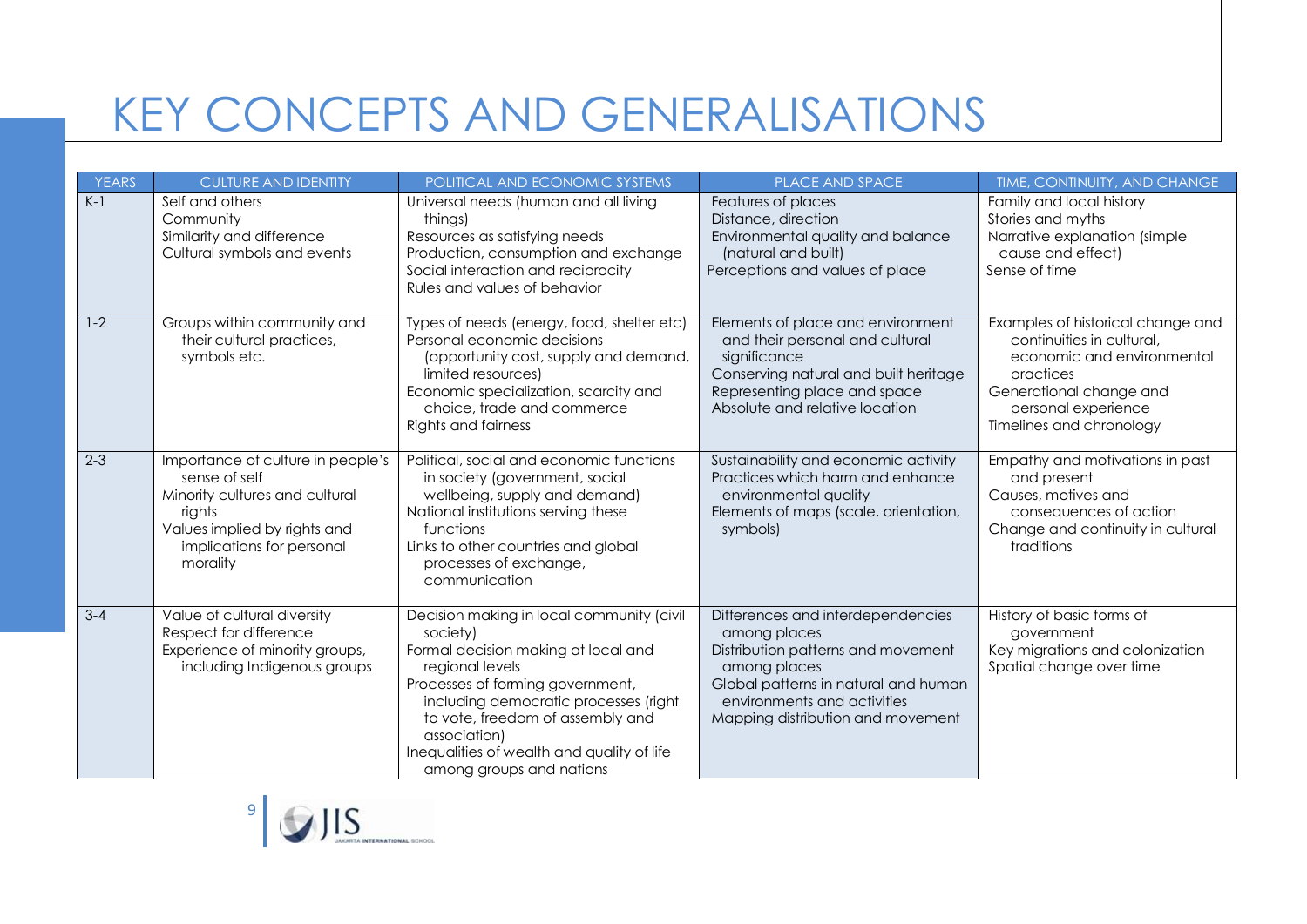| <b>YEARS</b> | <b>CULTURE AND IDENTITY</b>                                                                                                                                                                                                                                                            | POLITICAL AND ECONOMIC SYSTEMS                                                                                                                                                                                                                                                                                                                                                                                                                                                                                      | PLACE AND SPACE                                                                                                                                                                                                                                                                                                                | TIME, CONTINUITY, AND CHANGE                                                                                                                                                                                                                                                                                                                                                                                                                |
|--------------|----------------------------------------------------------------------------------------------------------------------------------------------------------------------------------------------------------------------------------------------------------------------------------------|---------------------------------------------------------------------------------------------------------------------------------------------------------------------------------------------------------------------------------------------------------------------------------------------------------------------------------------------------------------------------------------------------------------------------------------------------------------------------------------------------------------------|--------------------------------------------------------------------------------------------------------------------------------------------------------------------------------------------------------------------------------------------------------------------------------------------------------------------------------|---------------------------------------------------------------------------------------------------------------------------------------------------------------------------------------------------------------------------------------------------------------------------------------------------------------------------------------------------------------------------------------------------------------------------------------------|
| $5-6$        | Discrimination, prejudice vs<br>respect for rights and freedom<br>Relating to others in inclusive and<br>respectful ways at personal<br>and broader levels                                                                                                                             | Universal human rights as values and<br>aspirations<br>Causes and effects of inequality and<br>injustice and strategies to combat<br>them from local to global levels<br>Principles and values relating to political<br>and economic systems (equal rights,<br>freedom, justice, authoritarian rule,<br>constitutional government,<br>participatory cf representative<br>democracy)                                                                                                                                 | Beliefs and policies around<br>sustainability<br>Biodiversity and habitat and species<br>extinction<br>Wilderness values, conservation,<br>stewardship and the meaning of<br>place<br>Ecological footprint and personal and<br>local responsibility for sustainable<br>living<br>Influences on people's perception of<br>place | History of rights, freedom and<br>justice<br>Beliefs and traditions as influences<br>on people's perceptions of<br>conflict<br>Empathy and anachronism in<br>historical thinking                                                                                                                                                                                                                                                            |
| $6 - 7$      | Sustaining cultural diversity and<br>cohesion<br>Influence of local, national and<br>world events on intercultural<br>relations<br>Representations of cultural<br>difference in the media<br>Cultural difference and relations<br>to the environment<br>Technology and cultural change | Power and authority in society<br>Inequality and access to power and<br>resources (equality and forms of<br>economic system)<br>Markets and the role of government in<br>balancing productivity and inequality<br>of living standards                                                                                                                                                                                                                                                                               | Impact of conflict on people, place<br>and environment<br>Geopolitical power<br>Spatial analysis of war and conflict                                                                                                                                                                                                           | Context and influences on the<br>founding of nations contributes<br>to the formation of national<br>identities<br>Historical development of<br>economic systems<br>Historical studies of different types<br>of conflict (cultural, political,<br>economic)<br>Individual action and social<br>context in explaining events<br>Periodisation in history                                                                                      |
| $7 - 8$      | Cultural contact and cultural<br>and national conflict and<br>cooperation<br>Cultural imperialism and<br>resistance                                                                                                                                                                    | Social and political rights and implications<br>for legitimate political systems and<br>processes (civil freedoms, individual<br>rights and the formation and<br>operations of government)<br>Implications of human rights for legal<br>processes and systems<br>Forms of economic activity, economic<br>change and implications for human<br>and environmental well being<br>Social rights, the allocation of resources,<br>and national and international<br>economic systems<br>Ideas of a fair wage, social and | Distribution of natural resources and<br>implications for wealth, trade and<br>settlement (conflict and<br>cooperation)<br>Issues of natural hazards, climate<br>change and biodiversity                                                                                                                                       | International relations in past and<br>present are influenced by<br>movements of people, cultural<br>ties, trade and military alliances<br>National cultures, traditions and<br>commemorations have<br>evolved to reflect public<br>sentiment and the perspectives,<br>values and interpretations of<br>different groups<br>Role of empathy in understanding<br>motivations, beliefs, values and<br>institutions different from our<br>own. |

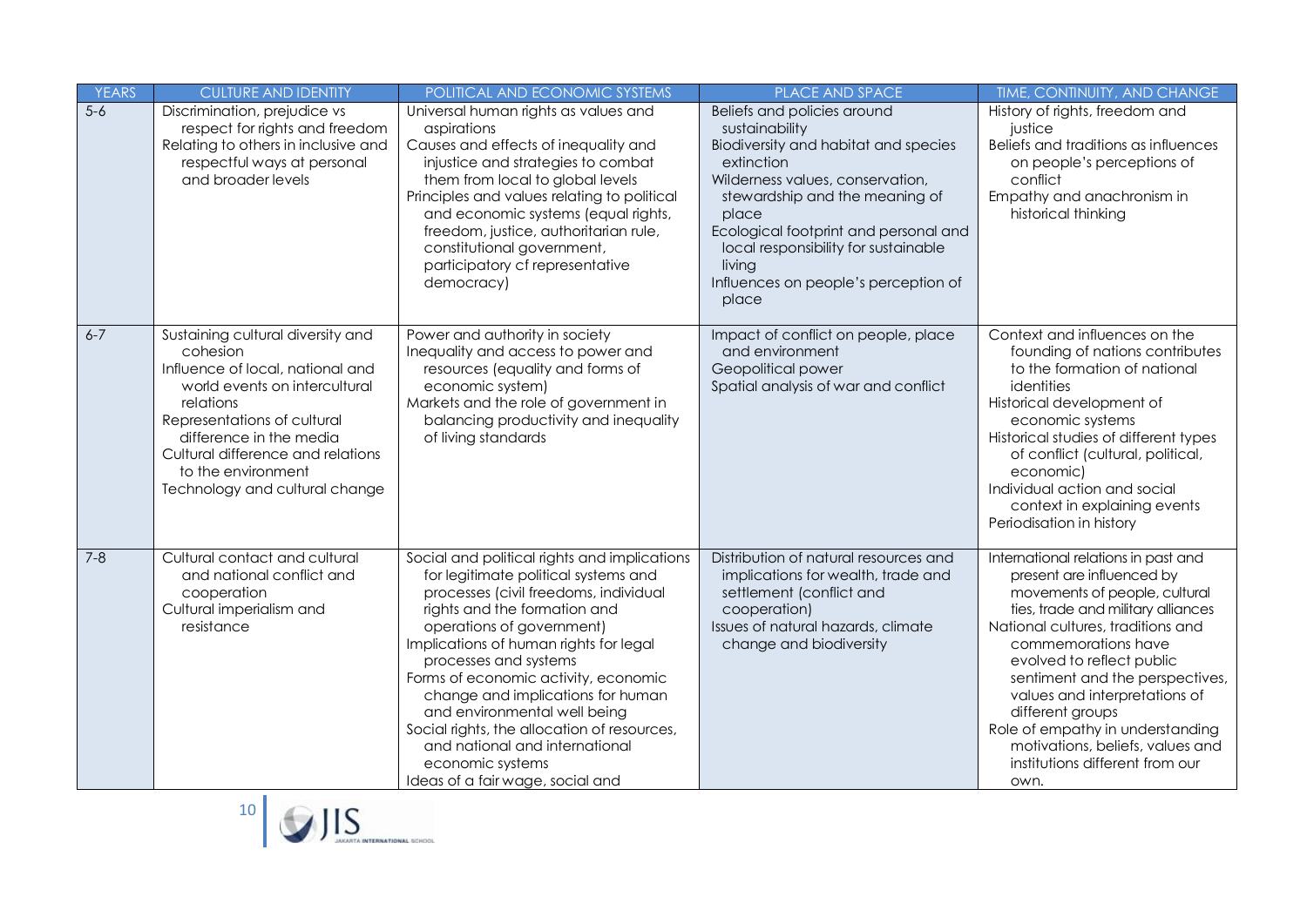|              |                                                                                                                                                                                                                                                                                                                                                                                          | economic rights, employment and<br>unemployment<br>Social and economic entrepreneurship,<br>organization and innovation                                                                                                                                                                                                                                                                                                                                                                                                                                                    |                                                                                                                                                                                                                                                                           | Unintended consequences                                                                                                                                                                                                                     |
|--------------|------------------------------------------------------------------------------------------------------------------------------------------------------------------------------------------------------------------------------------------------------------------------------------------------------------------------------------------------------------------------------------------|----------------------------------------------------------------------------------------------------------------------------------------------------------------------------------------------------------------------------------------------------------------------------------------------------------------------------------------------------------------------------------------------------------------------------------------------------------------------------------------------------------------------------------------------------------------------------|---------------------------------------------------------------------------------------------------------------------------------------------------------------------------------------------------------------------------------------------------------------------------|---------------------------------------------------------------------------------------------------------------------------------------------------------------------------------------------------------------------------------------------|
| <b>YEARS</b> | <b>CULTURE AND IDENTITY</b>                                                                                                                                                                                                                                                                                                                                                              | POLITICAL AND ECONOMIC SYSTEMS                                                                                                                                                                                                                                                                                                                                                                                                                                                                                                                                             | PLACE AND SPACE                                                                                                                                                                                                                                                           | <b>TIME, CONTINUITY, AND CHANGE</b>                                                                                                                                                                                                         |
| $9 - 10$     | Cultural diversity, citizenship and<br>material inequality<br>Cultural rights, individual rights<br>and universal human rights<br>Contemporary culture and the<br>information society                                                                                                                                                                                                    | Economic decision making (cost-benefit<br>analysis, externalities, monetary and<br>fiscal policy) and key economic<br>institutions<br>Pros and cons of globalisation<br>Conflict resolution processes (advocacy,<br>negotiation, reconciliation, mediation,<br>etc)<br>Relations between peace and conflict<br>and freedom and justice.                                                                                                                                                                                                                                    | Sustainability and intergenerational<br>equity<br>Development, growth and<br>sustainability<br>Environmental impact studies and<br>planning for development<br>Global regional variation of natural<br>environment and human activity,<br>and their environmental effects | Development of idea of citizenship<br>Historical background to current<br>issues<br>Debates of historical interpretation of<br>issues<br>Historical development of peace<br>movements and international<br>cooperation<br>Ideas of progress |
| 10           | Role of public opinion, media,<br>government policies and<br>globalisation on intercultural<br>relations<br>Differing perspectives, values,<br>beliefs relating to<br>environmental, cultural,<br>political and economic<br>controversies<br>Tolerance and the limits to<br>tolerance<br>Open mindedness and<br>cooperation in resolving<br>global issues<br>Anti-racism and anti-sexism | Resolving competing values and rights in<br>political and economic decision<br>making (equity cf equality, freedom cf<br>equality)<br>Forms of legal systems, courts and<br>processes at national and international<br>levels<br>Business corporations and political and<br>economic development<br>Social and political aspects of economic<br>growth and development<br>Strategies for challenging inequality and<br>injustice at individual, national and<br>global levels<br>Social and political elements of<br>sustainability<br>Planning social projects and action | Economic growth and development<br>and sustainability<br>Free trade, protectionism and<br>development                                                                                                                                                                     | Past and present trends in beliefs<br>and practices relating to cultural<br>tolerance, legal systems,<br>economic growth and<br>sustainability<br>Possible, probable and desirable<br>futures                                               |

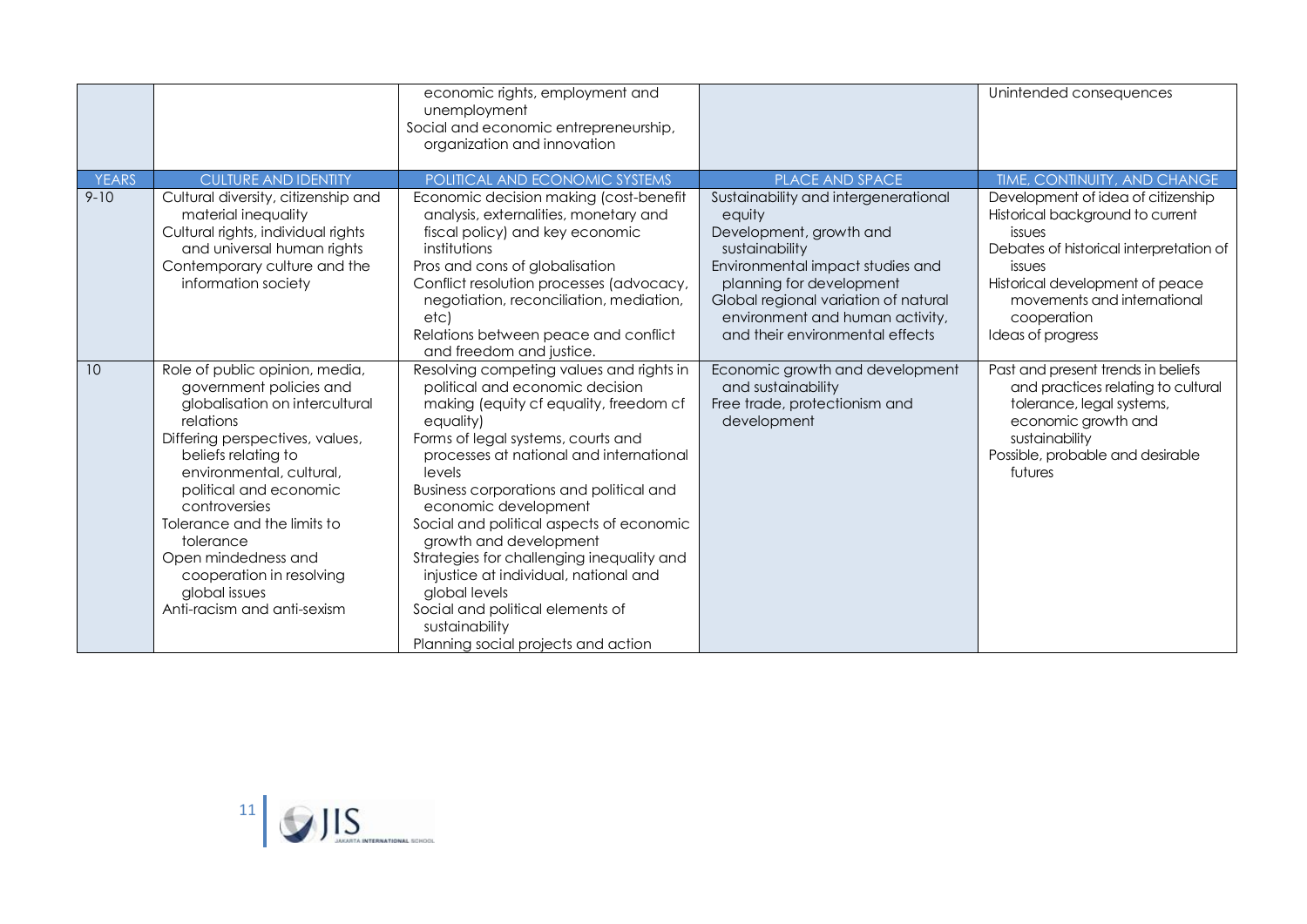### WAYS OF WORKING: THINKING PROCESSES AND SKILLS

<span id="page-11-0"></span>

|                                       | $K-3$                                                                                                                                                                                                                                                                                                                                                                                                                                                                                                 | $4 - 5$                                                                                                                                                                                                                                                                                                                                                                                                                                                                                                                                  | $6 - 8$                                                                                                                                                                                                                                                                                                                                                                                                                                                                                                                                                                                                                                  | $9 - 10$                                                                                                                                                                                                                                                                                                                                                                                                                                                                                                                                                                                                                                                                                                                                    |
|---------------------------------------|-------------------------------------------------------------------------------------------------------------------------------------------------------------------------------------------------------------------------------------------------------------------------------------------------------------------------------------------------------------------------------------------------------------------------------------------------------------------------------------------------------|------------------------------------------------------------------------------------------------------------------------------------------------------------------------------------------------------------------------------------------------------------------------------------------------------------------------------------------------------------------------------------------------------------------------------------------------------------------------------------------------------------------------------------------|------------------------------------------------------------------------------------------------------------------------------------------------------------------------------------------------------------------------------------------------------------------------------------------------------------------------------------------------------------------------------------------------------------------------------------------------------------------------------------------------------------------------------------------------------------------------------------------------------------------------------------------|---------------------------------------------------------------------------------------------------------------------------------------------------------------------------------------------------------------------------------------------------------------------------------------------------------------------------------------------------------------------------------------------------------------------------------------------------------------------------------------------------------------------------------------------------------------------------------------------------------------------------------------------------------------------------------------------------------------------------------------------|
| Investigating<br>and<br>Communicating | Students are able to:<br>• pose questions for investigations<br>• plan simple investigations based on<br>auestions<br>• identify and collect information and<br>evidence from narratives and<br>familiar sources<br>• make judgments about the<br>usefulness of the information and<br>evidence<br>• draw conclusions and give<br>explanations, using information and<br>evidence<br>• communicate social and<br>environmental ideas, using texts<br>and terminology to match<br>audience and purpose | Students are able to:<br>• pose and refine questions for<br>investigations<br>· plan investigations based on<br>questions and inquiry models<br>• collect and organise information<br>and evidence<br>• evaluate sources of information<br>and evidence to determine<br>different perspectives, and<br>distinguish facts from opinions<br>• draw and justify conclusions based<br>on information and evidence<br>• communicate descriptions,<br>decisions and conclusions, using<br>text types selected to match<br>audience and purpose | Students are able to:<br>· identify issues and use common and<br>own focus questions<br>• plan investigations using inquiry<br>models<br>• collect and analyse information and<br>evidence from primary and<br>secondary sources<br>• evaluate sources of information and<br>evidence for relevance, reliability,<br>origins and perspective<br>• draw conclusions and make decisions<br>based on information and evidence<br>by identifying patterns and<br>connections<br>• communicate descriptions, decisions<br>and conclusions, using different text<br>types for specific purposes and the<br>conventions of research-based texts | Students are able to:<br>· identify a research focus from broad topics<br>and design focus questions and sub-<br>auestions<br>· plan investigations, using discipline-specific<br>inquiry models and processes<br>• research and analyse data, information<br>and evidence from primary and secondary<br>sources<br>• evaluate sources of data, information and<br>evidence for relevance, reliability,<br>authenticity, purpose, bias and<br>perspective<br>• draw conclusions and make decisions<br>supported by interpretations of data,<br>information and evidence<br>• communicate descriptions, decisions and<br>conclusions, using text types specific to the<br>context and purpose and the conventions<br>of research-based texts |
| Reflecting                            | • reflect on and identify values<br>associated with fairness, protecting<br>the environment and behaving<br>peacefully<br>• reflect on learning to identify new<br>understandings.                                                                                                                                                                                                                                                                                                                    | • reflect on and identify personal<br>actions and those of others to<br>clarify values associated with social<br>justice, the democratic process,<br>sustainability and peace<br>• reflect on learning to identify new<br>understandings and future<br>applications.                                                                                                                                                                                                                                                                     | • reflect on and identify different<br>perspectives, and recognise and<br>clarify beliefs and values relating to<br>social justice, the democratic process,<br>sustainability and peace<br>• recognize their own stereotypes and<br>prejudices<br>• reflect on learning, apply new<br>understandings and identify future<br>applications.                                                                                                                                                                                                                                                                                                | • reflect on different perspectives, and<br>recognise and evaluate the influence of<br>values and beliefs in relation to social<br>justice, the democratic process,<br>sustainability and peace<br>• analyse and evaluate different views on<br>the eradication of poverty and human<br>rights abuses<br>• reflect on learning, apply new<br>understandings and justify future<br>applications.                                                                                                                                                                                                                                                                                                                                             |
| Deciding                              | • express views about what is right<br>and wrong, fair and unfair<br>• participate in group decision<br>making to achieve goals                                                                                                                                                                                                                                                                                                                                                                       | • challenge injustice giving reasons<br>based on evidence<br>• apply strategies to influence<br>decisions or behaviours and to<br>contribute to groups                                                                                                                                                                                                                                                                                                                                                                                   | • identify ways in which human rights<br>are being denied both locally and<br>alobally<br>• challenge, through reasoned<br>argument, viewpoints which<br>perpetuate inequality and injustice.                                                                                                                                                                                                                                                                                                                                                                                                                                            | • argue/advocate rationally and<br>persuasively for a more just and equitable<br>world from an informed position<br>• assess options for action to challenge<br>inequality and injustice based on<br>evidence and the potential for impact                                                                                                                                                                                                                                                                                                                                                                                                                                                                                                  |

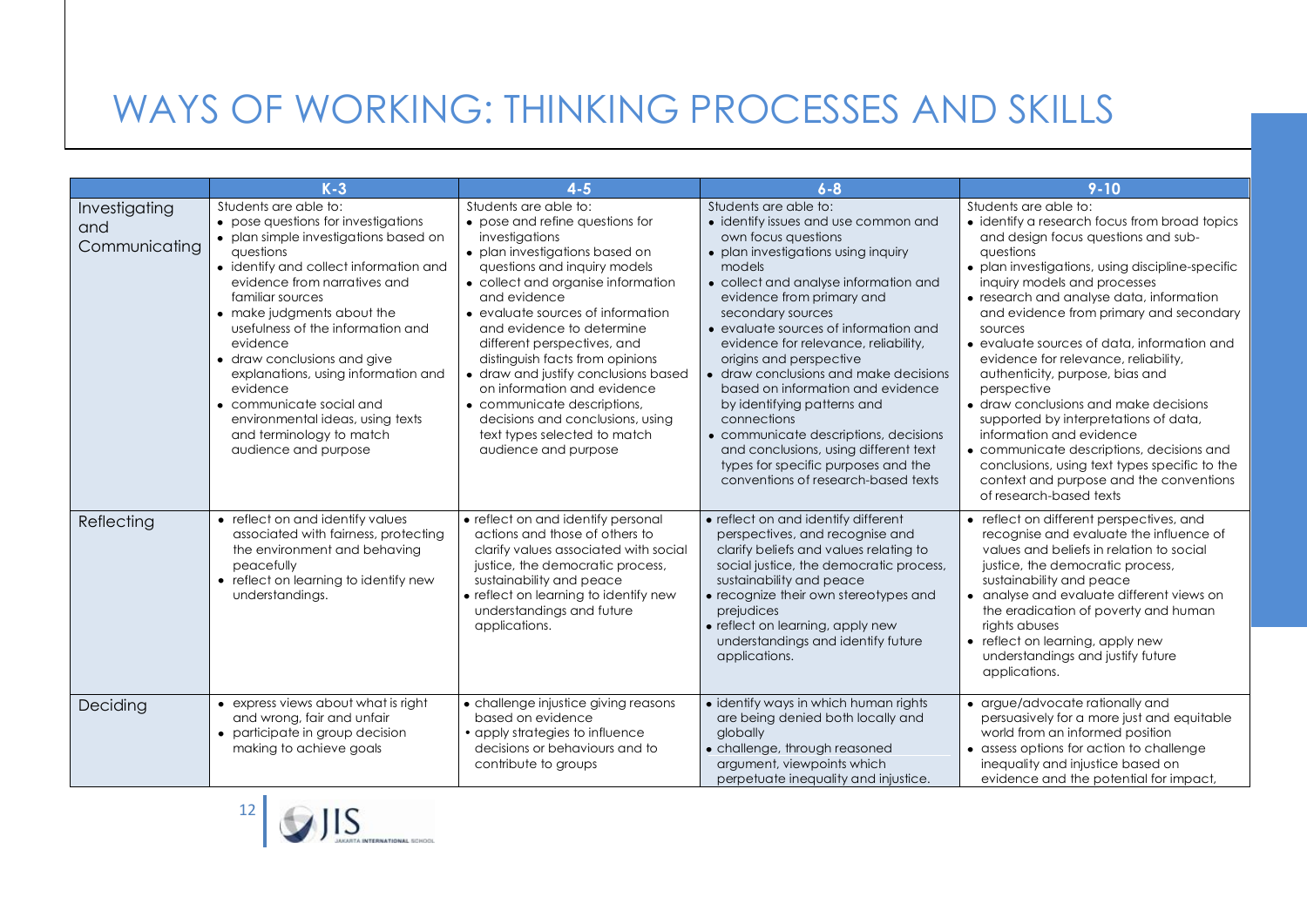|               |                                                                                                                                                                                                    | • share opinions, identify possibilities<br>and propose actions to respond to<br>findings | • respond to investigation findings and<br>conclusions by planning and<br>implementing actions to address<br>inequality and social justice in the<br>local community<br>• identify opportunities for personal and<br>collaborative action to address<br>situations of inequality and injustice. | taking into account varied perspectives<br>and potential consequences for others.<br>• apply strategies for making group<br>decisions                                                                   |
|---------------|----------------------------------------------------------------------------------------------------------------------------------------------------------------------------------------------------|-------------------------------------------------------------------------------------------|-------------------------------------------------------------------------------------------------------------------------------------------------------------------------------------------------------------------------------------------------------------------------------------------------|---------------------------------------------------------------------------------------------------------------------------------------------------------------------------------------------------------|
| Participating | share and treat others fairly<br>share ideas, and plan and enact<br>responses to group or community<br>issues<br>take appropriate action to<br>address injustice in their<br>immediate surrounding | take appropriate action to<br>address injustice and/or<br>inequality in their community   | apply strategies to contribute<br>effectively to representative groups<br>and to participate in civic activities                                                                                                                                                                                | respond to local and global issues by<br>taking action in planned and<br>enterprising ways to challenge inequality<br>and injustice and improve the lives of<br>others locally, regionally, or globally |

<span id="page-12-0"></span>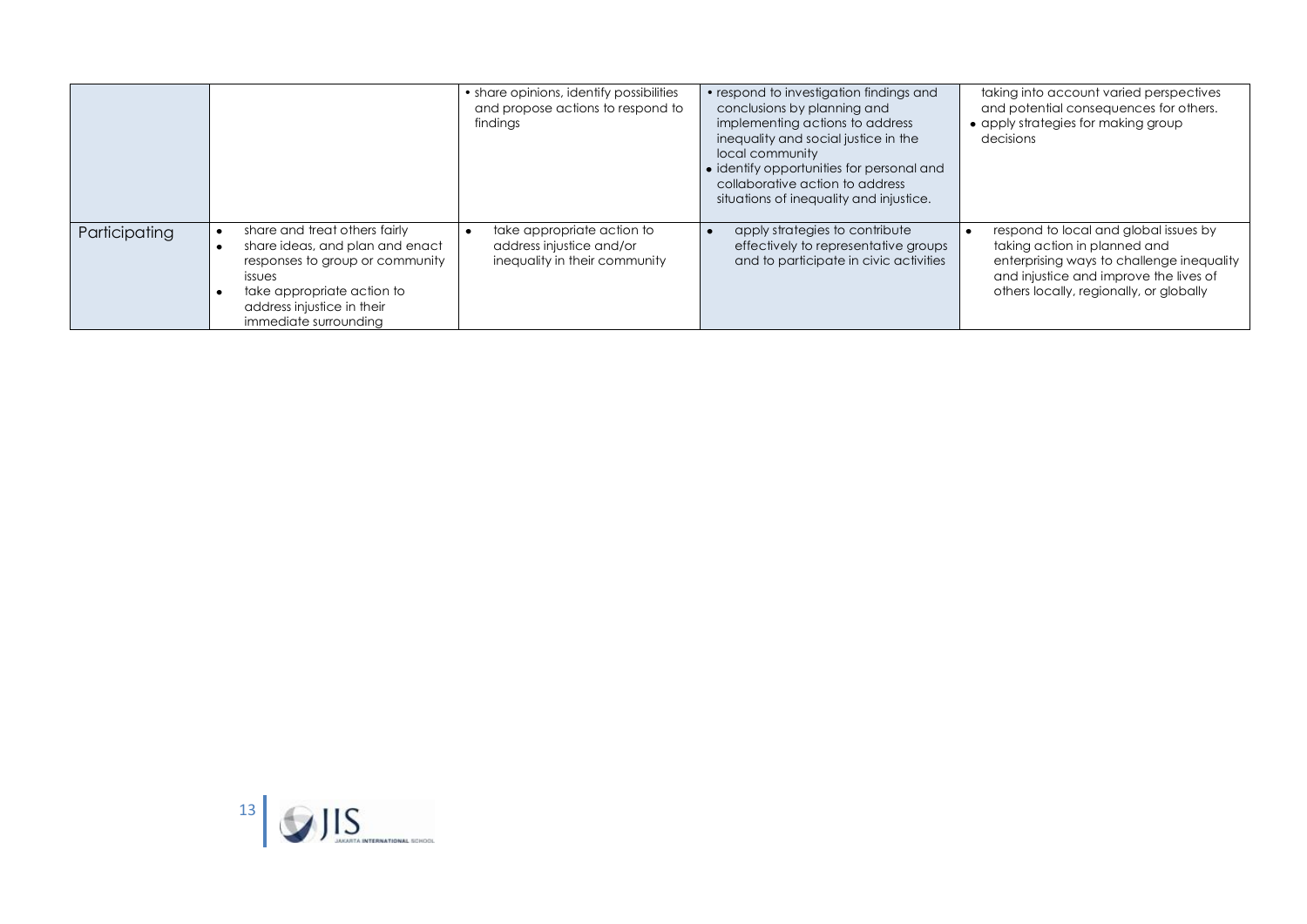### WAYS OF WORKING AND GLOBAL CITIZENSHIP FRAMEWORK BY GRADE BAND

| $K-3$                                                                                                                                                                                                                                                                                                                                                                                                                                                                                                                                                                                                                                                                                                                                                                                                                    | $4 - 5$                                                                                                                                                                                                                                                                                                                                                                                                                                                                                                                                                                                                                                                                                                                                                                                                                                                                                                                                                                              | $6 - 8$                                                                                                                                                                                                                                                                                                                                                                                                                                                                                                                                                                                                                                                                                                                                                                                                                                                                                                                                                                                                                                                                                                                                | $9 - 10$                                                                                                                                                                                                                                                                                                                                                                                                                                                                                                                                                                                                                                                                                                                                                                                                                                                                                                                                                                                                                                                                                                                                                                                                                                                     |  |  |  |  |
|--------------------------------------------------------------------------------------------------------------------------------------------------------------------------------------------------------------------------------------------------------------------------------------------------------------------------------------------------------------------------------------------------------------------------------------------------------------------------------------------------------------------------------------------------------------------------------------------------------------------------------------------------------------------------------------------------------------------------------------------------------------------------------------------------------------------------|--------------------------------------------------------------------------------------------------------------------------------------------------------------------------------------------------------------------------------------------------------------------------------------------------------------------------------------------------------------------------------------------------------------------------------------------------------------------------------------------------------------------------------------------------------------------------------------------------------------------------------------------------------------------------------------------------------------------------------------------------------------------------------------------------------------------------------------------------------------------------------------------------------------------------------------------------------------------------------------|----------------------------------------------------------------------------------------------------------------------------------------------------------------------------------------------------------------------------------------------------------------------------------------------------------------------------------------------------------------------------------------------------------------------------------------------------------------------------------------------------------------------------------------------------------------------------------------------------------------------------------------------------------------------------------------------------------------------------------------------------------------------------------------------------------------------------------------------------------------------------------------------------------------------------------------------------------------------------------------------------------------------------------------------------------------------------------------------------------------------------------------|--------------------------------------------------------------------------------------------------------------------------------------------------------------------------------------------------------------------------------------------------------------------------------------------------------------------------------------------------------------------------------------------------------------------------------------------------------------------------------------------------------------------------------------------------------------------------------------------------------------------------------------------------------------------------------------------------------------------------------------------------------------------------------------------------------------------------------------------------------------------------------------------------------------------------------------------------------------------------------------------------------------------------------------------------------------------------------------------------------------------------------------------------------------------------------------------------------------------------------------------------------------|--|--|--|--|
| <b>Ways of Working</b>                                                                                                                                                                                                                                                                                                                                                                                                                                                                                                                                                                                                                                                                                                                                                                                                   |                                                                                                                                                                                                                                                                                                                                                                                                                                                                                                                                                                                                                                                                                                                                                                                                                                                                                                                                                                                      |                                                                                                                                                                                                                                                                                                                                                                                                                                                                                                                                                                                                                                                                                                                                                                                                                                                                                                                                                                                                                                                                                                                                        |                                                                                                                                                                                                                                                                                                                                                                                                                                                                                                                                                                                                                                                                                                                                                                                                                                                                                                                                                                                                                                                                                                                                                                                                                                                              |  |  |  |  |
| Students are able to:<br>pose questions for investigations<br>plan simple investigations based on<br>questions<br>• identify and collect information and<br>evidence from narratives and familiar<br>sources<br>• make judgments about the usefulness of<br>the information and evidence<br>• draw conclusions and give explanations,<br>using information and evidence<br>• communicate social and environmental<br>ideas, using texts and terminology to<br>match audience and purpose<br>• share ideas, and plan and enact<br>responses to group or community issues<br>• participate in group decision making to<br>achieve goals<br>• reflect on and identify values associated<br>with fairness, protecting the environment<br>and behaving peacefully<br>• reflect on learning to identify new<br>understandings. | Students are able to:<br>pose and refine questions for investigations<br>plan investigations based on questions and<br>inquiry models<br>• collect and organise information and<br>evidence<br>• evaluate sources of information and<br>evidence to determine different<br>perspectives, and distinguish facts from<br>opinions<br>• draw and justify conclusions based on<br>information and evidence<br>• communicate descriptions, decisions and<br>conclusions, using text types selected to<br>match audience and purpose<br>• share opinions, identify possibilities and<br>propose actions to respond to findings<br>• apply strategies to influence decisions or<br>behaviours and to contribute to groups<br>• reflect on and identify personal actions and<br>those of others to clarify values associated<br>with social justice, the democratic process,<br>sustainability and peace<br>• reflect on learning to identify new<br>understandings and future applications. | Students are able to:<br>• identify issues and use common and own<br>focus questions<br>plan investigations using inquiry models<br>collect and analyse information and<br>evidence from primary and secondary<br>sources<br>evaluate sources of information and<br>evidence for relevance, reliability, origins<br>and perspective<br>draw conclusions and make decisions<br>based on information and evidence by<br>identifying patterns and connections<br>• communicate descriptions, decisions and<br>conclusions, using different text types for<br>specific purposes and the conventions of<br>research-based texts<br>• respond to investigation findings and<br>conclusions by planning and<br>implementing actions<br>• apply strategies to contribute effectively<br>to representative groups and to<br>participate in civic activities<br>• reflect on and identify different<br>perspectives, and recognise and clarify<br>beliefs and values relating to social<br>justice, the democratic process,<br>sustainability and peace<br>reflect on learning, apply new<br>understandings and identify future<br>applications. | Students are able to:<br>• identify a research focus from broad<br>topics and design focus questions and<br>sub-questions<br>plan investigations, using discipline-<br>specific inquiry models and processes<br>• research and analyse data, information<br>and evidence from primary and<br>secondary sources<br>evaluate sources of data, information<br>and evidence for relevance, reliability,<br>authenticity, purpose, bias and<br>perspective<br>draw conclusions and make decisions<br>$\bullet$<br>supported by interpretations of data,<br>information and evidence<br>• communicate descriptions, decisions<br>and conclusions, using text types<br>specific to the context and purpose and<br>the conventions of research-based texts<br>• respond to local and global issues by<br>taking action in planned and<br>enterprising ways<br>apply strategies for making group<br>decisions and for taking informed social<br>and environmental action<br>• reflect on different perspectives, and<br>recognise and evaluate the influence of<br>values and beliefs in relation to social<br>justice, the democratic process,<br>sustainability and peace<br>• reflect on learning, apply new<br>understandings and justify future<br>applications. |  |  |  |  |

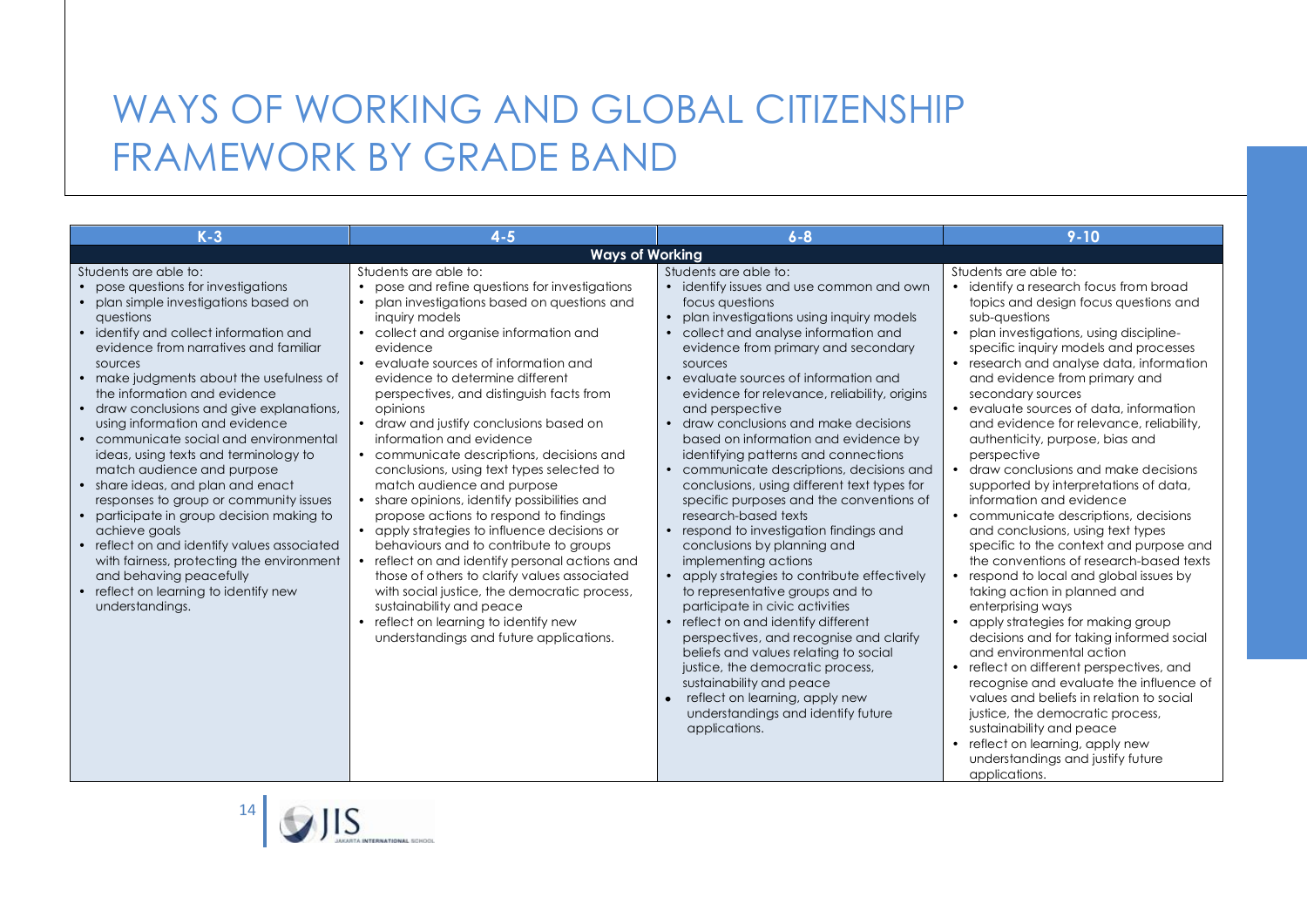| $K-3$                                                                                                                                                                                                                                                                                                                     | $4 - 5$                                                                                                                                                                                                                                                  | $6 - 8$                                                                                                                                                                                                                                                                                                                                                                                                                                                                                                                                                                                                      | $9 - 10$                                                                                                                                                                                                                                                                                                                                                                                                                                                                                                                                                                                  |
|---------------------------------------------------------------------------------------------------------------------------------------------------------------------------------------------------------------------------------------------------------------------------------------------------------------------------|----------------------------------------------------------------------------------------------------------------------------------------------------------------------------------------------------------------------------------------------------------|--------------------------------------------------------------------------------------------------------------------------------------------------------------------------------------------------------------------------------------------------------------------------------------------------------------------------------------------------------------------------------------------------------------------------------------------------------------------------------------------------------------------------------------------------------------------------------------------------------------|-------------------------------------------------------------------------------------------------------------------------------------------------------------------------------------------------------------------------------------------------------------------------------------------------------------------------------------------------------------------------------------------------------------------------------------------------------------------------------------------------------------------------------------------------------------------------------------------|
|                                                                                                                                                                                                                                                                                                                           | <b>Global Citizenship Framework</b>                                                                                                                                                                                                                      |                                                                                                                                                                                                                                                                                                                                                                                                                                                                                                                                                                                                              |                                                                                                                                                                                                                                                                                                                                                                                                                                                                                                                                                                                           |
| Express views about right and wrong,<br>fair and unfair<br>Share and treat others fairly<br>Identify examples of inequality and<br>injustice and their causes<br>Express a view about inequality and<br>injustice based on evidence<br>Take appropriate action to address<br>injustice in their immediate<br>surroundings | Identify causes and effects of inequality<br>and injustice<br>Recognize examples of discrimination<br>Challenge injustice giving reasons based<br>on evidence<br>Take appropriate action to address<br>injustice and/or inequality in their<br>community | Identify ways in which human rights are<br>being denied both locally and globally<br>Explain causes and effects of<br>discrimination<br>Recognize their own stereotypes and<br>prejudices<br>Recognize the impact of unequal<br>power and access to resources<br>Challenge, through reasoned<br>argument, viewpoints which<br>perpetuate inequality and injustice.<br>Identify opportunities for personal and<br>collaborative action to address<br>situations of inequality and injustice.<br>Take appropriate action to address<br>inequality and social injustice in the<br>local and/or global community | Analyze and evaluate different views<br>on the eradication of poverty and<br>human rights abuses<br>Argue/advocate rationally and<br>persuasively for a more just and<br>equitable world from an informed<br>position<br>Assess options for action to challenge<br>inequality and injustice based on<br>evidence and the potential for<br>impact, taking into account varied<br>perspectives and potential<br>consequences for others.<br>Act creatively and innovatively to<br>challenge inequality and injustice and<br>improve the lives of others locally,<br>regionally, or globally |

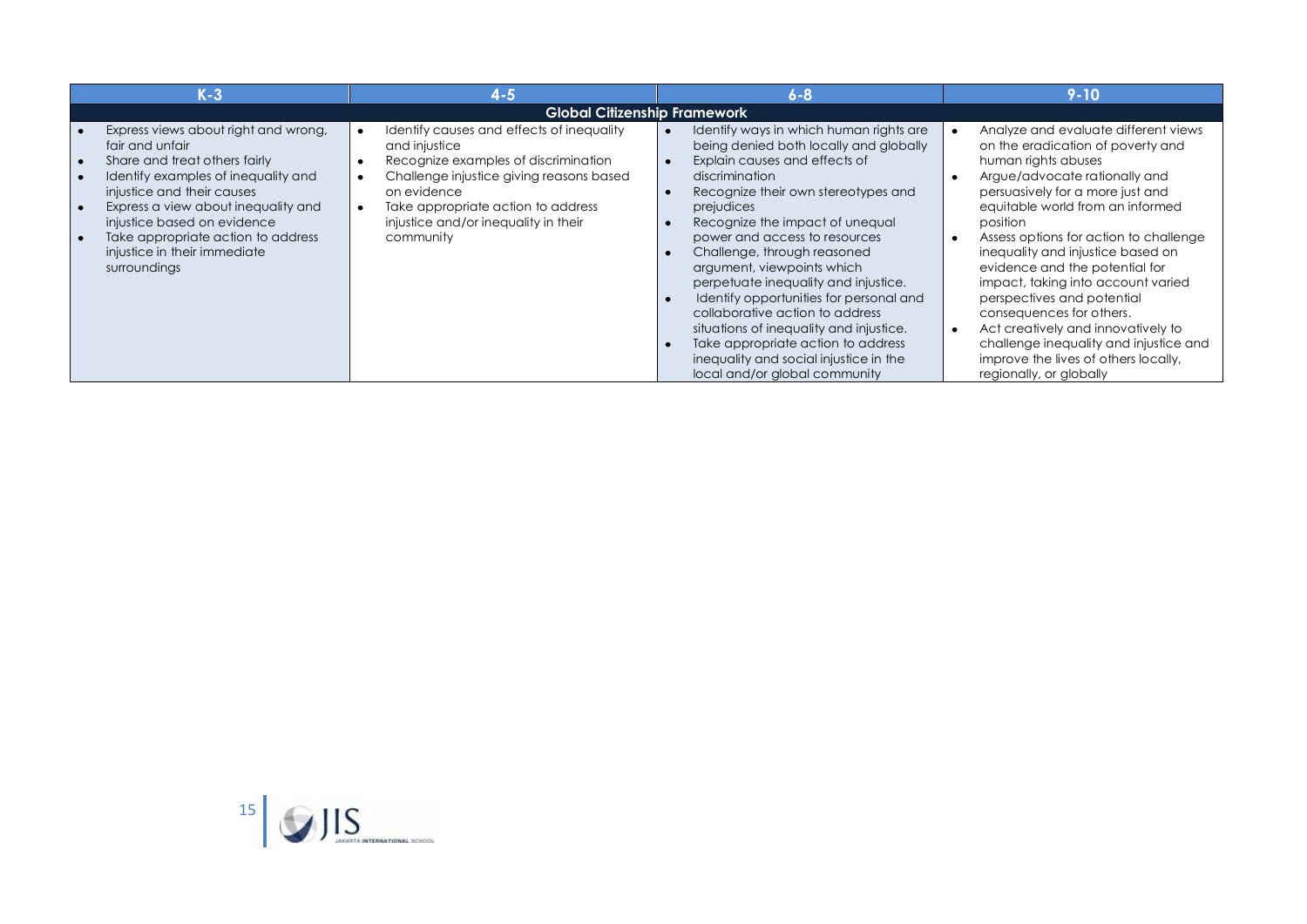# <span id="page-15-0"></span>INSTRUCTIONAL APPROACHES AND ASSESSMENT

#### <span id="page-15-1"></span>INQUIRY

Inquiry is an approach to designing learning where the primary learning target is conceptual understanding. The approach focuses on developing thinking and reflecting skills to help students be independent learners. Inquiry is a process where learners uncover current understanding, gain new knowledge and perspectives, make meaning from the knowledge gained, clarify and test new understandings, demonstrate understanding, and take action based on what was learned.

As stated in the JIS Curriculum and Learning Overview inquiry should focus on Big Ideas, be guided by Generative Questions, and the Understandings, Skills and Values of the curriculum.

#### A Model

While there are many inquiry models the essence of each is very similar. The inquiry model presented below is provided by Kath Murdoch [2010] of Melbourne University, Australia.

#### $-$  Tuning in

This element of an inquiry process is all about engagement *and* gathering prior knowledge and early thinking. Teachers design tasks that allow students to make their thinking visible. This is preparing the way for quality, formative assessment. Students use a variety of methods toshow the thinking they already have in relation to the big idea. This will vary from very minimal to surprisingly comprehensive. Ask students: What theories do we have? How do already understand this? What connections can you already make? How could we find out more about this? Much of this happens early in the inquiry process but inquiry teachers constantly help their students connect the 'new' with the 'known' throughout.

#### - Finding out

During an inquiry, students should experience the work of a researcher. They use various methodologies to gather information that help grow their thinking about the area of inquiry. These tasks should emphasize gathering data first hand and in a range of ways and should link to understanding goals. Data gathering may be through engaging with experts (using web 2 tools or in person), surveys, interviews, film, experiments, observations, emails, field work…etc)

#### - Sorting Out

The 'sorting out' tasks are about MEANING MAKING. In an inquiry, students must be given opportunities to make sense of and present their refined thinking. This involves organizing, analyzing and communicating information gathered using a range of learning areas – eg: through maths, arts, English, drama, music, technology, etc. Importantly, this includes reflective thinking work – revising original theories and

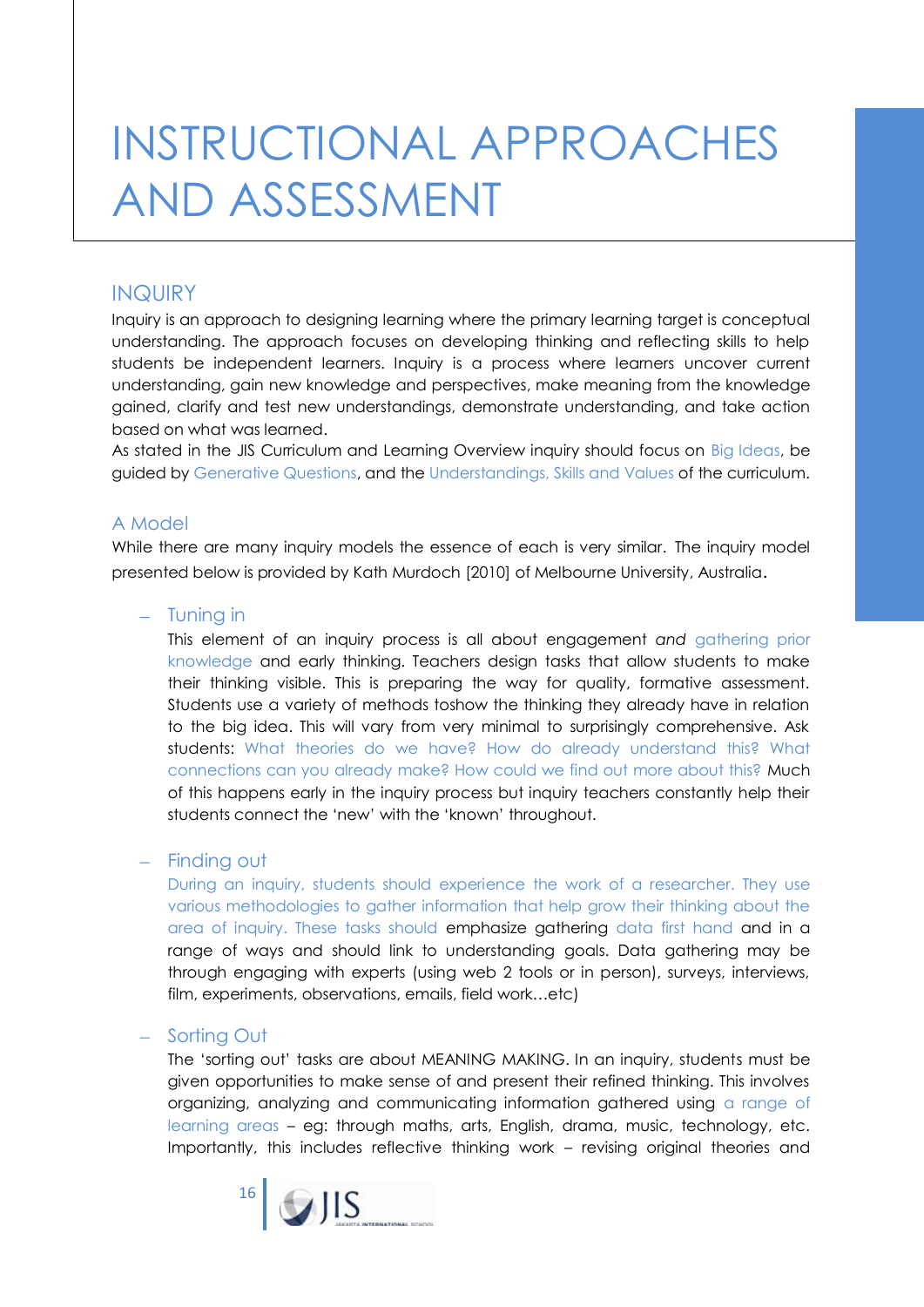propositions. Reviewing the big question…What meaning can we make of this data? What are we learning? How is our thinking changing?

#### Going Further

This element of inquiry is where students have opportunities to take more personalized learning pathways, This will depend very much on the content of the inquiry itself and the readiness of the student to work more independently. Going further means raising and revisiting questions, extending experiences and challenging assumptions. It is usually individually negotiated. May be students following personal inquiry into own questions – initiated earlier in the unit or raising new questions to investigate. This stage is characterized by differentiated programming

#### Synthesizing, Reflecting. Acting and Applying

Stating revised understandings **–** what do we think and know now? How do we feel? High level thinking about the topic. identifying avenues for action and application are key elements of this phase of inquiry. Generalizing (should be done throughout). While students have been encouraged to synthesize their thinking throughout the inquiry, now is the time to make that synthesis explicit. This may be through the use of metaphors, the formation of statements of generalization, etc. Connected to this is the importance of TRANSFER. Asking – what can we DO with this? What can I do now? How can I/we use this? Is there an action that seems important to undertake?



Kath Murdoch 2010

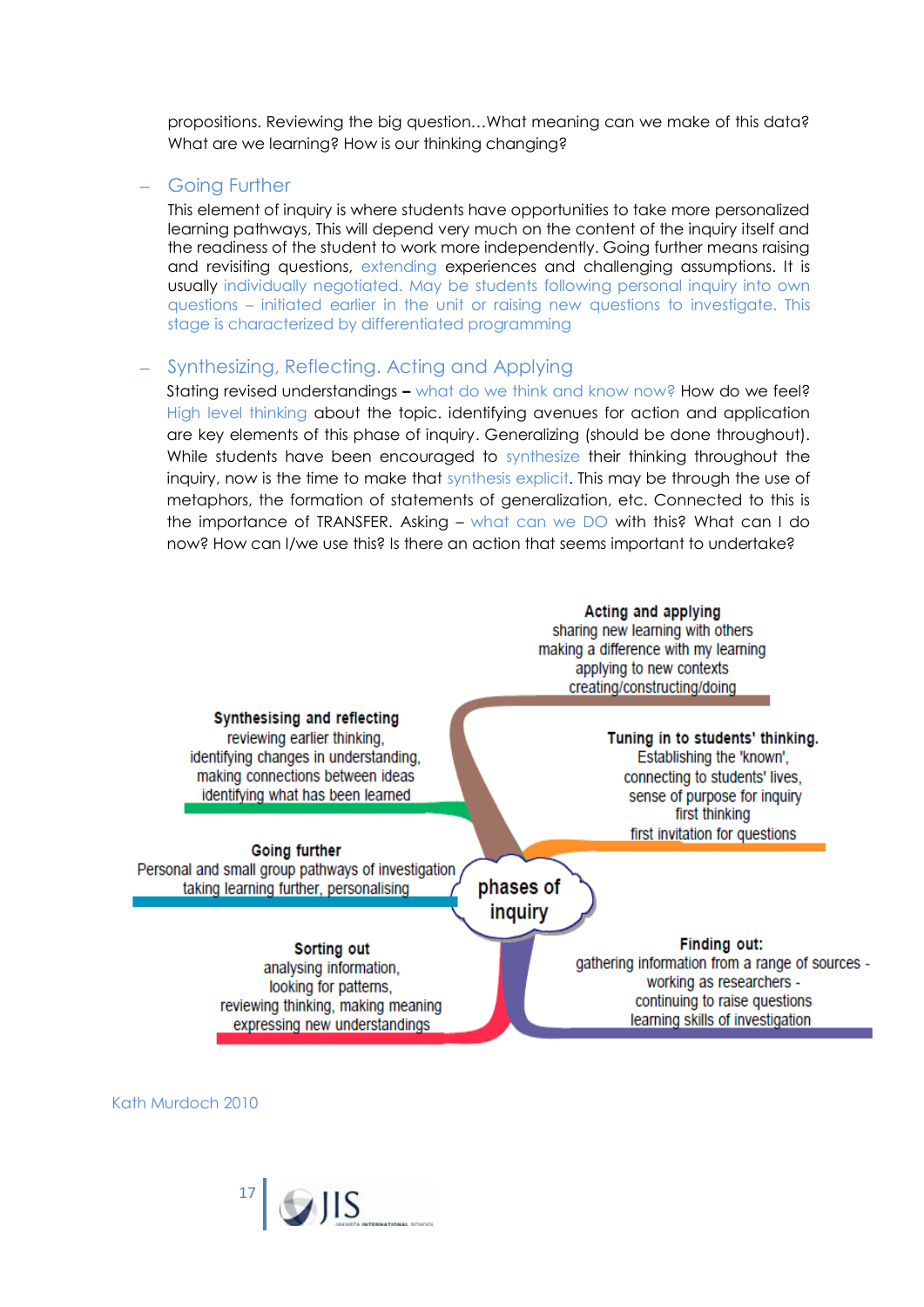#### <span id="page-17-0"></span>THE WRITING PROCESS

The writing process which includes the stages of: Pre-writing; Drafting; Responding, Revising; Editing and Publishing is an instructional approach common and agreed across the school. The consistent use of this process is focused on developing in students a sense of self as writers, as well as personal writing processes that work for them. Figure 1 references the various stages of the writing process.



Figure 2: The Writing Process and the Six +1 Writing Traits [Education NorthWest]

#### <span id="page-17-1"></span>THE SIX TRAITS +1: A COMMON LANGUAGE

The 6+1 Trait® Writing Model of Instruction and Assessment provides a common language for teachers and students to communicate about the characteristics of writing and establishes a clear vision of what good writing looks like. See Appendix 1 for the Six Traits rubric.

Pioneered by Education Northwest more than 20 years ago, the 6+1 Traits continue to help thousands of teachers worldwide who have been trained in the model improve their writing instruction, their understanding of the qualities of good writing, and their ability to provide effective feedback to students.

In support of language across the curriculum, JIS uses a six point rubric for the Traits developed by Education NorthWest <http://educationnorthwest.org/traits>

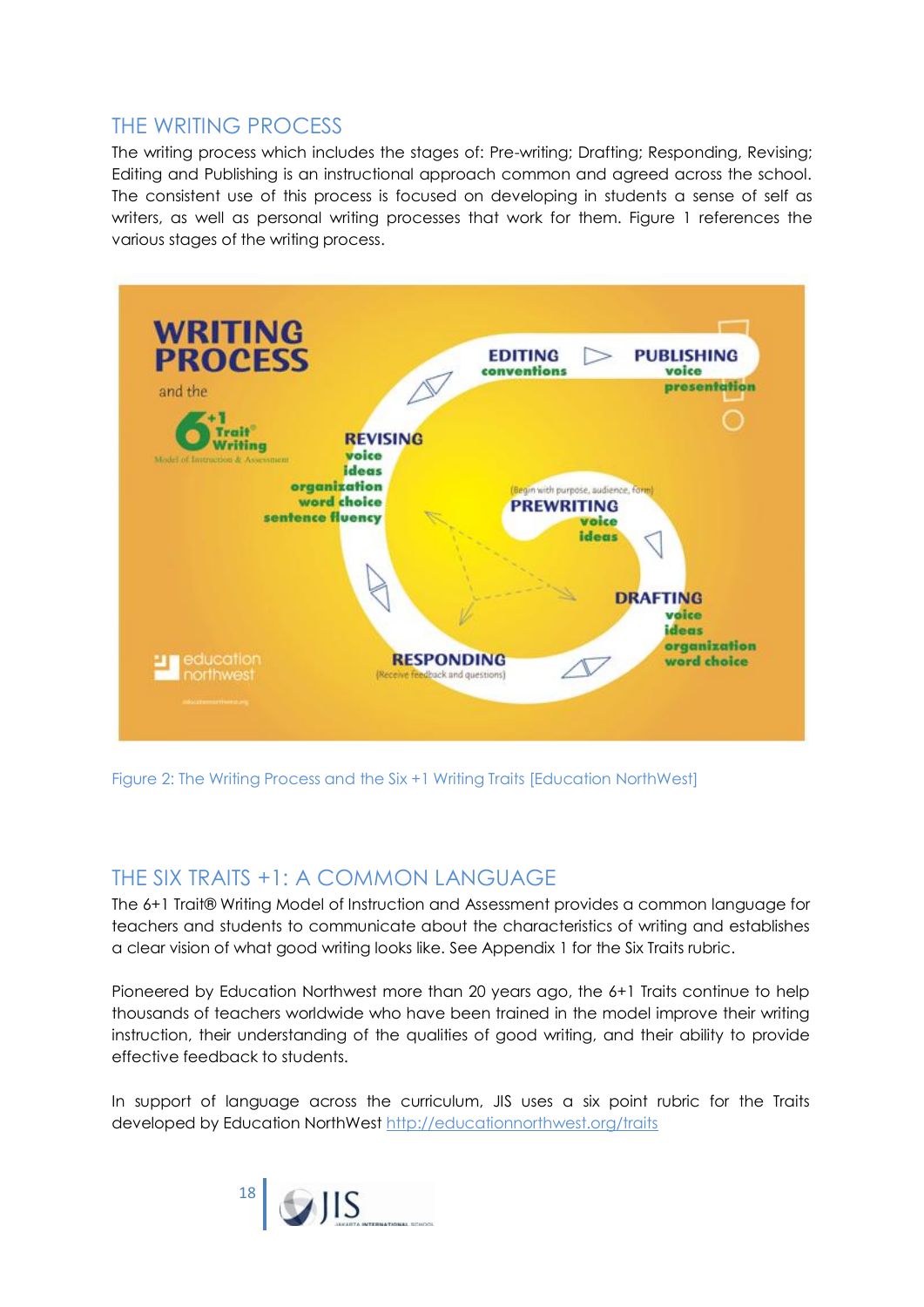#### 6+1 Trait® Definitions

The 6+1 Trait® Writing analytical model for assessing and teaching writing is made up of 6+1 key qualities that define strong writing. These are:

- Ideas, the main message;
- Organization, the internal structure of the piece;
- Voice, the personal tone and flavor of the author's message;
- Word Choice, the vocabulary a writer chooses to convey meaning;
- Sentence Fluency, the rhythm and flow of the language;
- Conventions, the mechanical correctness;
- and Presentation, how the writing actually looks on the page.

#### Ideas

The Ideas are the main message, the content of the piece, the main theme, together with all the supporting details that enrich and develop that theme. The ideas are strong when the message is clear, not garbled. The writer chooses details that are interesting, important, and informative–often the kinds of details the reader would not normally anticipate or predict. Successful writers do not "tell" readers things they already know; e.g., "It was a sunny day, and the sky was blue, the clouds were fluffy white …" Successful writers "show" readers that which is normally overlooked; writers seek out the extraordinary, the unusual, the unique, the bits and pieces of life that might otherwise be overlooked.

#### **Organization**

Organization is the internal structure of a piece of writing, the thread of central meaning, the pattern and sequence, so long as it fits the central idea. Organizational structure can be based on comparison-contrast, deductive logic, point-by-point analysis, development of a central theme, chronological history of an event, or any of a dozen other identifiable patterns. When the organization is strong, the piece begins meaningfully and creates in the writer a sense of anticipation that is, ultimately, systematically fulfilled. Events proceed logically; information is given to the reader in the right doses at the right times so that the reader never loses interest. Connections are strong, which is another way of saying that bridges from one idea to the next hold up. The piece closes with a sense of resolution, tying up loose ends, bringing things to a satisfying closure, answering important questions while still leaving the reader something to think about.

#### Voice

Voice is the writer coming through the words, the sense that a real person is speaking to us and cares about the message. It is the heart and soul of the writing, the magic, the wit, the feeling, the life and breath. When the writer is engaged personally with the topic, he/she imparts a personal tone and flavor to the piece that is unmistakably his/hers alone. And it is that individual something–different from the mark of all other writers–that we call Voice.

#### Word Choice

Word Choice is the use of rich, colorful, precise language that communicates not just in a functional way, but in a way that moves and enlightens the reader. In descriptive writing, strong word choice resulting in imagery, especially sensory, show-me writing, clarifies and expands ideas. In persuasive writing, purposeful word choice moves the reader to a new vision of ideas. In all modes of writing figurative language such as metaphors, similes and analogies articulate, enhance, and enrich the content. Strong word choice is characterized

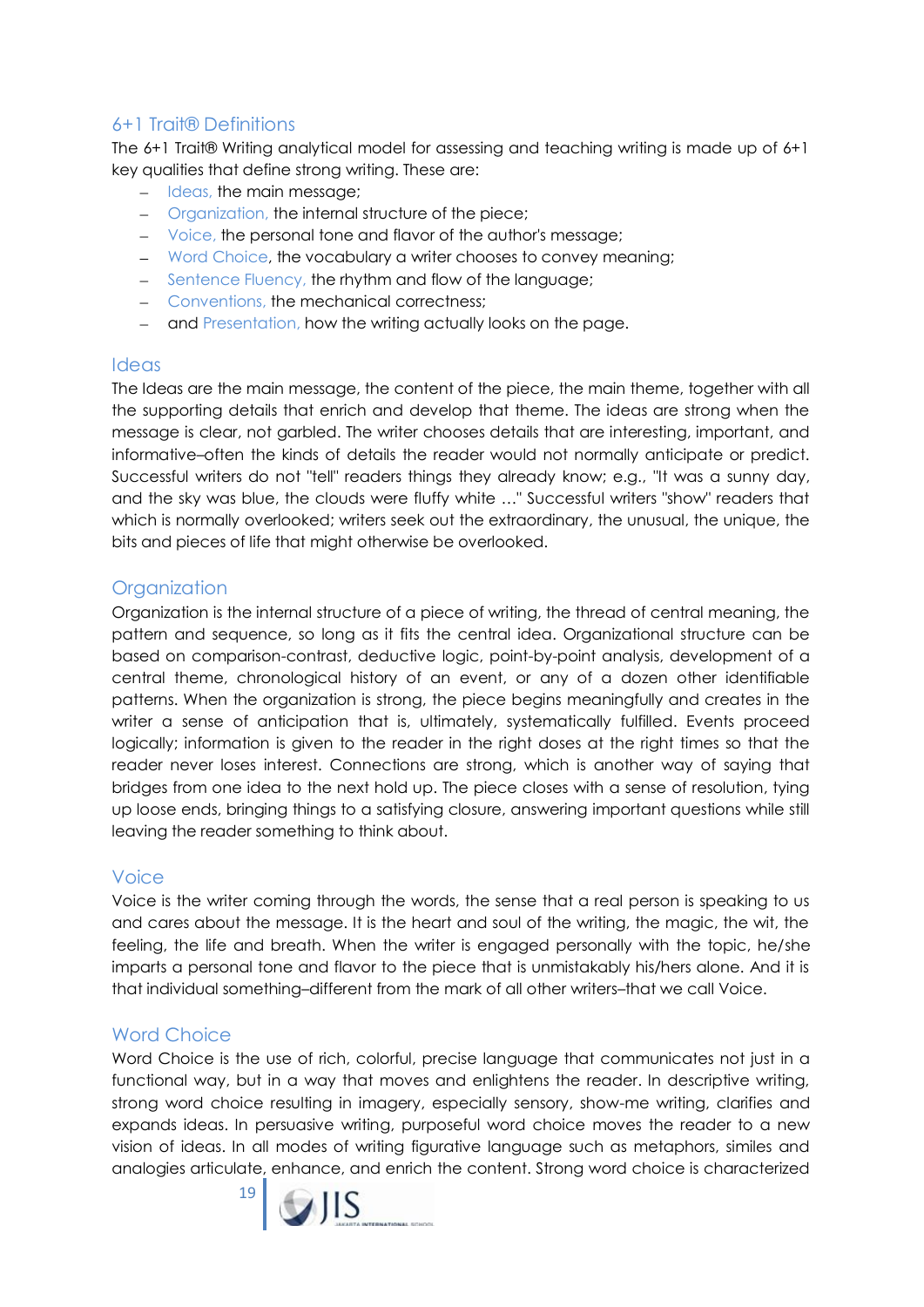not so much by an exceptional vocabulary chosen to impress the reader, but more by the skill to use everyday words well.

#### Sentence Fluency

Sentence Fluency is the rhythm and flow of the language, the sound of word patterns, the way in which the writing plays to the ear, not just to the eye. How does it sound when read aloud? That's the test. Fluent writing has cadence, power, rhythm, and movement. It is free of awkward word patterns that slow the reader's progress. Sentences vary in length, beginnings, structure, and style, and are so well crafted that the writer moves through the piece with ease.

#### **Conventions**

The Conventions Trait is the mechanical correctness of the piece and includes five elements: spelling, punctuation, capitalization, grammar/usage, and paragraphing. Writing that is strong in Conventions has been proofread and edited with care. Since this trait has so many pieces to it, it's almost an analytical trait within an analytic system. As you assess a piece for convention, ask yourself: "How much work would a copy editor need to do to prepare the piece for publication?" This will keep all of the elements in conventions equally in play. Conventions is the only trait where we make specific grade level accommodations, and expectations should be based on grade level to include only those skills that have been taught. (Handwriting and neatness are not part of this trait, they belong with Presentation.)

#### **Presentation**

Presentation combines both visual and textual elements. It is the way we exhibit or present our message on paper. Even if our ideas, words, and sentences are vivid, precise, and well constructed, the writing will not be inviting to read unless the guidelines of presentation are present. Some of those guidelines include: balance of white space with visuals and text, graphics, neatness, handwriting, font selection, borders, overall appearance. Think about examples of text and visual presentation in your environment. Which signs and billboards attract your attention? Why do you reach for one CD over another? All great writers are aware of the necessity of presentation, particularly technical writers who must include graphs, maps, and visual instructions along with their text. Presentation is key to a polished piece ready for publication.

#### <span id="page-19-0"></span>ASSESSMENT RUBRIC

What follows is a sample of a generic rubric for the JIS Social Studies curriculum.

For use as an assessment tool, it would need to be revised for each unit and possibly for each year level.

For use as a reporting tool, it could be used in a generic form, or as revised for each year level.

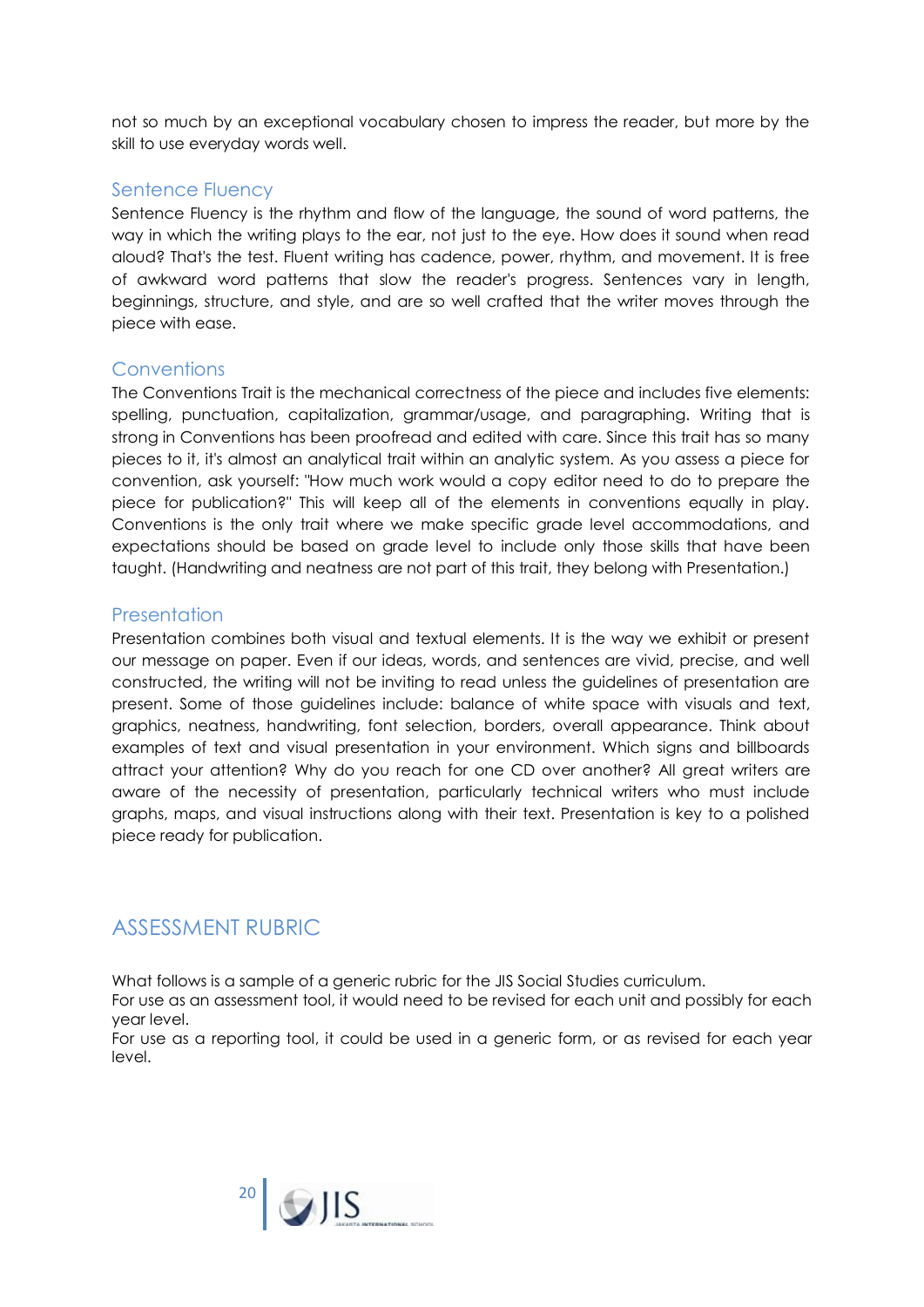| Criteria                                     |                                                    | Emerging                                                                                                                                                                                                 | Approaching                                                                                                                                                                                                               | Proficient                                                                                                                                                                                                                                                 |
|----------------------------------------------|----------------------------------------------------|----------------------------------------------------------------------------------------------------------------------------------------------------------------------------------------------------------|---------------------------------------------------------------------------------------------------------------------------------------------------------------------------------------------------------------------------|------------------------------------------------------------------------------------------------------------------------------------------------------------------------------------------------------------------------------------------------------------|
| Knowledge and<br>Understanding               | Knowledge of<br>information and<br>evidence        | Information is usually<br>correct, relevant and<br>adequate to complete the<br>task                                                                                                                      | Information is almost<br>always accurate,<br>relevant and<br>comprehensive                                                                                                                                                | Information is accurate,<br>relevant, very<br>comprehensive and<br>original                                                                                                                                                                                |
|                                              | Engagement with<br>concepts and<br>generalizations | Concepts and<br>generalization are<br>generally clear and<br>relevant and adequate to<br>complete the task                                                                                               | Concepts and<br>generalizations are<br>precise, relevant and<br>comprehensive, and<br>applied in some depth                                                                                                               | Concepts and<br>generalizations are<br>precise, relevant and<br>comprehensive, and<br>applied with insight                                                                                                                                                 |
| Investigating and<br>Communicating           | Researching                                        | • Develops clear questions<br>and issues for<br>investigation<br>• Uses relevant information<br>as evidence                                                                                              | • Develops precise<br>questions and issues<br>for investigation<br>• Critically applies<br>relevant information as<br>evidence                                                                                            | • Develops precise and<br>original questions and<br>issues for investigation<br>• Critically applies<br>comprehensive<br>information as<br>evidence                                                                                                        |
|                                              | Analyzing and<br>Evaluating                        | • Analyses and evaluates<br>evidence, interpretations<br>and arguments to draw<br>relevant conclusions                                                                                                   | • Analyses and<br>evaluates evidence,<br>interpretations and<br>arguments to draw<br>reasoned conclusions                                                                                                                 | • Analyses and<br>evaluates evidence,<br>interpretations and<br>arguments to draw<br>well-reasoned and<br>original conclusions                                                                                                                             |
|                                              | Communicating                                      | $\bullet$ Reads with<br>understanding<br>• Organises and presents<br>ideas effectively in a<br>range of media and<br>genres<br>• Contributes effectively to<br>discussion                                | • Reads critically and<br>with understanding<br>• Presents ideas clearly<br>and coherently in a<br>range of media and<br>genres<br>• Contributes effectively<br>and with initiative to<br>discussion                      | • Reads critically with<br>understanding and<br>insight<br>• Presents ideas<br>persuasively and in a<br>compelling style in a<br>range of media and<br>genres<br>• Contributes effectively<br>and shows leadership<br>in discussion                        |
| Reflecting,<br>deciding and<br>participating | Reflecting                                         | • Clearly interprets<br>relevant values and<br>beliefs in relation to<br>issues<br>• Applies values social<br>justice, democratic<br>process, sustainability<br>and peace in a clear<br>and relevant way | • Validly interprets<br>values and beliefs in<br>relation to issues<br>• Shows understanding<br>in applying values of<br>social justice,<br>democratic process,<br>sustainability and<br>peace in a well-<br>reasoned way | • Perceptively and<br>critically interprets<br>values and beliefs in<br>relation to issues<br>• Shows sensitivity and<br>insight in applying<br>values of social justice,<br>democratic process,<br>sustainability and<br>peace in a well-<br>reasoned way |
|                                              | Deciding                                           | • Considers different<br>perspectives and criteria<br>relevant to the decision<br>• Synthesises and argues a<br>reasoned solution which<br>promotes citizenship<br>values                                | Evaluates different<br>$\bullet$<br>perspectives and<br>criteria relevant to the<br>decision<br>• Synthesises and<br>argues a coherent<br>and reasoned solution<br>which promotes<br>citizenship values                   | • Critically evaluates<br>different perspectives<br>and criteria relevant<br>to the decision<br>• Persuasively<br>synthesises and argues<br>a well-reasoned<br>solution which<br>promotes citizenship<br>values                                            |
|                                              | Participating                                      | Applies appropriate action<br>strategies on issues                                                                                                                                                       | Applies action strategies<br>on issues in relevant and<br>effective ways                                                                                                                                                  | Skillfully applies action<br>strategies on issues in<br>original and effective<br>ways                                                                                                                                                                     |

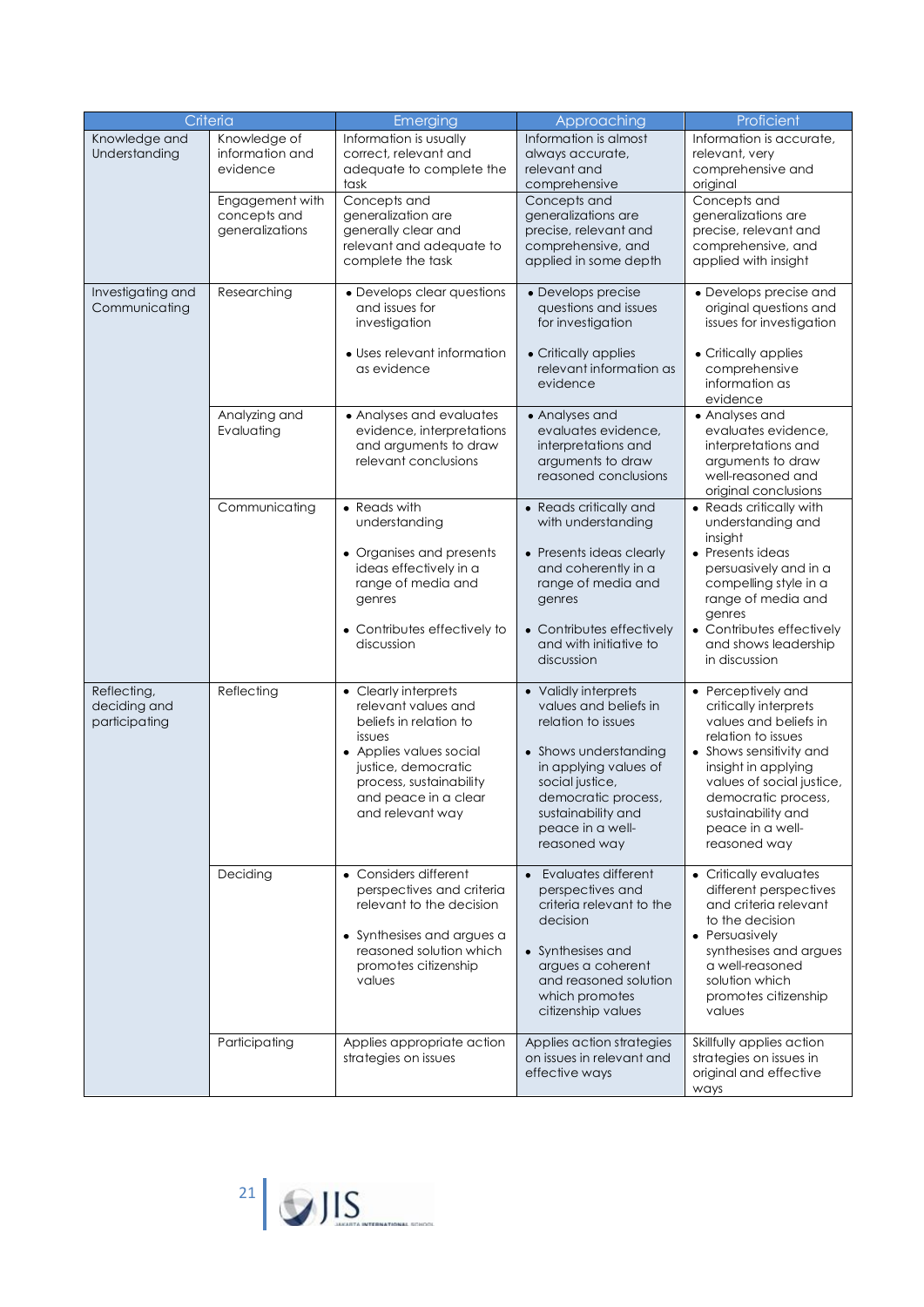# LEARNING GOALS: KINDERGARTEN

Studies at this level emphasize the links between the experiences of students, their families and communities with the systems, heritages and environments of which they are part. Links are from local to global, and rudimentary understandings of time and place are introduced. Values, rights and responsibilities are explained in directly relating to others, but also in the growing recognition that there are institutionalized rules which govern behavior in social situations. Local activities, features and environments are shown to be connected to others in distant places. Stories, both historical and mythical, are the source of understandings of values, identity and cultural difference and similarity.

<span id="page-21-0"></span>

| <b>STRAND</b>                     | KNOWLEDGE AND UNDERSTANDING                                                                                                                                                                                                                                                                  |
|-----------------------------------|----------------------------------------------------------------------------------------------------------------------------------------------------------------------------------------------------------------------------------------------------------------------------------------------|
| Culture and Identity              | Local and global communities are diverse, but humans share certain values and common interests.<br>K CI 1. Stories about significant events and individuals reflect cultural diversity in communities<br>K CI 2. Everyone is unique and different, but all people have things in common (ID) |
| Political and<br>Economic Systems | Communities have systems to make rules and laws, govern, and manage the production and consumption of<br>goods and services. These systems can have unfair and unsustainable results.<br>K PES 1. Rights and responsibilities, rules and codes of behaviour are part of communities          |
| Place and Space                   | Local natural, social and built environments are part of heritage and meet people's needs. They can be sustained<br>or threatened by certain activities.<br>KPS 1. Local environments are distinguished by natural features, places of importance to particular groups, and<br>public spaces |
| Time, Continuity and<br>Change    | Changes and continuities are identified through events, people's contributions and the stories of local<br>communities.<br>KTCC 1.<br>People find a sense of identity in their community's past                                                                                              |

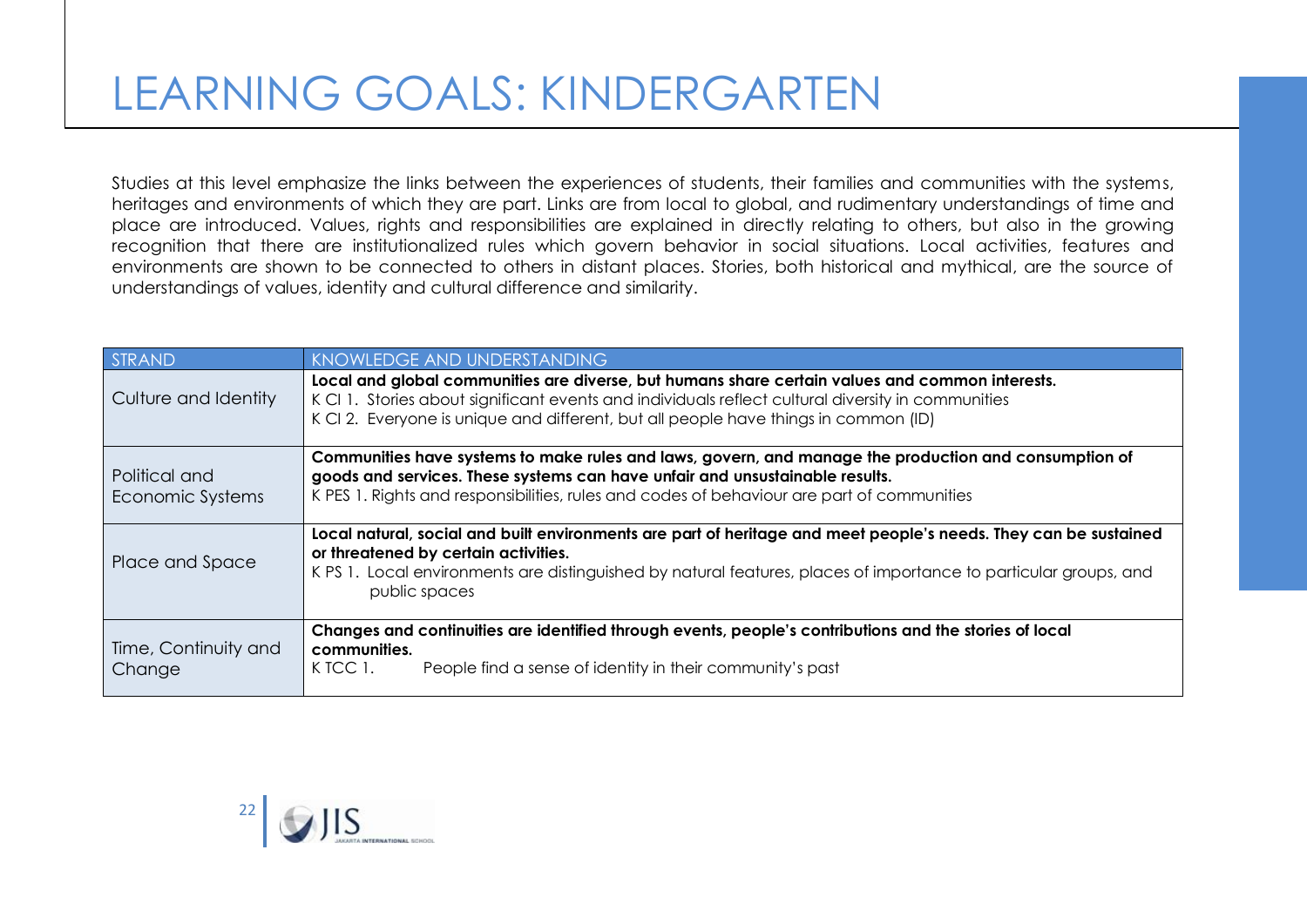Learning's from kindergarten are continued here, but more specific studies of particular groups and/or communities involve a deeper understanding and a more systematic discussion of cultures and their symbols and stories. Relations with others are considered in terms of basic values of fairness and rights. Production and consumption are studied, including economic notions of specialization and exchange. These are considered in a context of sustainability and conservation, and environmentally sustainable practices are studied and practiced.

<span id="page-22-0"></span>

| STRAND                            | KNOWLEDGE AND UNDERSTANDING                                                                                                                                                                                                                                                                                                                                                                                                                                                  |
|-----------------------------------|------------------------------------------------------------------------------------------------------------------------------------------------------------------------------------------------------------------------------------------------------------------------------------------------------------------------------------------------------------------------------------------------------------------------------------------------------------------------------|
| Culture and Identity              | Local and global communities are diverse, but humans share certain values and common interests.<br>CI 1. Groups and communities are identified by practices, symbols and celebrations that reflect their values,<br><b>beliefs</b><br>and sense of belonging<br>CI2. Relating to other people and the environment involve judgments about what is right and fair                                                                                                             |
| Political and<br>Economic Systems | Communities have systems to make rules and laws, govern, and manage the production and consumption of<br>goods and services. These systems can have unfair and unsustainable results.<br>PES 1. Living things have needs which demand resources from the environment; these must be filled sustainably,<br>requiring greater attention to recycling, reducing energy use<br>PES 2. People can make a difference to environmental impacts through their actions and behaviour |
| Place and Space                   | Local natural, social and built environments are part of heritage and meet people's needs. They can be sustained<br>or threatened by certain activities.<br>PS 1. Maps have symbols to represent places and identify the relative position of features including landmarks<br><i>locations</i><br>and<br>PS 2. People depend on the environment for energy, food, and other materials and resources (GI)                                                                     |
| Time, Continuity and<br>Change    | Changes and continuities are identified through events, people's contributions and the stories of local<br>communities.<br>Contributions of individuals and groups to communities can be identified by symbols and stories<br>1 TCC 1.                                                                                                                                                                                                                                       |

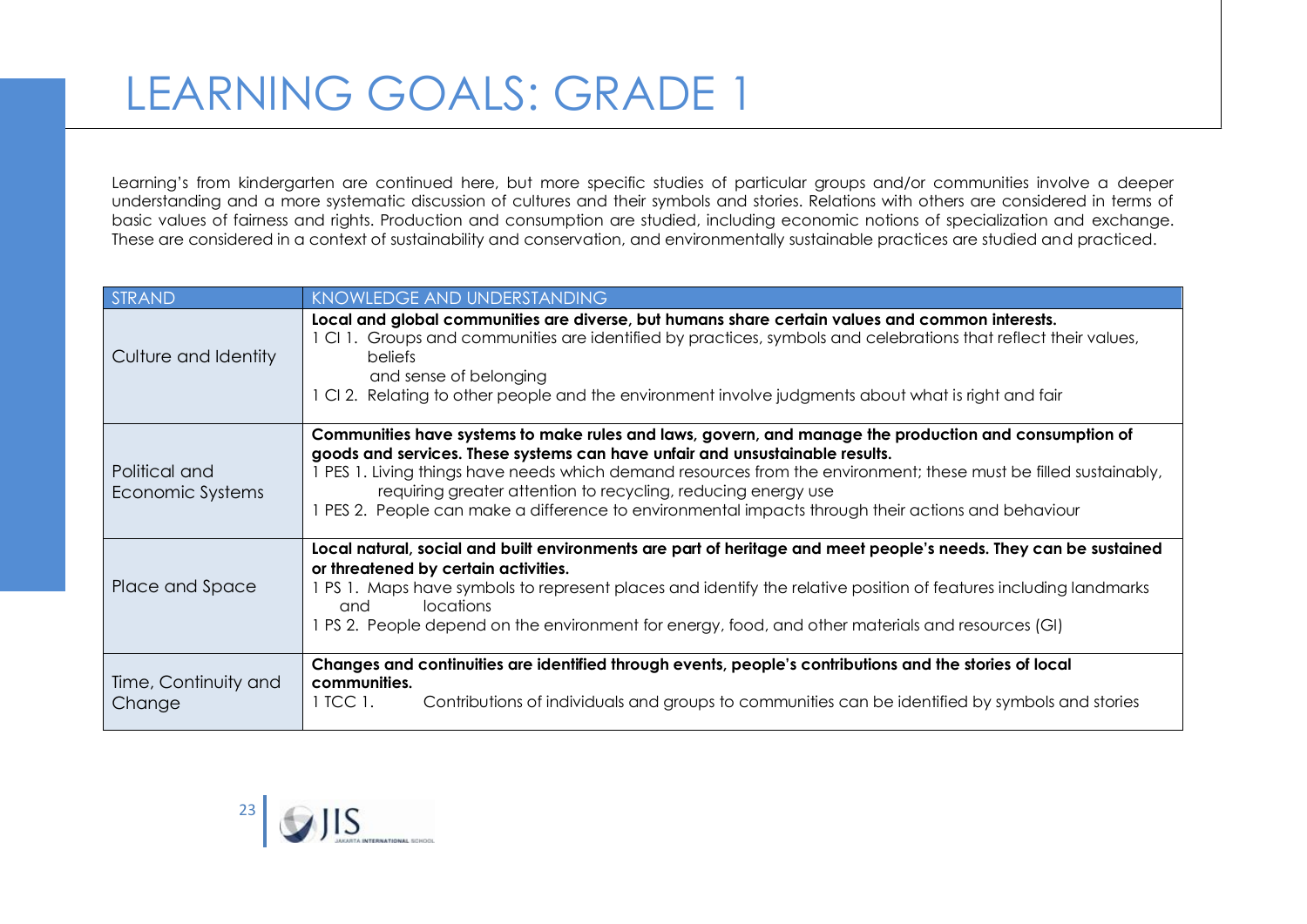Some understanding is established of the social, cultural, political and economic dimensions of society as functions that must be maintained, and the different roles and responsibilities that people fulfill in meeting them. Recognizing the importance of historical development of communities and nations is part of this. This leads to consideration of the role of citizen, both national and global, and how citizenship implies rights for all, with particular reference to minorities. Concepts of economic and environmental sustainability are further developed to emphasize their interrelatedness.

<span id="page-23-0"></span>

| STRAND                            | <b>KNOWLEDGE AND UNDERSTANDING</b>                                                                                                                                                                                                                                                                                                                                                                                                                                                                                                                           |
|-----------------------------------|--------------------------------------------------------------------------------------------------------------------------------------------------------------------------------------------------------------------------------------------------------------------------------------------------------------------------------------------------------------------------------------------------------------------------------------------------------------------------------------------------------------------------------------------------------------|
| Culture and Identity              | Local and global communities are diverse, but humans share certain values and common interests.<br>2Cl1. Citizenship involves belonging to groups and communities and valuing different contributions and<br>behaviours such as caring for other members                                                                                                                                                                                                                                                                                                     |
| Political and<br>Economic Systems | Communities have systems to make rules and laws, govern, and manage the production and consumption of<br>goods and services. These systems can have unfair and unsustainable results.<br>2PES1. World citizens are connected to other people and places by shared interests, including travel, exchanging<br>goods and services, and environmental issues<br>2PES2. Dialogue, cultural sensitivity, and empathy aid in resolving conflicts                                                                                                                   |
| Place and Space                   | Local natural, social and built environments are part of heritage and meet people's needs. They can be sustained<br>or threatened by certain activities.<br>People and resources are involved in the production and consumption of familiar goods and services<br>2PS1.<br>Resources and environments can be used, conserved and protected by valuing and applying sustainable<br>2PS2.<br>practices<br>Since all living things depend on each other, we need to appreciate the consequences of our actions that<br>2PS3.<br>improve or harm the environment |
| Time, Continuity and<br>Change    | Changes and continuities are identified through events, people's contributions and the stories of local<br>communities.<br>2TCC1. Indigenous people's continuous association with the land and the sea can be seen in traditional arts,<br>stories<br>and cultural celebrations                                                                                                                                                                                                                                                                              |

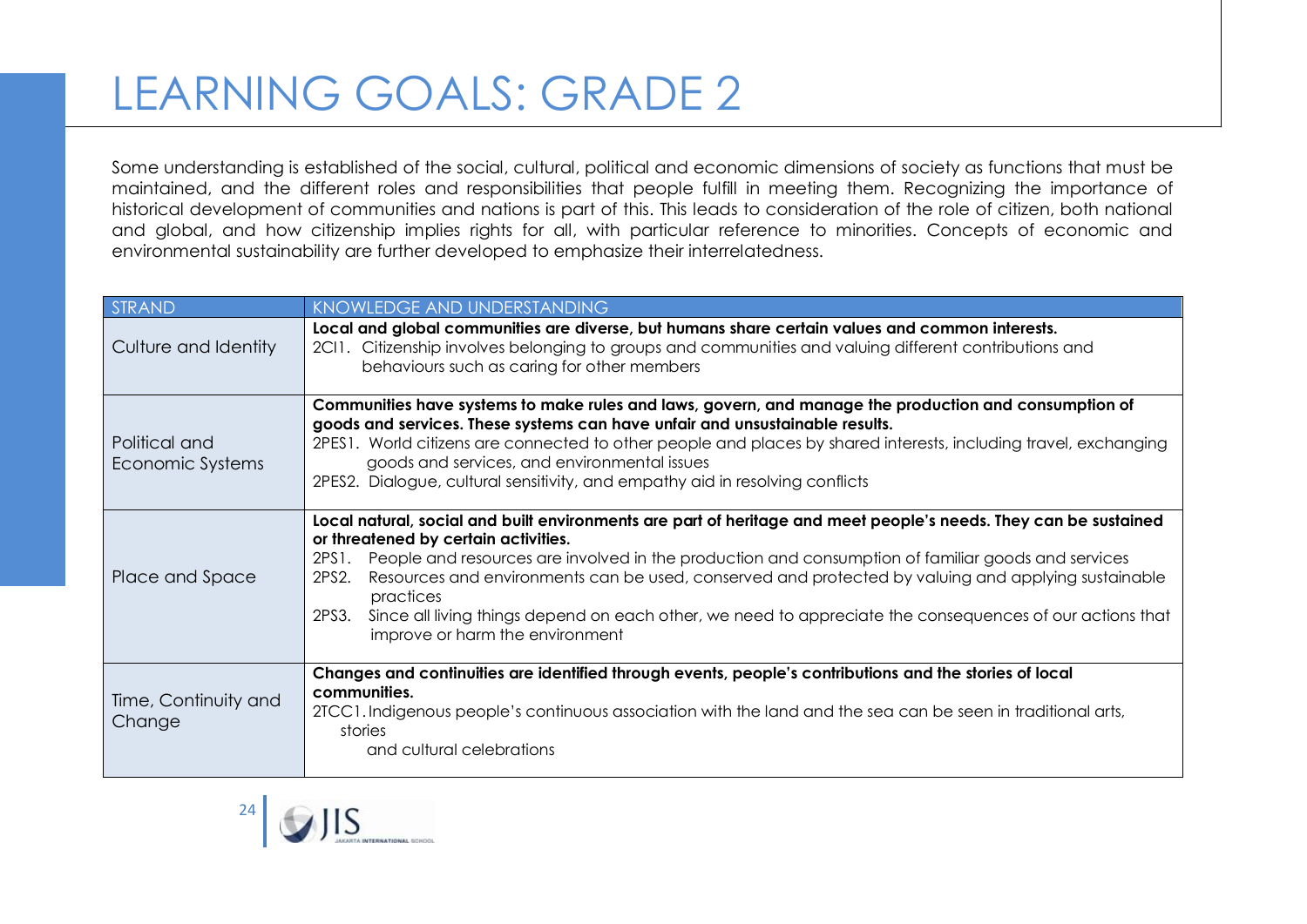Students come to appreciate cultural differences as historically developed responses to universal human needs which provide a sense of identity for community members. The value of cultural diversity and the importance of respect for difference are understood. Understandings of processes and institutions for decision making at various levels from local to global are introduced, as is an appreciation of the complexities of economic development, the range of human needs and wants, and the existence of inequality.

<span id="page-24-0"></span>

| <b>STRAND</b>                     | KNOWLEDGE AND UNDERSTANDING                                                                                                                                                                                                                                                                                                                                                                                                                                                                |
|-----------------------------------|--------------------------------------------------------------------------------------------------------------------------------------------------------------------------------------------------------------------------------------------------------------------------------------------------------------------------------------------------------------------------------------------------------------------------------------------------------------------------------------------|
| Culture and Identity              | Local and global communities are diverse, but humans share certain values and common interests.<br>Indigenous peoples and their influences are evident and valued in communities<br>3CI1.<br>Relationships with others are influenced by culture and people's sense of identity<br>3Cl <sub>2</sub> .<br>People can learn from the experience of others, so that diversity should be valued<br>3Cl <sub>3</sub> .                                                                          |
| Political and<br>Economic Systems | Communities have systems to make rules and laws, govern, and manage the production and consumption of goods<br>and services. These systems can have unfair and unsustainable results.<br>3PES1. Decision-making systems help people to live and work together in communities<br>3PES2. Voting is one way to make decisions and select leaders in government systems<br>3PES3. Inequalities exist between rich and poor which can unfairly limit people's ability to meet their basic needs |
| Place and Space                   | Local natural, social and built environments are part of heritage and meet people's needs. They can be sustained or<br>threatened by certain activities.<br>Differences among places lead to interactions and interdependence among people for food, water, shelter,<br>3PS1.<br>and clothing, implying the need for concern for others in the immediate circle and wider spheres                                                                                                          |
| Time, Continuity and<br>Change    | Changes and continuities are identified through events, people's contributions and the stories of local communities.                                                                                                                                                                                                                                                                                                                                                                       |

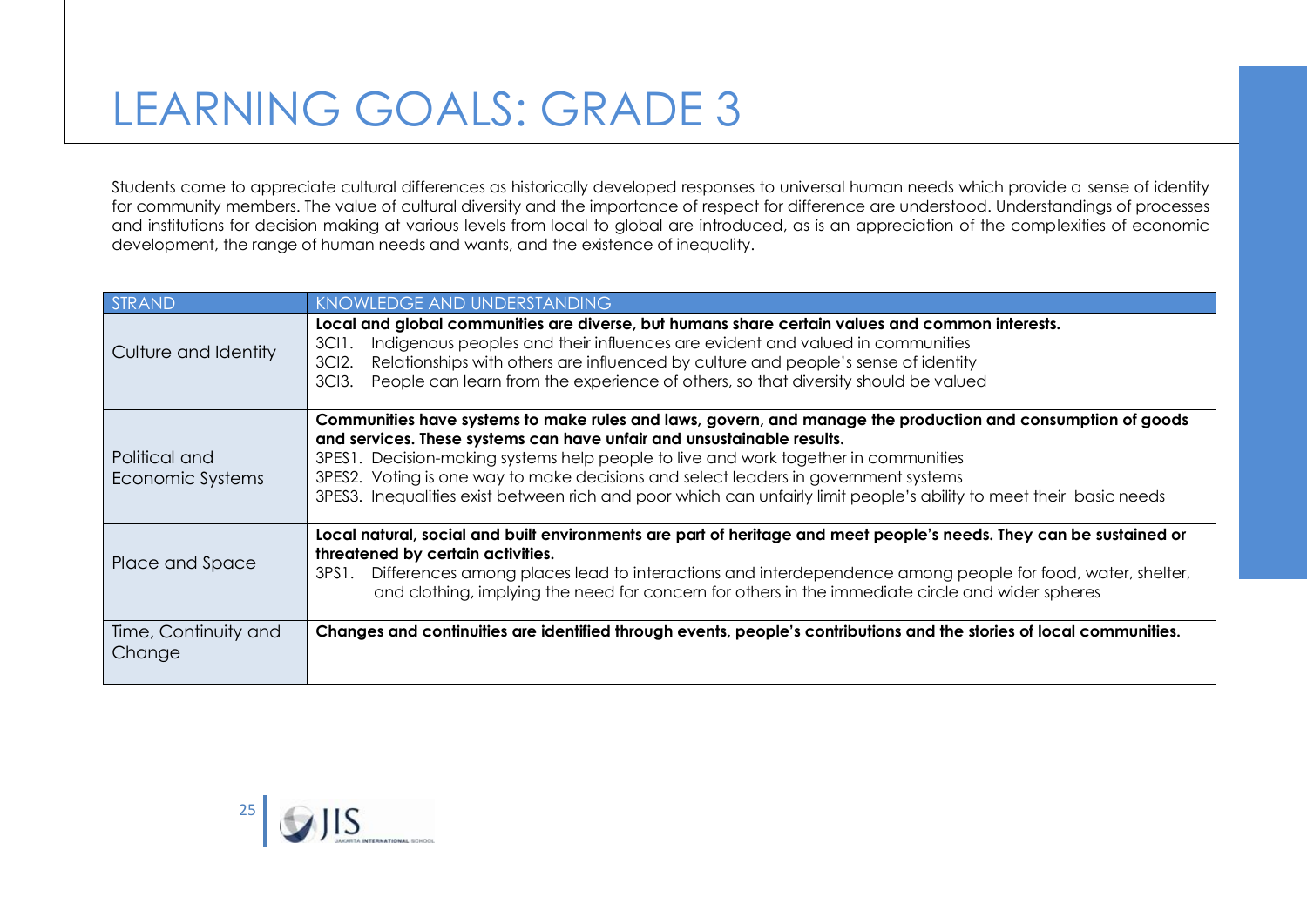Students analyse selected cultures to understand the elements of cultures and how they develop. They consider how political, legal and economic systems work to resolve conflicts and meet people's needs, and how differences in these systems reflect different histories. They appreciate universal human aspirations and rights in resolving conflict and difference, and how these can be promoted at personal and wider levels. Global connections in government, economics and environmental impact are studied, as are the historical movements of peoples and cultures. They study key elements of the natural environment. An ecological perspective allows them to see the importance of sustainability as a guide to interactions with the environment.

<span id="page-25-0"></span>

| <b>STRAND</b>                        | KNOWLEDGE AND UNDERSTANDING                                                                                                                                                                                                                                                                                                                                                                                                                                                                                                                                                                                                                                                                                                                                                                                                                                                                                                                                                                                                                                                |
|--------------------------------------|----------------------------------------------------------------------------------------------------------------------------------------------------------------------------------------------------------------------------------------------------------------------------------------------------------------------------------------------------------------------------------------------------------------------------------------------------------------------------------------------------------------------------------------------------------------------------------------------------------------------------------------------------------------------------------------------------------------------------------------------------------------------------------------------------------------------------------------------------------------------------------------------------------------------------------------------------------------------------------------------------------------------------------------------------------------------------|
| Culture and<br><b>Identity</b>       | Communities contain cultures and groups that contribute to diversity and influence cohesion. Minority groups can suffer discrimination.<br>Groups in communities contribute to cultural diversity by celebrating differences and commonalities<br>4CI 1.<br>Cultures have distinctive social organisation, languages, beliefs, values and lifestyles<br>4Cl 2.                                                                                                                                                                                                                                                                                                                                                                                                                                                                                                                                                                                                                                                                                                             |
| Political and<br>Economic<br>Systems | Communities have developed decision-making systems that include principles and values formed over time, in order to resolve competing interests and<br>conflicts.<br>4PES 1. There is a variety of government systems based on ideological beliefs and historical antecedents, which have different approaches to issues such as<br>representation, free speech and civic participation.<br>4PES 2. Conflict can occur between individuals, within families and communities, and internationally, and choices made in conflict situations have broader<br>consequences<br>4PES 3. Resolving conflict involves empathy for others, and a readiness to work cooperatively in decision making<br>4PES 4. Countries are connected by social and economic ties, including immigration, shared populations, assistance in disasters, trading goods and<br>services, and common media sources and outlets.                                                                                                                                                                        |
| Place and<br>Space                   | Environments are defined and changed by interactions between people and places. These need to be guided by sustainable use and a sense of<br>stewardship<br>Environments are defined by physical and human dimensions<br>4PS 1.<br>Interactions between people and places affect the physical features of the land, biodiversity, water and atmosphere as well as the ways people<br>4PS 2.<br>live and work in communities.<br>Global environments are defined by features, including landforms, location markers (Tropics of Cancer and Capricorn, and the Equator), countries,<br>4PS 3.<br>regions, continents, and climatic zones.<br>Maps have basic spatial concepts that describe location and direction, including north orientation and four compass points, symbols and a legend<br>4PS 4.<br>or key.<br>Sense of responsibility for the environment and the use of resources (S)<br>4PS 5.<br>There is a relationship between the level of respect for life and sustainability, as organisms can survive only if their environment meets their needs<br>4PS 6. |
| Time,<br>Continuity<br>and Change    | Changes and continuities are represented by events and people's contributions, and are viewed differently by different people.<br>4TCC 1. People have made significant contributions to change and maintain communities, heritages and identities<br>4TCC 2. Colonisation and the movement of people are connected with particular events and changes, including exploration, establishment of settlements,<br>contact with the Indigenous population and the development of industries.                                                                                                                                                                                                                                                                                                                                                                                                                                                                                                                                                                                   |



 $\overline{\mathbf{a}}$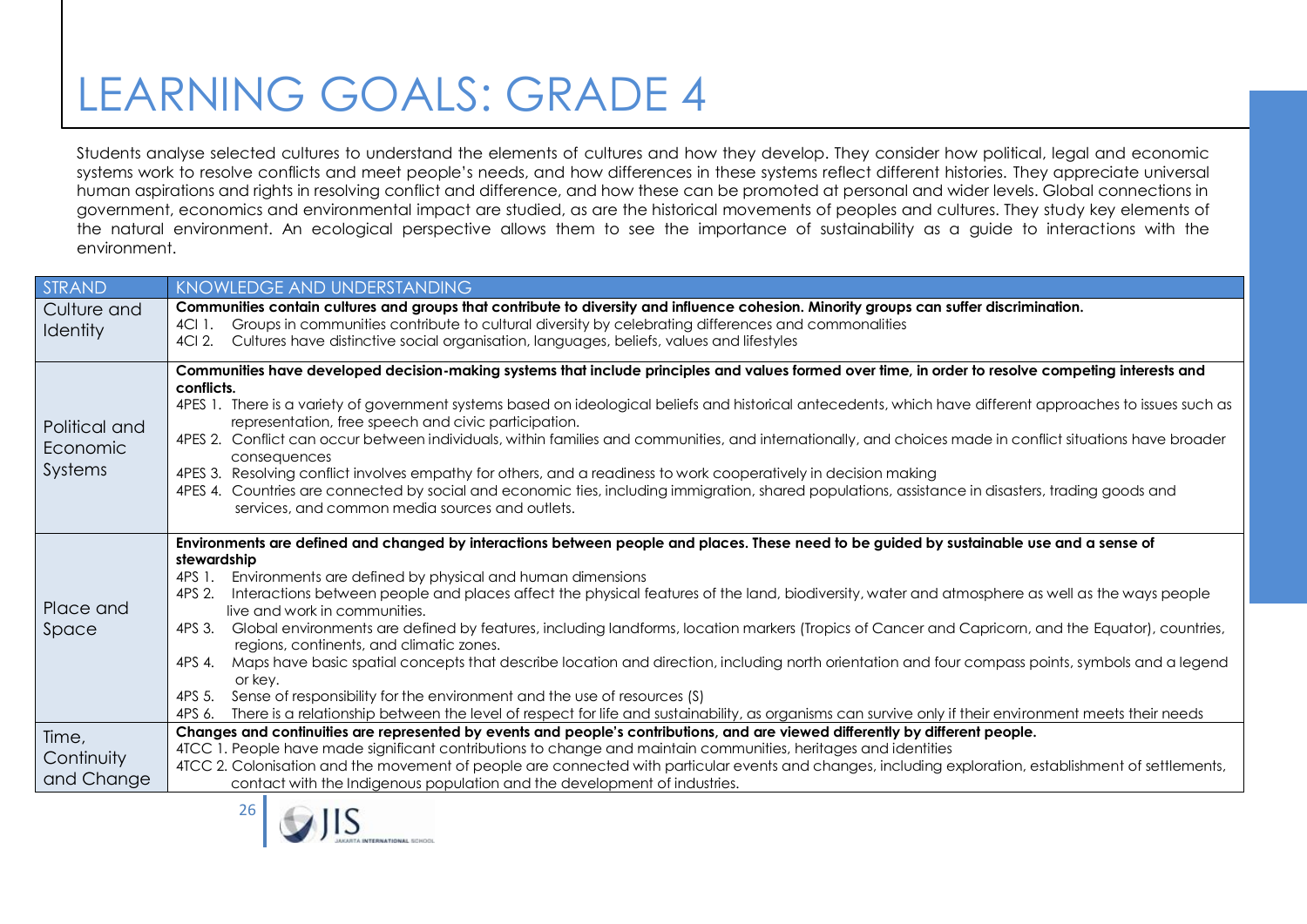Students appreciate the need to respect cultural difference, and consider why cultural conflict can occur and how it can be remedied. They consider how political, legal and economic systems work to resolve conflicts, and how ideas of justice and human rights have implications for how these systems should operate. They appreciate universal human aspirations and rights, and how these can be promoted at personal and wider levels. Global connections in government, economics and environmental impact are studied, as are the historical movements of peoples and cultures. An ecological perspective allows them to see the importance of sustainability as a guide to interactions with the environment.

<span id="page-26-0"></span>

| STRAND                            | KNOWLEDGE AND UNDERSTANDING                                                                                                                                                                                                                                                                                                                                                                                                                                                                                                                                                                                                                                                                                                                                                                                                                                                                                                                                                                                                                                                    |
|-----------------------------------|--------------------------------------------------------------------------------------------------------------------------------------------------------------------------------------------------------------------------------------------------------------------------------------------------------------------------------------------------------------------------------------------------------------------------------------------------------------------------------------------------------------------------------------------------------------------------------------------------------------------------------------------------------------------------------------------------------------------------------------------------------------------------------------------------------------------------------------------------------------------------------------------------------------------------------------------------------------------------------------------------------------------------------------------------------------------------------|
| Culture and Identity              | Communities contain cultures and groups that contribute to diversity and influence cohesion. Minority groups can suffer discrimination.<br>Societies have responded to different cultures in positive and negative ways<br>5CI 1.<br>Some people are discriminated against because of race, gender, age, ability, handicap, etc.<br>5CI 2.<br>Understanding the consequences of our actions for others involves empathizing with them<br>5CI 3.                                                                                                                                                                                                                                                                                                                                                                                                                                                                                                                                                                                                                                |
| Political and<br>Economic Systems | Communities have developed decision-making systems that include principles and values formed over time, in order to resolve<br>competing interests and conflicts.<br>5PES 1. Nations establish legal systems which dictate citizen rights and which determine consequences of breaking laws<br>5PES 2. Citizenship involves people sharing values, and working together in communities to influence decision making, resolve conflicts<br>and achieve consensus between diverse views of individuals and groups<br>5PES 3. Individuals and groups with a sense of justice can make a difference in the world<br>5PES 4. Basic human rights (such as those in the UN Declaration) must be upheld by understanding the causes and effects of inequality<br>and injustice and challenging them through appropriate action<br>5PES 5. Economic systems allocate resources, and are based on the principle that while resources are limited, needs and wants are<br>unlimited<br>5PES 6. A balance needs to be found among conserving finite resources and people's wants and needs |
| Place and Space                   | Environments are defined and changed by interactions between people and places. These need to be guided by sustainable use and a<br>sense of stewardship<br>Sustainability of local natural, social and built environments can be influenced by positive and negative attitudes and behaviours<br>5PS 1.<br>People, places, economies and natural environments are linked, so that local actions have effects in the wider world<br>5PS 2.<br>Trade and the development of infrastructure arise from the unequal distribution of resources and the specialization of economic<br>5PS 3.<br>activities and across space<br>5PS 4. Species and their habitats interact within an ecosystem, but human activity changes local and global environments, implying a<br>need for a sense of responsibility for the environment and the use of resources<br>Calculate their own ecological footprint and take steps to reduce it<br>5PS 5.                                                                                                                                            |
| Time, Continuity and<br>Change    | Changes and continuities are represented by events and people's contributions, and are viewed differently by different people.<br>5TCC 1. Events can be viewed differently according to a range of cultural, gender and socioeconomic viewpoints                                                                                                                                                                                                                                                                                                                                                                                                                                                                                                                                                                                                                                                                                                                                                                                                                               |



 $\overline{\mathbf{a}}$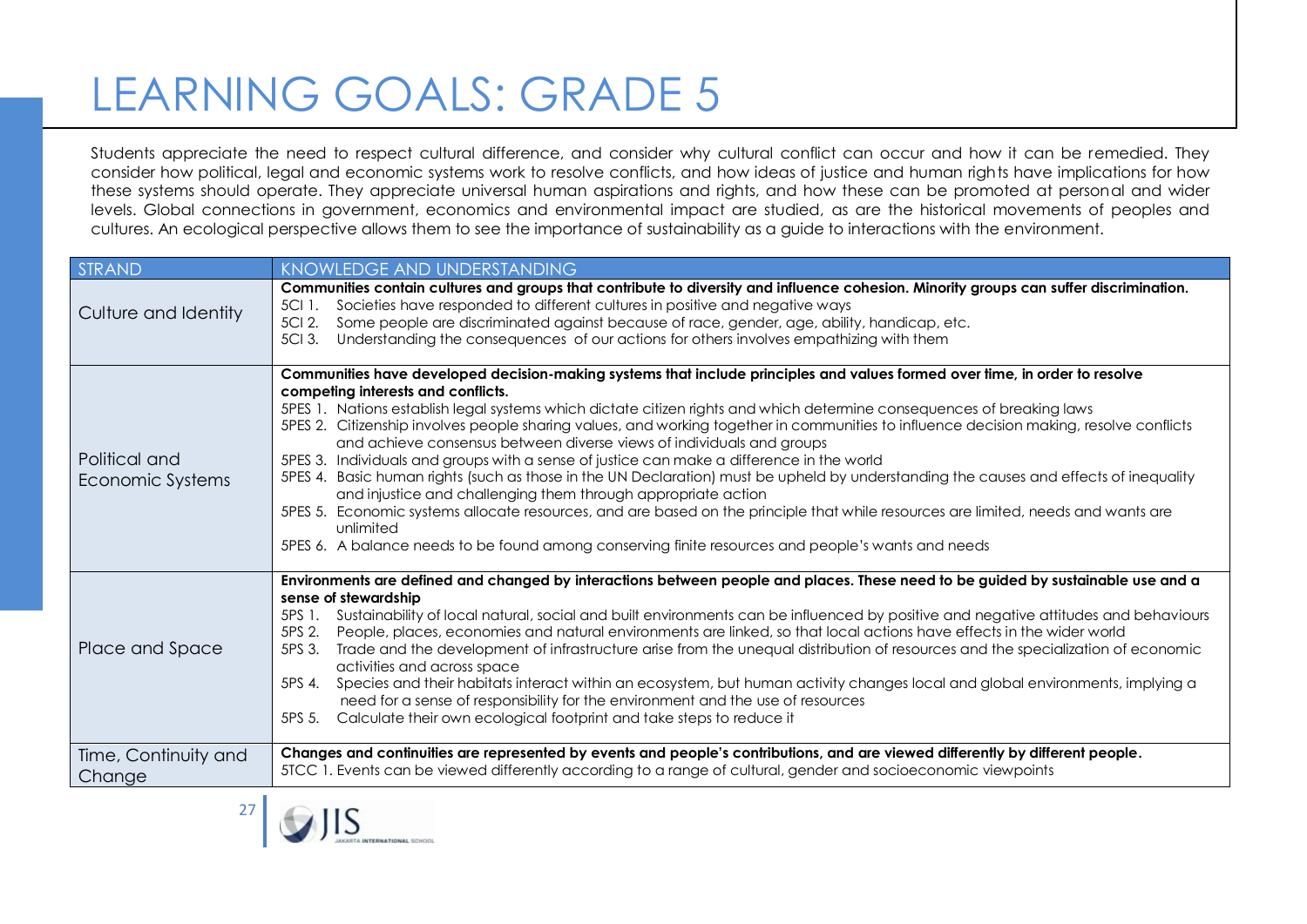This phase increases the depth of understanding of cultures and political and economic systems, and especially how they are used to wield power and make decisions. The focus is on promoting key human and environmental values when addressing perennial and emerging issues for the human condition.

Students understand how forms of stereotyping, discrimination and prejudice can occur in the way nations and cultural groups perceive each other, and that international and intercultural misunderstanding and conflict are influenced by historical events and traditions and geographical factors, and how these are represented in the media. Related to this is an appreciation that minority groups often lack access to resources and power, and that such inequalities conflict with principles of human rights.

<span id="page-27-0"></span>

| <b>STRAND</b>                        | KNOWLEDGE AND UNDERSTANDING                                                                                                                                                                                                                                                                                                                                                                                                                                                                                                                                                                                                                                                                                                                                                                        |
|--------------------------------------|----------------------------------------------------------------------------------------------------------------------------------------------------------------------------------------------------------------------------------------------------------------------------------------------------------------------------------------------------------------------------------------------------------------------------------------------------------------------------------------------------------------------------------------------------------------------------------------------------------------------------------------------------------------------------------------------------------------------------------------------------------------------------------------------------|
| Culture and<br><b>Identity</b>       | Cultures and identities consist of material and non-material elements and are affected by cross-cultural contacts. These contacts need to be based<br>on principles of cooperation, rights and justice.<br>Perceptions of different cultures and groups are influenced by local, national and world events and by<br>representations in the<br>6CII.<br>media<br>Material and non-material elements influence personal identity and sense of belonging of groups<br>6CI2.<br>People's social organisation, cultures and lifestyles influence their relationship to the environment and each other<br>6CI3.<br>Our beliefs and values influence thinking, actions, and perspectives<br>6CI4.<br>Diversity within communities can strengthen and/or provide challenges to those communities<br>6CI5. |
| Political and<br>Economic<br>Systems | Societies and economies have systems and institutions based on principles and values, and are increasingly globally interdependent.<br>6PES1. A key cause of inequality is lack of access to resources and power<br>6PES2. Individuals, organizations and governments impact levels of injustice, both positively and negatively<br>Resources can be allocated in different ways, affecting individuals, communities and the environment<br>6PES3.<br>6PES4. Our actions have both short-term and long-term consequences at different levels from personal to global<br>6PES5. The media has power to influence perceptions, choices, and lifestyles                                                                                                                                               |
| Place and Space<br>Time, Continuity  | Environments are defined by physical characteristics and processes, and are affected by human activities and decisions about resource<br>management.<br>Various types of maps, including digital mapping tools, have specific features to convey information, including latitude, longitude,<br>6PS1.<br>eight compass points, scale and distance, a legend and shading and/or symbols.<br>Conflicts can impact people, places, and environments, locally and globally<br>6PS2.<br>Relationships among cultures and nations are established over time, especially through conflict, migration and trade.                                                                                                                                                                                           |
| and Change                           | 6TCC1. Conflict is part of the human condition                                                                                                                                                                                                                                                                                                                                                                                                                                                                                                                                                                                                                                                                                                                                                     |

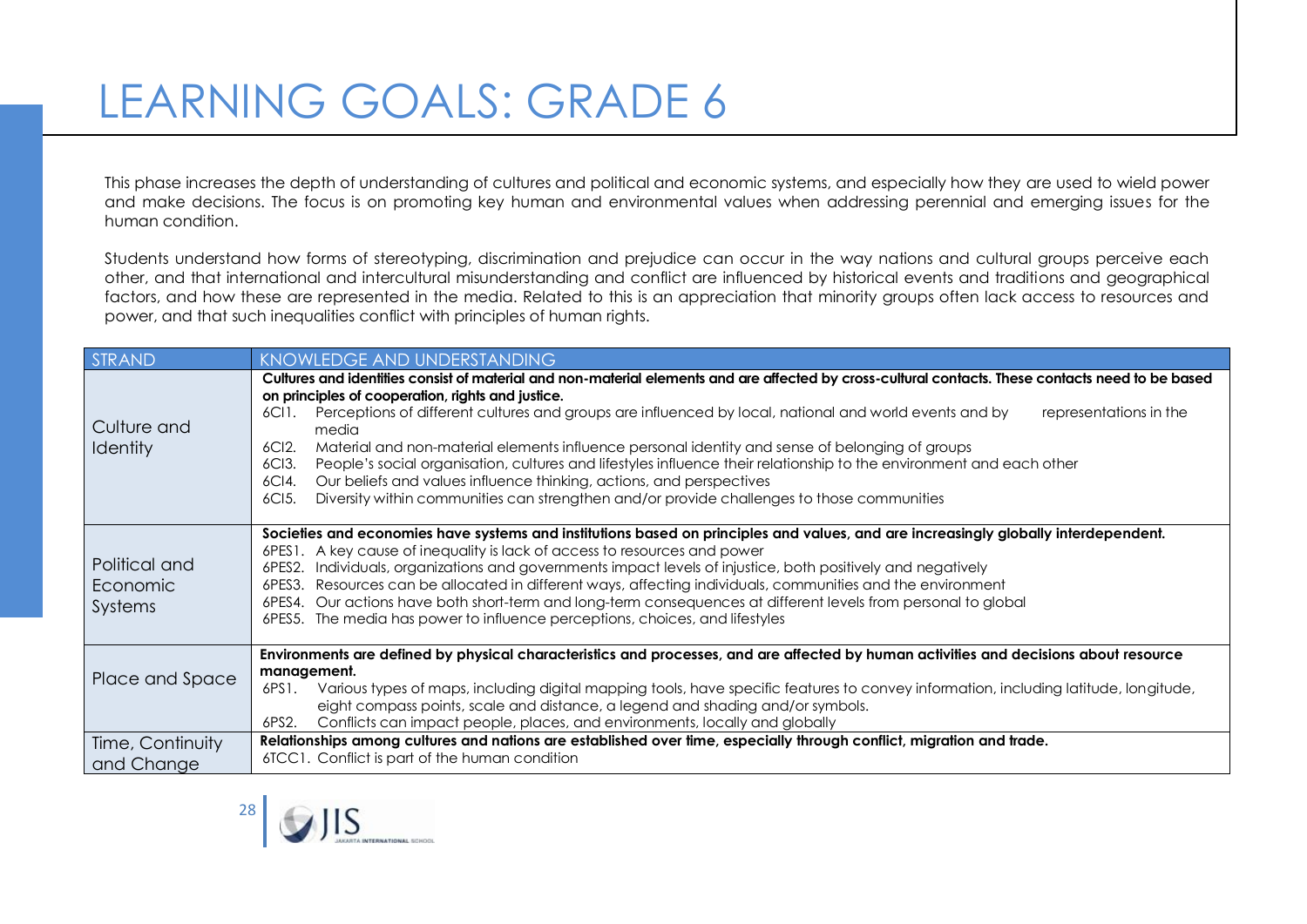Students study cultural change in both past and present, including the effects of cultural contact, examples of cultural and national conflict and cooperation, and the interaction between culture and environment. Related to this is a study of the principles of human rights, and how they have developed historically. In particular, the implications of rights for social, political and economic systems are considered, and used to evaluate a range of contemporary systems of government. They understand that environmental impacts and sustainable use of resources must be managed within a global perspective, as global connections are significant processes in the environment and all spheres of human activity and experience.

<span id="page-28-0"></span>

| STRAND                            | <b>KNOWLEDGE AND UNDERSTANDING</b>                                                                                                                                                                                                                                                                                                                                                                                                                                                                                                                                                                                                                                                                                                                                                                                                                                     |
|-----------------------------------|------------------------------------------------------------------------------------------------------------------------------------------------------------------------------------------------------------------------------------------------------------------------------------------------------------------------------------------------------------------------------------------------------------------------------------------------------------------------------------------------------------------------------------------------------------------------------------------------------------------------------------------------------------------------------------------------------------------------------------------------------------------------------------------------------------------------------------------------------------------------|
| Culture and Identity              | Cultures and identities consist of material and non-material elements and are affected by cross-cultural contacts. These contacts need to be<br>based on principles of cooperation, rights and justice.<br>Contact between cultures is an important influence on cultural change<br>7CI1.<br>Just and productive relationships involve working cooperatively with people of different cultures and respecting the<br>7Cl <sub>2</sub> .<br>rights of others to have different points of view                                                                                                                                                                                                                                                                                                                                                                           |
| Political and<br>Economic Systems | Societies and economies have systems and institutions based on principles and values, and are increasingly globally interdependent.<br>7PES1. Universal human rights imply particular principles for government as they relate to civil society, legitimate constitutions, social<br>and political rights, and institutions and processes such as parliaments, political organisation, elections etc.<br>Legitimate legal systems which uphold human rights are founded on laws that reflect community values, including fairness<br>7PES2.<br>and impartiality, and the courts to uphold the laws and protect rights and freedoms.<br>7PES3. Natural environments are interrelated and/or interdependent with economies, societies, governments and<br>7PES4. Our actions have both short-term and long-term consequences at different levels from personal to global |
| Place and Space                   | Environments are defined by physical characteristics and processes, and are affected by human activities and decisions about<br>resource management.<br>Environments are defined by patterns of natural processes, human activities and the relationships between them,<br>including<br>7PS1.<br>climate and natural resource distribution, resource use, and settlement patterns<br>Natural hazards are a result of natural processes, and human activity can affect the impacts of these occurrences<br>7PS2.<br>Conflicts can impact environments, locally and globally<br>7PS3.                                                                                                                                                                                                                                                                                    |
| Time, Continuity and<br>Change    | Relationships among cultures and nations are established over time, especially through conflict, migration and trade.<br>The context and influences on the founding of nations contributes to the formation of national identities.<br>7PS1.<br>National cultures, traditions and commemorations have evolved to reflect public sentiment and the perspectives, values and<br>7PS2.<br>interpretations of different groups<br>Identities change over time<br>7PS3.                                                                                                                                                                                                                                                                                                                                                                                                     |

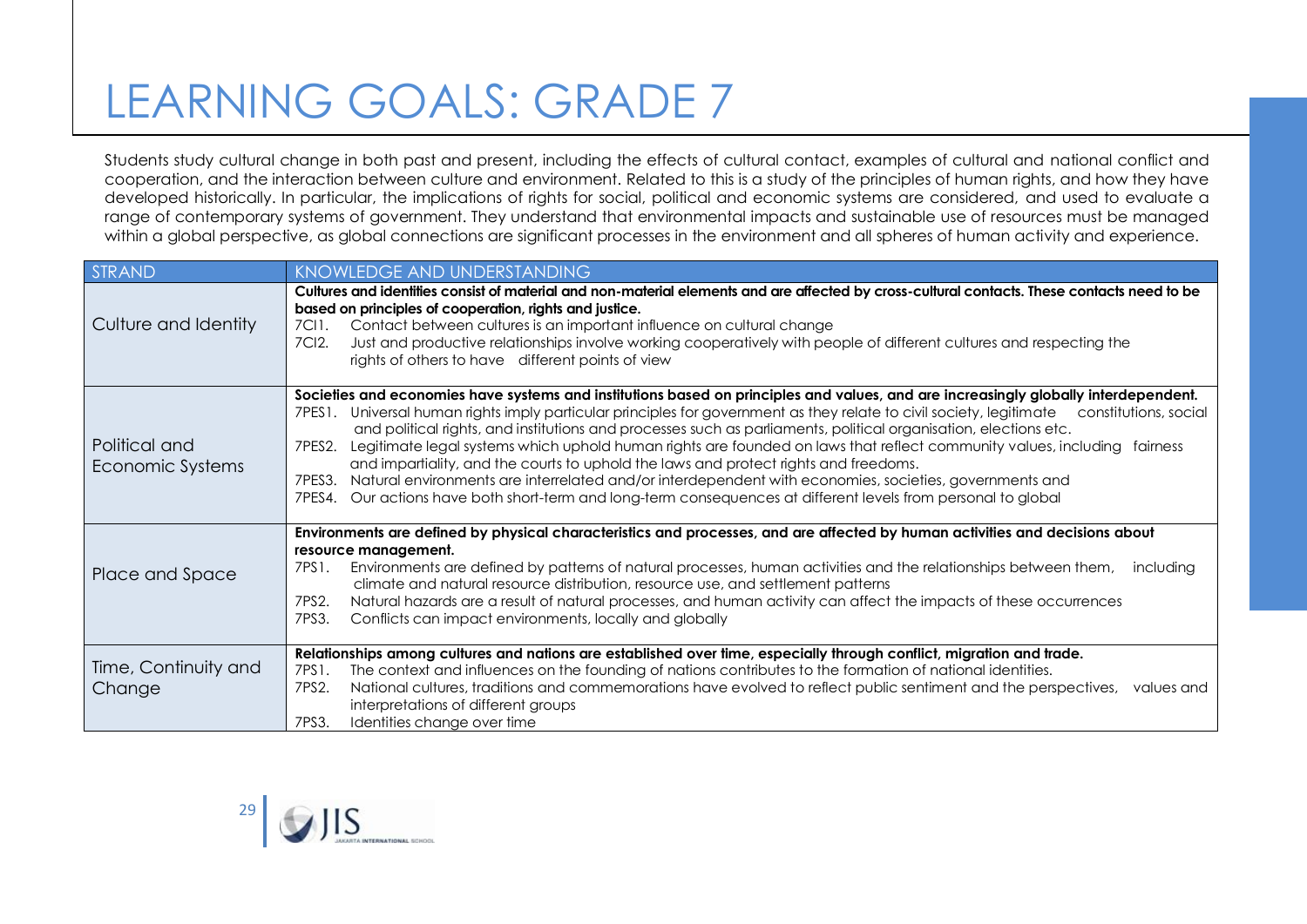This phase increases the depth of understanding of cultures and political and economic systems, and especially how they are used to wield power and make decisions. The focus is on promoting key human and environmental values when addressing perennial and emerging issues for the human condition.

Students appreciate the value of cultural diversity, and how forms of stereotyping, discrimination and prejudice can be identified and resisted. Related to this is a study of the principles and processes of democratic government and citizenship, and how they can assist in promoting sustainability, equality, justice, freedom and other rights. The importance of the economy in realizing these goals is a significant focus. Students understand that environmental impacts and sustainable use of resources must be managed within a global perspective.

<span id="page-29-0"></span>

| STRAND                            | KNOWLEDGE AND UNDERSTANDING                                                                                                                                                                                                                                                                                                                                                                                                                                                                                                                                                                                                                                                                                                                                                                                                                                                                                                                                                                                                                                                                                                                                                                                        |
|-----------------------------------|--------------------------------------------------------------------------------------------------------------------------------------------------------------------------------------------------------------------------------------------------------------------------------------------------------------------------------------------------------------------------------------------------------------------------------------------------------------------------------------------------------------------------------------------------------------------------------------------------------------------------------------------------------------------------------------------------------------------------------------------------------------------------------------------------------------------------------------------------------------------------------------------------------------------------------------------------------------------------------------------------------------------------------------------------------------------------------------------------------------------------------------------------------------------------------------------------------------------|
| Culture and Identity              | Cultures and identities consist of material and non-material elements and are affected by cross-cultural contacts. These<br>contacts need to be based on principles of cooperation, rights and justice.<br>Discrimination, stereotyping and prejudice deny humans of their basic human rights and have a range of causes<br>8CI 1.<br>and effects<br>Recognising one's own stereotypes and prejudices is a first step in challenging inequality and injustice<br>8Cl <sub>2</sub> .<br>Our beliefs and values influence thinking, actions, and perspectives<br>8CI3.                                                                                                                                                                                                                                                                                                                                                                                                                                                                                                                                                                                                                                               |
| Political and Economic<br>Systems | Societies and economies have systems and institutions based on principles and values, and are increasingly globally<br>interdependent.<br>8PES1. Democratic citizenship involves values, attitudes and actions related to political equality and human rights<br>8PES2. Nations are connected through international agreements relating to global citizenship, security and<br>environmental issues<br>8PES3. A key cause of inequality is lack of access to resources and power<br>8PES4. Personal and collaborative action can address inequality and injustice in the local and/or global community<br>8PES5. Global economic systems are interdependent, and our actions, choices and decisions can have a positive or<br>negative impact on the quality of life of people in other locations<br>8PES6. Economic systems involve primary, secondary, service and knowledge industries that use resources and develop<br>products and services for sale to consumers<br>8PES7. The media has power to influence perceptions, choices, and lifestyles<br>8PES8. Our actions as consumers, producers and employees have both short-term and long-term consequences at<br>different levels from personal to global |

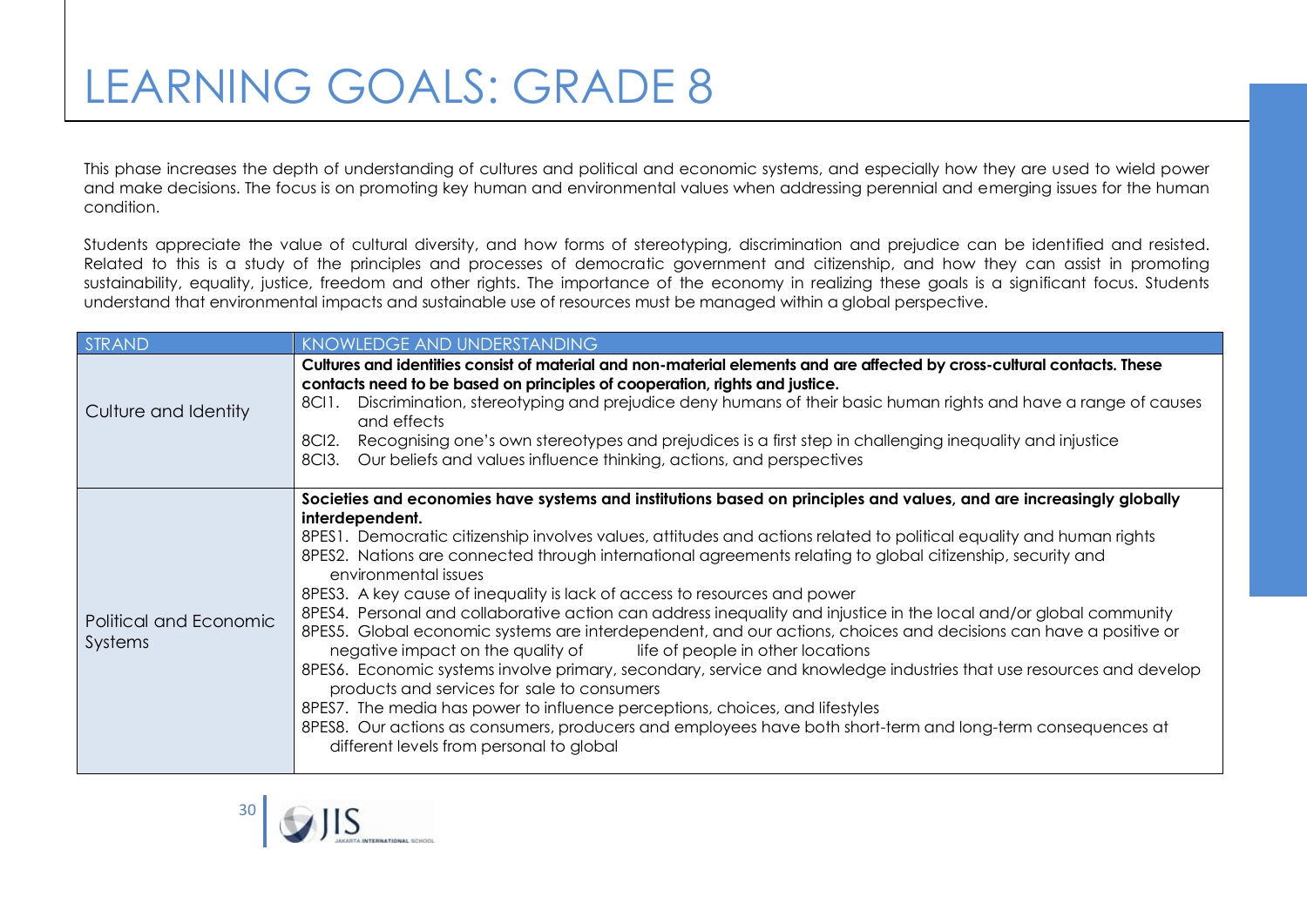| <b>STRAND</b>                  | KNOWLEDGE AND UNDERSTANDING                                                                                                                                                                                                                                                                                                                                                                                                                                                                                         |
|--------------------------------|---------------------------------------------------------------------------------------------------------------------------------------------------------------------------------------------------------------------------------------------------------------------------------------------------------------------------------------------------------------------------------------------------------------------------------------------------------------------------------------------------------------------|
| Place and Space                | Environments are defined by physical characteristics and processes, and are affected by human activities and decisions<br>about resource management.<br>Sustainability requires a balance between using, conserving and protecting environments, and involves decisions<br>8PS1.<br>about how resources are used and managed<br>Sustainability involves economic, social, and environmental spheres from personal to global levels<br>8PS2.<br>Conflicts can impact people and places locally and globally<br>8PS3. |
| Time, Continuity and<br>Change | Relationships among cultures and nations are established over time, especially through conflict, migration and trade.<br>8TCC1. Current political and economic situations have been shaped by historical events including major conflicts, social<br>divisions and changes, and government relations with other nations<br>8TCC2. Relationships among nations are influenced by trade and military alliances.                                                                                                       |

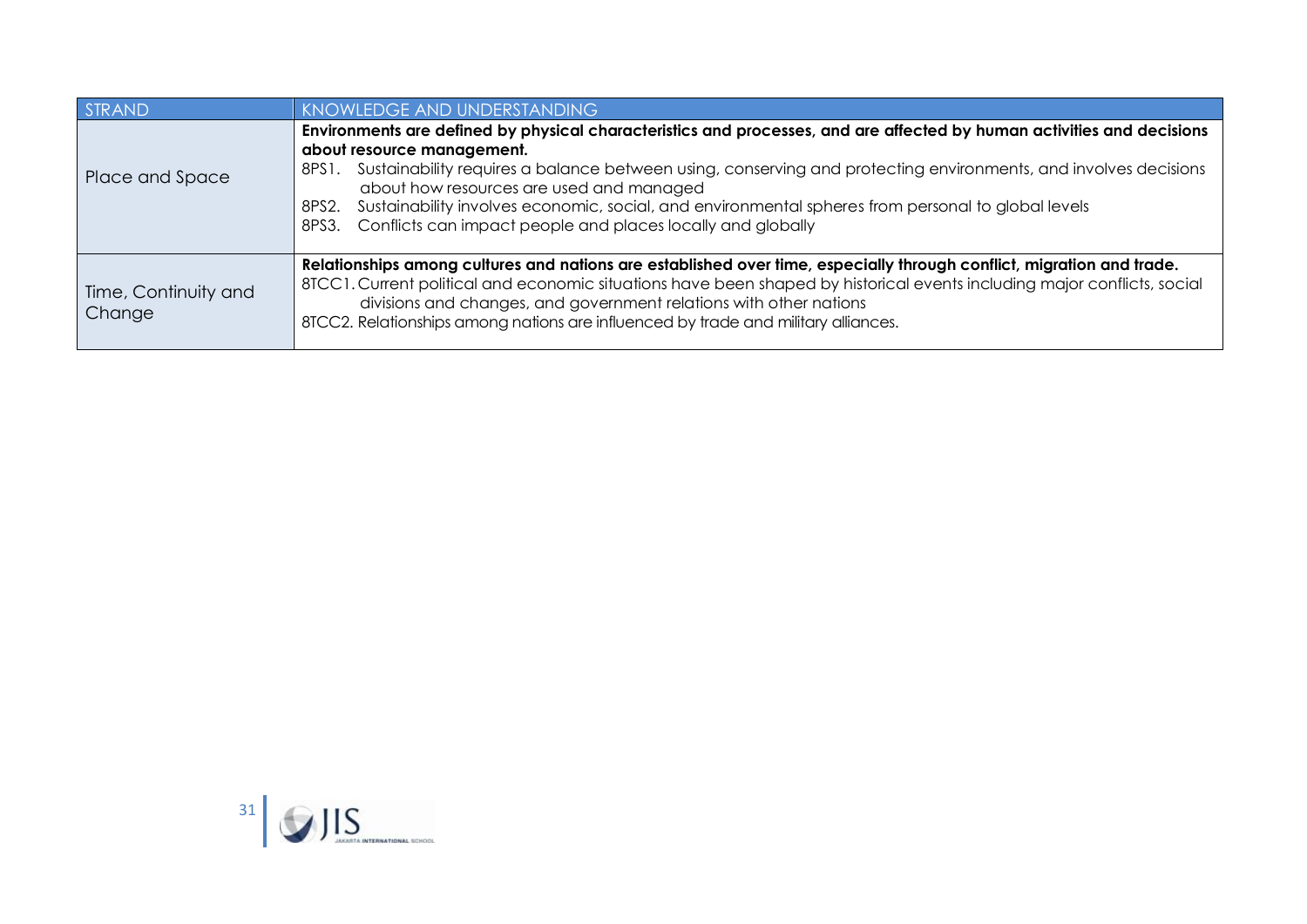Students critically analyse the interrelationships among cultures. They appreciate that minority rights are often at risk, but that the intrinsic worth of all human beings implies rights of citizenship and social justice.

Students see that the interaction of ideas across cultures is a source of progress as well as conflict. They understand how to engage in processes of conflict resolution at personal and system levels, and the implications of global citizenship. They engage in critical studies of how to promote sustainability and the eradication of poverty, and from local to global levels. They apply models of political, economic and environmental decision making and conflict resolution.

<span id="page-31-0"></span>

| <b>STRAND</b>                     | KNOWLEDGE AND UNDERSTANDING                                                                                                                                                                                                                                                                                                                                                                                                                                                                                                                                                                                                                                                                                                                   |
|-----------------------------------|-----------------------------------------------------------------------------------------------------------------------------------------------------------------------------------------------------------------------------------------------------------------------------------------------------------------------------------------------------------------------------------------------------------------------------------------------------------------------------------------------------------------------------------------------------------------------------------------------------------------------------------------------------------------------------------------------------------------------------------------------|
| Culture and Identity              | Cultures and identities are shaped by a range of factors, and societies promote cohesion and diversity in different ways and with<br>different results.<br>Diverse cultures, systems and ideas (political, social, religious economic, legal, technological and scientific) influence each<br>$Cl1$ .<br>other to create complex forms of interdependence within and among nations.<br>Human beings have intrinsic worth and dignity which imply minority rights in a context of cultural diversity<br>CI 2.<br>The collective efforts and advances of individual cultures belong to all cultures<br>CI 3.<br>The interaction of ideas across cultures influences the development of knowledge and situations, events, or issues<br>Cl 4.     |
| Political and Economic<br>Systems | Societies consist of interconnected decision-making systems, institutions and processes based on principles and values. These<br>systems have different effects on different groups in terms of justice, equality and rights.<br>Eradicating poverty and promoting social justice and equity requires a sense of individual and collective responsibility<br><b>PES 1.</b><br>Economic decisions can produce winners and losers<br><b>PES 2.</b><br>Interdependence and globalization have both positive and negative effects<br><b>PES 3.</b><br>Conflicts can be prevented or peacefully resolved through advocacy, negotiation, reconciliation, and mediation<br>PES 4.                                                                    |
| Place and Space                   | Environments are defined by spatial patterns and human and physical interactions on a global scale. Sustainable practices can<br>balance human activity and environmental processes.<br>Regions are defined by a range of natural characteristics and processes, including landforms, vegetation and<br>climatic<br><b>PES 1.</b><br>zones, and human activities, including cultural, economic and political activity.<br>Interrelationships between human activity and environments result in particular patterns of land and resource use, and can<br><b>PES 2.</b><br>cause environmental problems<br>Choropleth and other types of maps represent regional variations and spatial association in the distribution of phenomena.<br>PES 3. |
| Time, Continuity and<br>Change    | Social, political, economic and cultural changes and continuities affect groups differently, and this can be interpreted from different<br>perspectives and judged in terms of human rights.<br>Contemporary narratives and identities have been shaped by historical events including major conflicts, waves of<br>PES 1.<br>immigration, social divisions and changes, and government relations with other nations<br>Evidence of events can be interpreted from different perspectives and values positions<br><b>PES 2.</b><br><b>PES 3.</b><br>Past injustices affect contemporary local and global politics                                                                                                                             |

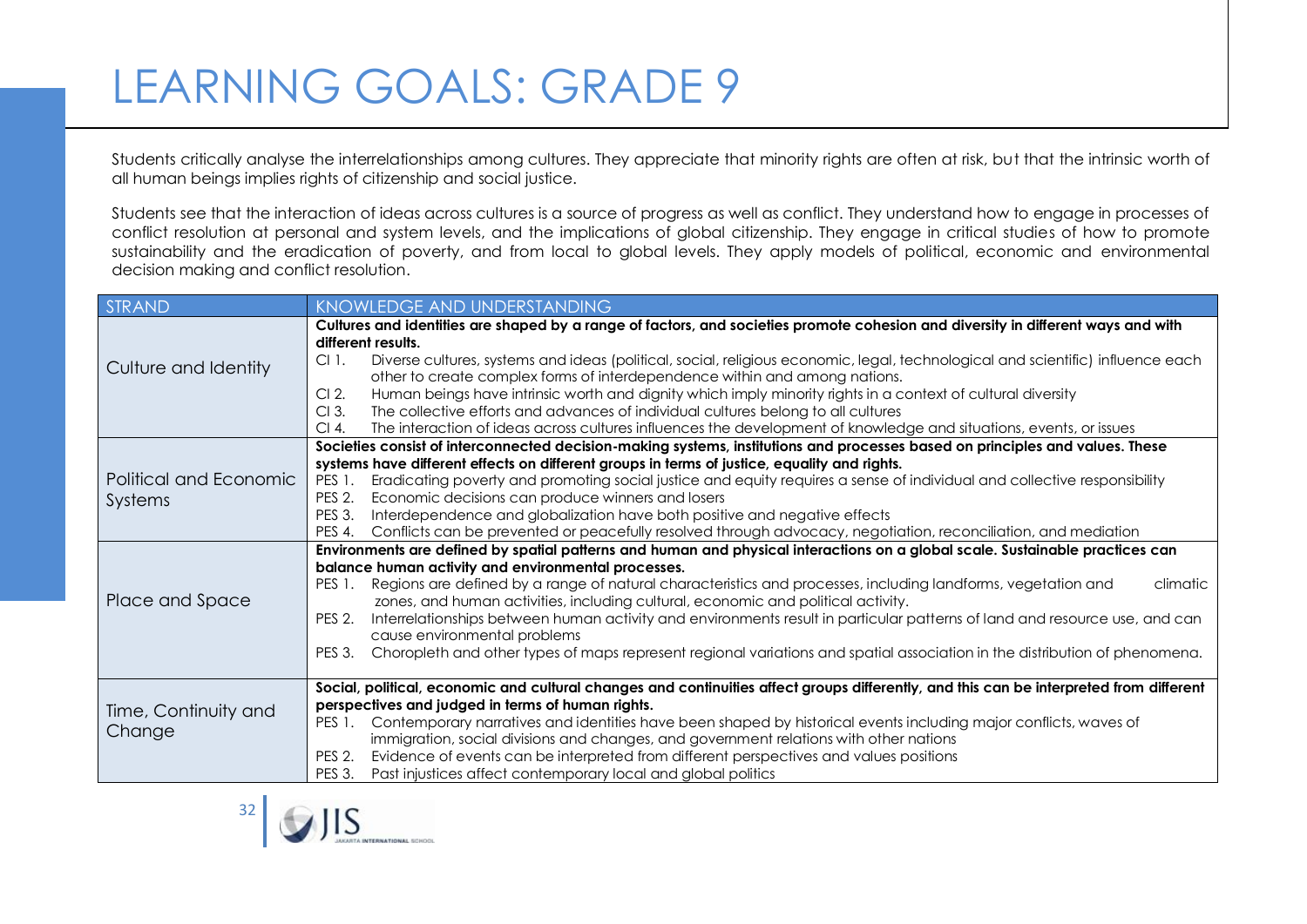This phase develops a more critical understanding of social and environmental issues and the conceptual frameworks which can be applied to understanding them.

Students critically analyse how beliefs, values and perceptions of minority groups and other nations are created, and affect intergroup relations. Students study formal and informal processes and institutions of decision making and conflict resolution at system levels, leading to studies of international political and economic issues, past and present, as they relate to sustainability, rights and justice. They engage in critical studies of how to promote sustainability, rights, justice and the eradication of poverty from local to global levels. They apply models of political, economic and environmental decision making.

<span id="page-32-0"></span>

| STRAND                            | KNOWLEDGE AND UNDERSTANDING                                                                                                                                                                                                                                                                                                                                                                                                                                                                                                                                                                                                                                                                                                                                                                                                                                                                                                                                                                                                                                                                                                                                                                                                                                                                                                  |
|-----------------------------------|------------------------------------------------------------------------------------------------------------------------------------------------------------------------------------------------------------------------------------------------------------------------------------------------------------------------------------------------------------------------------------------------------------------------------------------------------------------------------------------------------------------------------------------------------------------------------------------------------------------------------------------------------------------------------------------------------------------------------------------------------------------------------------------------------------------------------------------------------------------------------------------------------------------------------------------------------------------------------------------------------------------------------------------------------------------------------------------------------------------------------------------------------------------------------------------------------------------------------------------------------------------------------------------------------------------------------|
| Culture and Identity              | Cultures and identities are shaped by a range of factors, and societies promote cohesion and diversity in different ways and with different<br>results.<br>$Cl1$ .<br>Views of other cultures are influenced by public opinion, media, government policies and the impacts of globalisation<br>Community perceptions of minority cultures have resulted in positive and negative responses to minority groups<br>Cl <sub>2</sub><br>CI 3.<br>Our beliefs and values influence our view of nature, science, and society<br>The perspectives of other people, groups or schools of thought have been influenced by a range of factors<br>Cl 4.<br>Resolving arguments about global issues and developing viable solutions for communities involve open mindedness in evaluating<br>CI 5.<br>and<br>incorporating multiple perspectives                                                                                                                                                                                                                                                                                                                                                                                                                                                                                         |
| Political and<br>Economic Systems | Societies consist of interconnected decision-making systems, institutions and processes based on principles and values. These systems have<br>different effects on different groups in terms of justice, equality and rights.<br>Legal and justice systems use different types of law and courts and are based on principles such as an<br>PES 1.<br>independent judiciary<br>and the protection of rights.<br>Rights can compete and conflict in different situations and humans struggle to balance these<br><b>PES 2.</b><br>Nations are part of a global community as a result of membership of international organisations and participation in global systems<br>PES 3.<br>of<br>law, diplomacy, human rights, trade, security and sustainable development<br>Economic systems and activities imply rights and responsibilities with respect to social justice and environmental sustainability at<br>PES 4.<br>local,<br>national and global scales<br>Options for action to challenge inequality and injustice need to be based on evidence and the potential for impact, taking into<br><b>PES 5.</b><br>account varied perspectives and potential consequences for others<br>Resolving global problems involves a sense of the needs of a common humanity and an acceptance of individual and collective<br>PES 6. |
|                                   | responsibility<br>Governments and organizations need to balance economic growth with social and environmental sustainability, and to avoid<br><b>PES 7.</b><br>exclusion and inequality which hinder sustainable development for all                                                                                                                                                                                                                                                                                                                                                                                                                                                                                                                                                                                                                                                                                                                                                                                                                                                                                                                                                                                                                                                                                         |



 $\overline{\mathbf{a}}$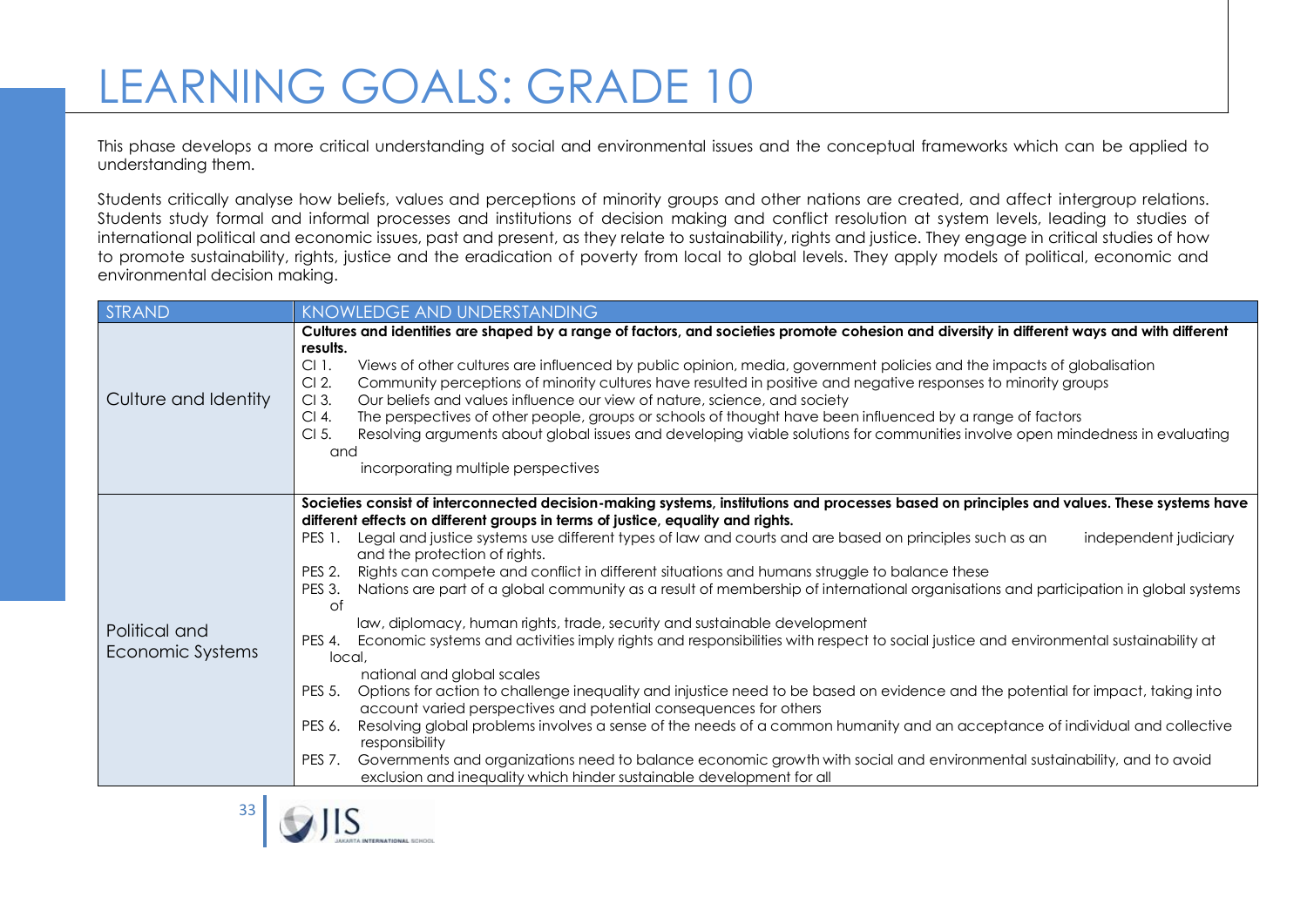| STRAND                         | KNOWLEDGE AND UNDERSTANDING                                                                                                                                                                                                                                                                                                                                                                                                                                                                                         |
|--------------------------------|---------------------------------------------------------------------------------------------------------------------------------------------------------------------------------------------------------------------------------------------------------------------------------------------------------------------------------------------------------------------------------------------------------------------------------------------------------------------------------------------------------------------|
| Place and Space                | Environments are defined by spatial patterns and human and physical interactions on a global scale. Sustainable practices can balance<br>human activity and environmental processes.<br>Governments and communities need to balance economic, social, political and environmental factors through<br>sustainable<br>PS 1.<br>development, consumption and production<br>Global patterns, movement and change can be traced with the use of maps<br>PS 2.<br>Sustainable development is a global imperative<br>PS 3. |
| Time, Continuity and<br>Change | Social, political, economic and cultural changes and continuities affect groups differently, and this can be interpreted from different<br>perspectives and judged in terms of human rights.<br>Important ideas of democracy, government and law, citizenship rights and public decision making have antecedents in the past.<br>TCC 1.<br>TCC 2. Concepts of power, dissent and civic duty have developed from ancient to modern times and from Eastern and Western cultures                                       |

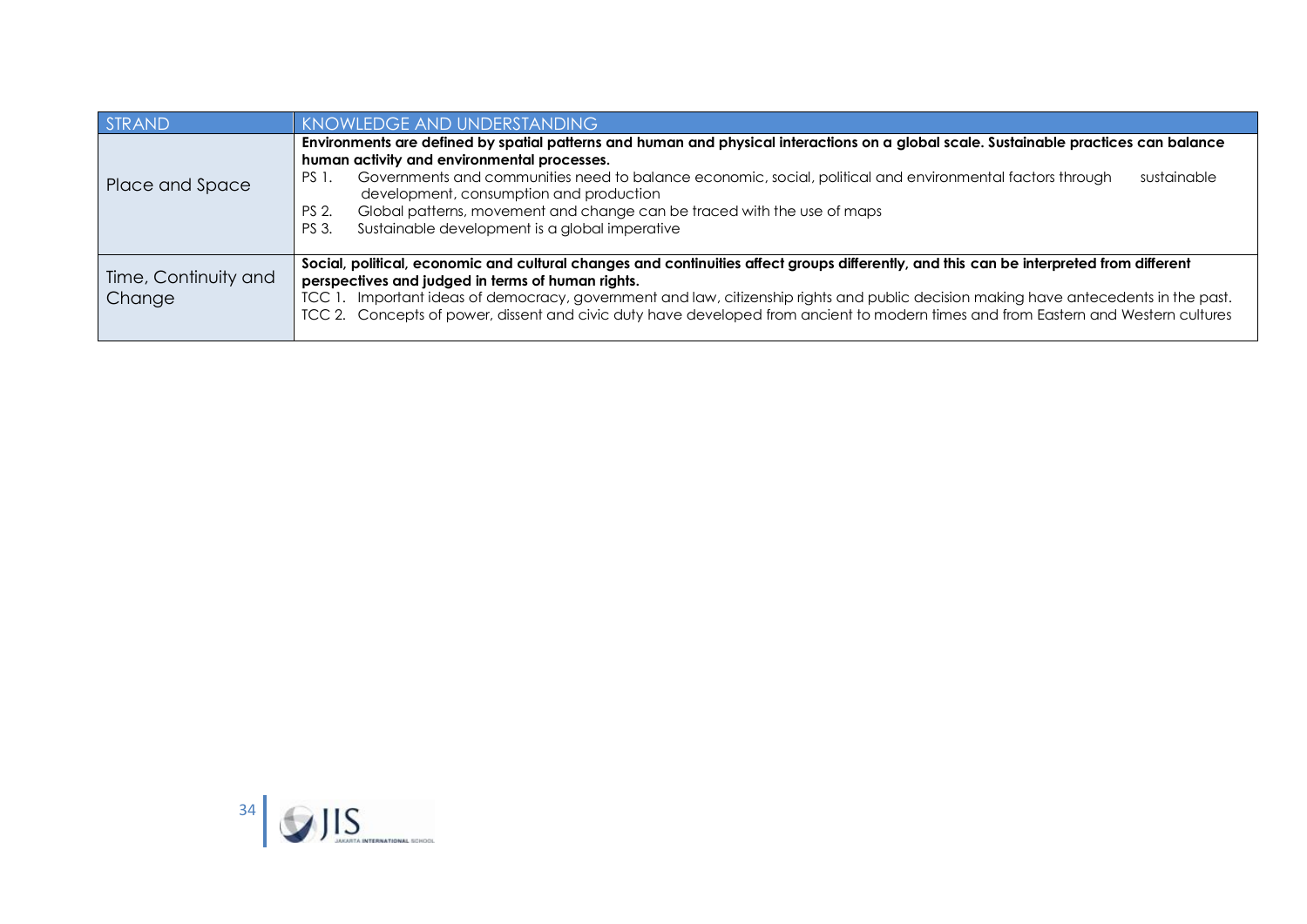# <span id="page-34-0"></span>UNITS OF STUDY

Units of Study are the building blocks of the curriculum. The units of study are developed using Understanding by Design [UbD][McTighe and Wiggins, 2004] principles. UbD has 3 distinct stages: Stage 1-Desired Results/Learning Goals; Stage 2-Assessment and Stage 3-The Learning Plan. The alignment of the stages provides a research based approach for teaching understanding.

The unit map for the Social Studies curriculum K-10 is confirmed as part of the curriculum review process. The units articulate the learning goals across grade levels and provide a robust structure to implement a developmental progression of learning.

The learning goals [stage 1], common summative and formative assessments [stage 2] form the central core of the unit. Stage 1 is static and fixed to ensure curricular alignment. There is flexibility in the formative aspects of assessment and the learning plan [stage 3] to ensure responsive teaching and personalizing of learning for students. Any change to the unit map requires consultation with the Learning Office to ensure curriculum integrity and articulation is maintained.

#### Unit Map to be included

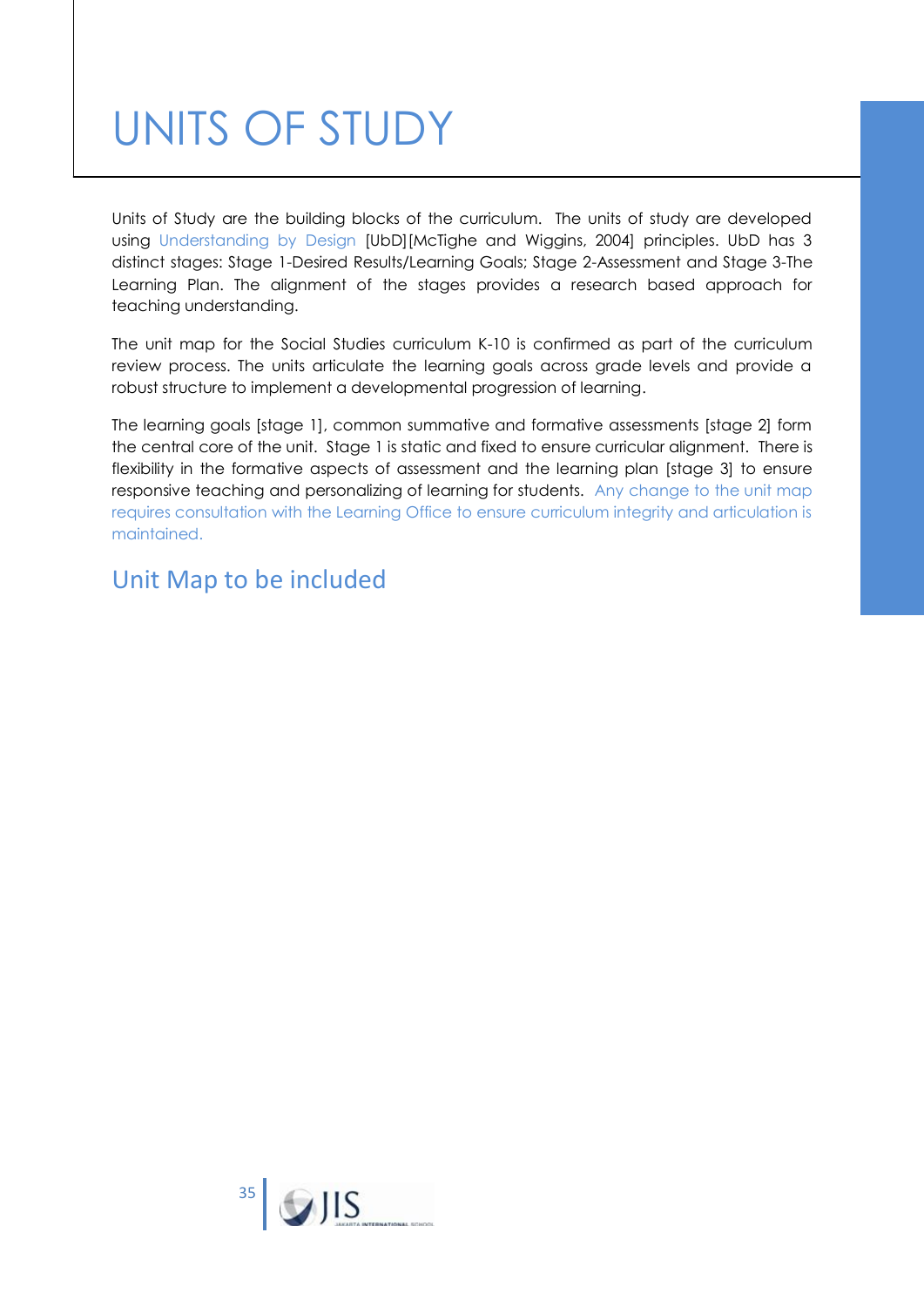# <span id="page-35-0"></span>REFERENCES

Bransford, J.D., Brown, A.L., & Cocking, R.R. (Eds.). (2000) *How People Learn: Brain, Mind, Experience, and School.* Washington DC: National Academy Press.

Claxton, G 2008 What's the Point of School: Rediscovering the Heart of Education One World Publications, Oxford

Claxton, G., 2007 *Building Learning Power* TLO Limited Bristol

Claxton, G., 2006 *Learning to Learn – The fourth generation 'making sense of personalised learning* TLO Limited Bristol

Claxton, G., Chambers. M., and Powell, G., 2004 *Building 101 ways to learning Power.* TLO Limited Bristol

Costa, A. and Kallick, B. (2000) *Assessing and Reporting on Habits of Mind.* Alexandria, Virginia: ASCD.

Curriculum Corporation (2008) *Global Perspectives: A Framework for Global Education in Australian Schools* Carlton, Australia

Erickson, L., 2007 *Concept-Based Curriculum and Instruction for the Thinking Classroom* Corwin Press, California

Erickson, L., 2001 *Stirring the Head, Heart, and Soul: Redefining Curriculum and Instruction* Corwin Press, California

Gardner, H (2006) Five Minds for the Future Harvard USA

*Gibbons P., (2010) English Learners, Academic Literacy, and Thinking Heinemann* 

Gibbons, P. (2002). Scaffolding Language, Scaffolding Learning: Teaching Second Language Students in the Mainstream Classroom, Heinemann.

Gilbert, R and Hopper, B., (2011) Teaching Society and Environment 4th Ed. Cengage learning Australia South Melbourne, Australia

Hattie, J, 2009 Visible Learning Routledge San Fransisco and London

Jensen, E., (1998) Teaching with the Brain in Mind 2<sup>nd</sup> Ed. Alexandria, VA: ASCD.

McTighe, J., and Tomlinson, C., (2006) Integrating Differentiated Instruction and Understanding by Design. Alexandria, VA: ASCD.

Murdoch, K and Wilson, J., (2004) *Learning Links: strategic teaching in the learner centred classroom Curriculum* Corporation, Melb.

Murdoch, K., ( 2006) *How to Succeed with Thinking* Curriculum Corporation, Melb.

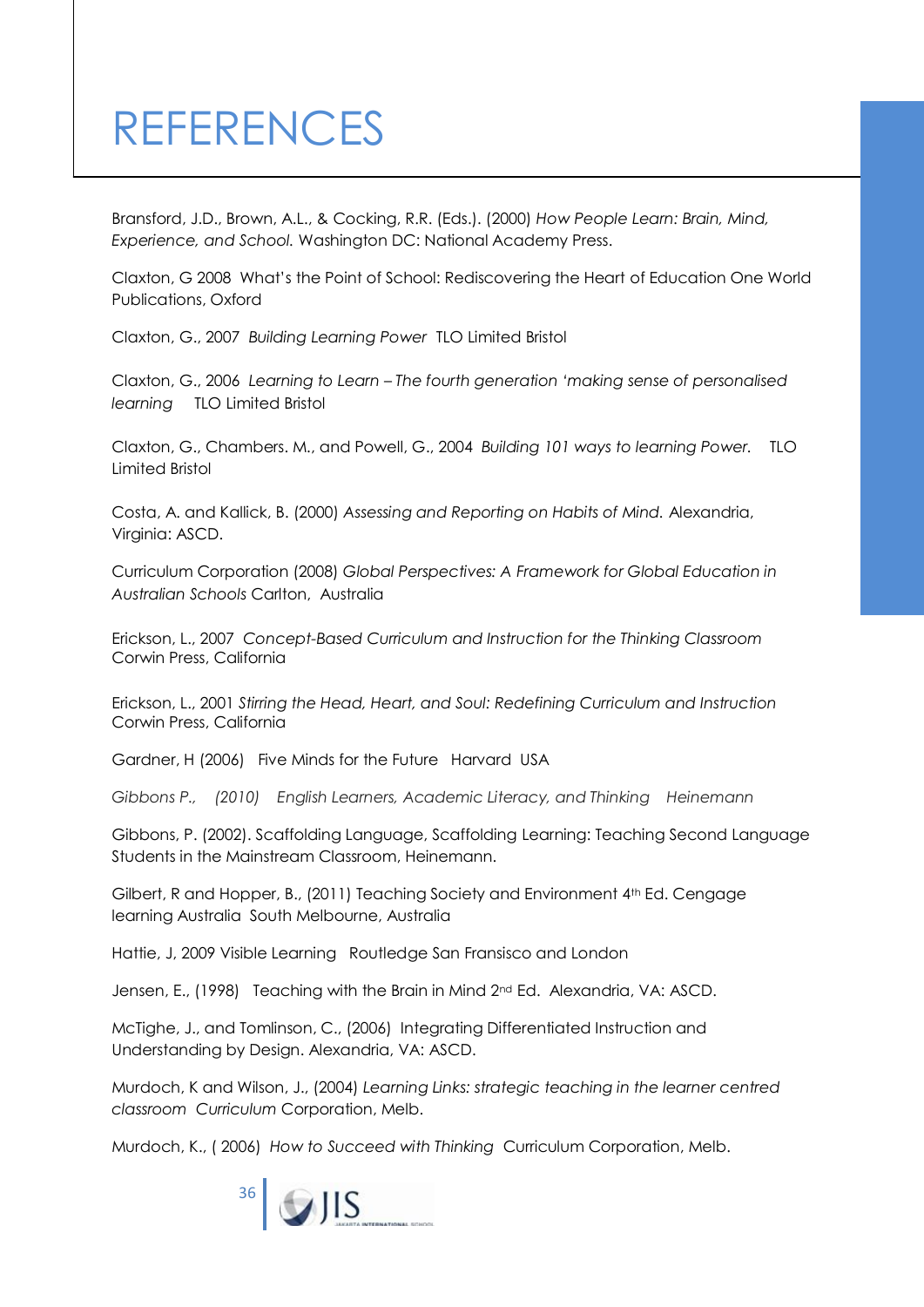Murdoch, K., ( 2006*) How to Succeed with learner-centered assessment* Curriculum Corporation, Melb.

Newmann, F.M., Marks, H.M. & Gamoran, A. (1996) Authentic Pedadogy and Student Performance. *American Journal of Education*, 104 (August), pp. 280-312.

Newmann, F.M. & Associates. (1996) *Authentic Achievement: Restructuring schools for Intellectual Quality*. Jossey-Bass, San Fransisco.

OECD. (2005). *The definition and selection of key competencies: Executive summary*. Paris: Author. Last accessed 2 December 2005, from [www.pisa.oecd.org/dataoecd/47/61/35070367.pdf](http://www.pisa.oecd.org/dataoecd/47/61/35070367.pdf)

Oxfam (2006) *Education for Global Citizenship: A Guide for Schools* OxFam Great Britain

Perkins, D. (2009) *Making Learning Whole* Jossey-Bass New York

Prensky, M [2010] Teaching Digital Natives: Partnering for Real Life Learning Corwin Press Thousand oaks, California

Queensland Dept. of Education (2002) *A Guide to Productive Pedagogies: Classroom Reflection Manual* State of Queensland

Queensland Curriculum, Assessment and Reporting Authority 2007 Studies of Society and Environment Essential Learnings [www.qsa.qld.edu.au](http://www.qsa.qld.edu.au/) State of Queensland

Rojas, V. P. (2007). Strategies for Success with English Language Learners: An ASCD Action Tool, ASCD.

Wiggins, Grant & McTighe, J. (2004) *Understanding by Design*. ASCD, Alexandria, Virginia.

Wagner, T., (2008) *The Global Achievement Gap* Basic Books New York

Walser, N., (2008} Teaching 21st Century Skills. What does it look like in practice? *Harvard Education Letter* Vol. 24, Number 5 September/October

Wilson, J and Murdoch, K., (2008) *Learning for themselves: pathways to independence in the classroom* Curriculum Corporation, Melbourne

Wormelli R., (2006) *Fair isn't Always Equal: Assessing and Grading in the Differentiated Classroom* Stenhouse, Westerville Ohio.

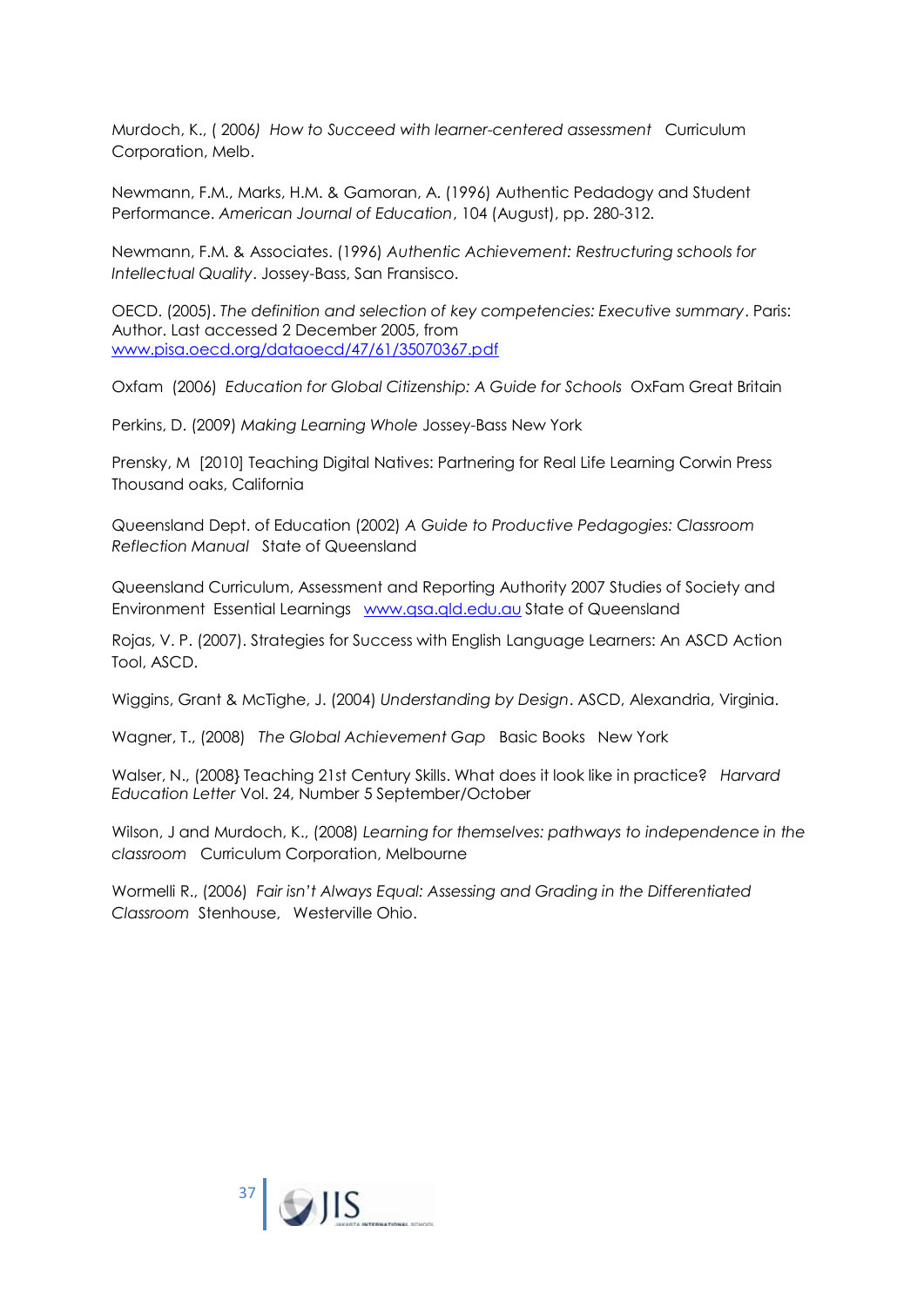

<span id="page-37-0"></span>

|   | SIX IRAIIS SIX PUINI RUBRIC                                                                                            |                                                                                                         |                                                                                                                                                                                                         |                                                                                                               |                                                                                                  |                                                                                                            |  |
|---|------------------------------------------------------------------------------------------------------------------------|---------------------------------------------------------------------------------------------------------|---------------------------------------------------------------------------------------------------------------------------------------------------------------------------------------------------------|---------------------------------------------------------------------------------------------------------------|--------------------------------------------------------------------------------------------------|------------------------------------------------------------------------------------------------------------|--|
|   |                                                                                                                        |                                                                                                         | <b>IDEAS</b>                                                                                                                                                                                            |                                                                                                               |                                                                                                  |                                                                                                            |  |
|   |                                                                                                                        | <b>Not Proficient</b>                                                                                   |                                                                                                                                                                                                         | <b>Proficient</b>                                                                                             |                                                                                                  |                                                                                                            |  |
|   | <b>Beginning</b>                                                                                                       | 2 Emerging                                                                                              | 3 Developing                                                                                                                                                                                            | 4 Capable                                                                                                     | 5 Experienced                                                                                    | 6 Exceptional                                                                                              |  |
|   | No main idea, purpose,<br>or central theme exists:<br>reader must infer this<br>based on sketchy or<br>missing details | Main idea is still missing,<br>though possible<br>topic/theme is emerging                               | Main idea is present; may<br>be broad or simplistic                                                                                                                                                     | Topic or theme is identified<br>as main idea:<br>development remains<br>basic or general                      | Main idea is well-marked<br>by detail but could benefit<br>from additional<br>information        | Main idea is clear<br>supported, and enriched<br>by relevant anecdotes and<br>details                      |  |
|   | No topic emerges<br>A                                                                                                  | Several topics emerge; any<br>might become central<br>theme or main idea                                | Topic becomes clear,<br>though still too broad,<br>lacking focus; reader must<br>infer message                                                                                                          | Topic is fairly broad, yet<br>author's direction is clear                                                     | Topic is focused yet still<br>needs additional narrowing                                         | Topic is narrow,<br>manageable, and focused                                                                |  |
|   | Support for topic is not<br>B<br>evident                                                                               | Support for topic is limited,<br>unclear; length is not<br>adequate for development                     | Support for topic is incidental<br>or confusing, not focused                                                                                                                                            | Support for topic is starting to<br>work; still does not quite flesh<br>out key issues                        | Support for topic is clear<br>and relevant except for a<br>moment or two                         | Support is strong and<br>credible, and uses resources<br>that are relevant and<br>accurate                 |  |
|   | There are no details<br>C                                                                                              | Few details are present piece<br>simply restates topic and<br>main idea or merely answers<br>a question | Additional details are present<br>but lack specificity; main<br>idea or topic emerges but<br>remains weak                                                                                               | Some details begin to define<br>main idea or topic, yet are<br>limited in number or clarity                   | Accurate, precise details<br>support one main idea                                               | Details are relevant, telling;<br>quality details go beyond<br>obvious and are not<br>predictable          |  |
|   | Author is not writing from<br>D<br>own<br>knowledge/experience;<br>ideas are not author's                              | Author generalizes about<br>topic without personal<br>knowledge/experience                              | Author "tells" based on<br>others' experiences rather<br>than "showing" by own<br>experience                                                                                                            | Author uses few examples to<br>"show" own experience, yet<br>still relies on generic<br>experiences of others | Author presents new ways<br>of thinking about topic<br>based on personal<br>knowledge/experience | Author writes from own<br>knowledge/experience;<br>ideas are fresh, original, and<br>uniquely the author's |  |
|   | E<br>No reader's questions<br>have been answered                                                                       | Reader has many questions<br>due to lack of specifics; it is<br>hard to "fill in the blanks"            | Reader begins to recognize<br>focus with specifics, though<br>questions remain                                                                                                                          | Reader generally<br>understands content and<br>has only a few questions                                       | Reader's questions are<br>usually anticipated and<br>answered by author                          | Reader's questions are all<br>answered                                                                     |  |
| F | Author doesn't help<br>reader make any<br>connections                                                                  | Author does not yet connect<br>topic with reader in any way<br>although attempts are made               | Author provides glimmers<br>into topic; casual<br>connections are made by<br>reader<br>Key question: Does the writer stay focused and share original and fresh information or perspective on the topic? | Author stays on topic and<br>begins to connect reader<br>through self, text, world, or<br>other resources     | Author connects reader to<br>top with a few anecdotes,<br>text, or other resources               | Author helps reader make<br>many connections by<br>sharing significant insights into<br>life               |  |

#### **SIX TRAITS SIX POINT RUBRIC**

<span id="page-37-1"></span>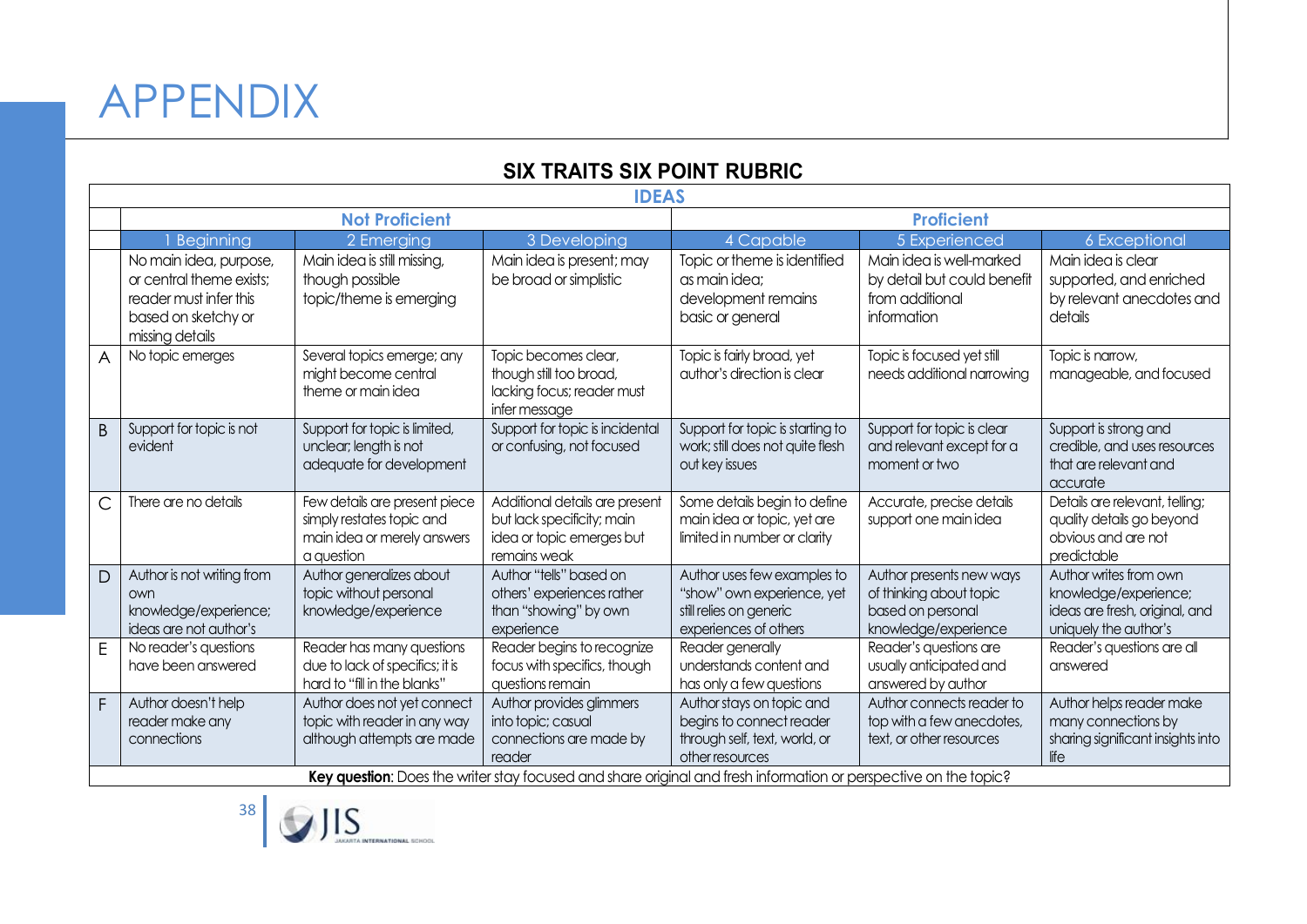|                | <b>ORGANIZATION</b>                                                                                                                 |                                                                                                                                         |                                                                                                                   |                                                                                                                                                                                                              |                                                                                                                                                   |                                                                                                                                                          |  |
|----------------|-------------------------------------------------------------------------------------------------------------------------------------|-----------------------------------------------------------------------------------------------------------------------------------------|-------------------------------------------------------------------------------------------------------------------|--------------------------------------------------------------------------------------------------------------------------------------------------------------------------------------------------------------|---------------------------------------------------------------------------------------------------------------------------------------------------|----------------------------------------------------------------------------------------------------------------------------------------------------------|--|
|                | <b>Not Proficient</b>                                                                                                               |                                                                                                                                         |                                                                                                                   | <b>Proficient</b>                                                                                                                                                                                            |                                                                                                                                                   |                                                                                                                                                          |  |
|                | Beginning                                                                                                                           | 2 Emerging                                                                                                                              | 3 Developing                                                                                                      | 4 Capable                                                                                                                                                                                                    | 5 Experienced                                                                                                                                     | 6 Exceptional                                                                                                                                            |  |
|                | Organization can't be<br>identified; writing lacks<br>sense of direction;<br>content is strung together<br>in loose, random fashion | Organization is mostly<br>ineffective; only moments<br>here and there direct<br>reader                                                  | Organization is still<br>problematic though<br>structure begins to emerge;<br>ability to follow text is<br>slowed | Organization moves reader<br>through text without too<br>much confusion                                                                                                                                      | Organization is smooth;<br>only a few small bumps<br>here and there exist                                                                         | Organization enhances<br>and showcases central<br>idea: order of information is<br>compelling, moving reader<br>through text                             |  |
| $\overline{A}$ | There is no lead to set up<br>what follows, no<br>conclusion to wrap things<br>Up                                                   | The lead and/or conclusion<br>are ineffective or do not work                                                                            | Either lead or conclusion or<br>both may be present but are<br>clichés or leave reader<br>wanting more            | A recognizable lead and<br>conclusion are present; lead<br>may not create a strong<br>sense of anticipation;<br>conclusion may not tie up all<br>loose ends                                                  | While lead and/or<br>conclusion go beyond<br>obvious, either could go<br>even further                                                             | An inviting lead draws reader<br>in; satisfying conclusion<br>leaves reader with sense of<br>closure and resolution                                      |  |
| B              | Transitions between<br>paragraphs are confusing<br>or nonexistent                                                                   | Weak transitions emerge yet<br>offer little help to get from<br>one paragraph to next and<br>not often enough to<br>eliminate confusion | Some transitions are used but<br>they repeat or mislead<br>resulting in weak chunking of<br>paragraphs            | Transitions often work yet are<br>predictable and formulaic;<br>paragraphs are coming<br>together with topic sentence<br>and support                                                                         | Transitions are logical,<br>though may lack originality;<br>ideas are chunked in<br>proper paragraphs and<br>topic sentences are<br>properly used | Thoughtful transitions clearly<br>show how ideas<br>(paragraphs) connect<br>throughout entire piece,<br>helping to showcase content<br>of each paragraph |  |
| Ć              | Sequencing doesn't work                                                                                                             | Little useful sequencing is<br>present; it's hard to see how<br>piece fits together as a<br>whole                                       | Sequencing has taken over<br>so completely, it dominates<br>ideas; is painfully obvious and<br>formulaic          | Sequencing shows some<br>logic, but is not controlled<br>enough to consistently<br>showcase ideas                                                                                                            | Sequencing makes sense<br>and moves a bit beyond<br>obvious, helping move<br>reader through                                                       | Sequencing is logical and<br>effective: moves reader<br>through piece with ease<br>from start to finish                                                  |  |
| D              | Pacing is not evident                                                                                                               | Pacing is awkward; it slows to<br>a crawl when reader wants<br>to get on with it, and vice<br>versa                                     | Pacing is dominated by one<br>part of piece and is not<br>controlled in remainder                                 | Pacing is fairly well controlled;<br>sometimes lunges ahead too<br>quickly or hangs up on<br>details that do not matter                                                                                      | Pacing is controlled; there<br>are still places author needs<br>to highlight or move<br>through more effectively                                  | Pacing is well controlled;<br>author knows when to slow<br>down to elaborate, and<br>when to move on                                                     |  |
| E              | Title (if required) is absent                                                                                                       | Title (if required) doesn't<br>match content                                                                                            | Title (if required) hints at weak<br>connection to content; is<br>unclear                                         | Uninspired title (if required)<br>only restates prompt or top                                                                                                                                                | Title (if required) settles for<br>minor idea about content<br>rather than capturing<br>deeper theme                                              | Title (if required) is original,<br>reflecting content and<br>capturing central theme                                                                    |  |
| F              | Lack of structure makes it<br>almost impossible for<br>reader to understand<br>purpose                                              | Structure fails to fit purpose of<br>writing, leaving reader<br>struggling to discover<br>purpose                                       | Structure begins to clarify<br>purpose                                                                            | Structure sometimes supports<br>purpose, at other times<br>reader wants to rearrange<br>pieces<br>Key question: Does the organizational structure enhance the ideas and make the piece easier to understand? | Structure generally works<br>well for purpose and for<br>reader                                                                                   | Structure flows so smoothly<br>reader hardly thinks about it;<br>choice of structure matches<br>and highlights purpose                                   |  |

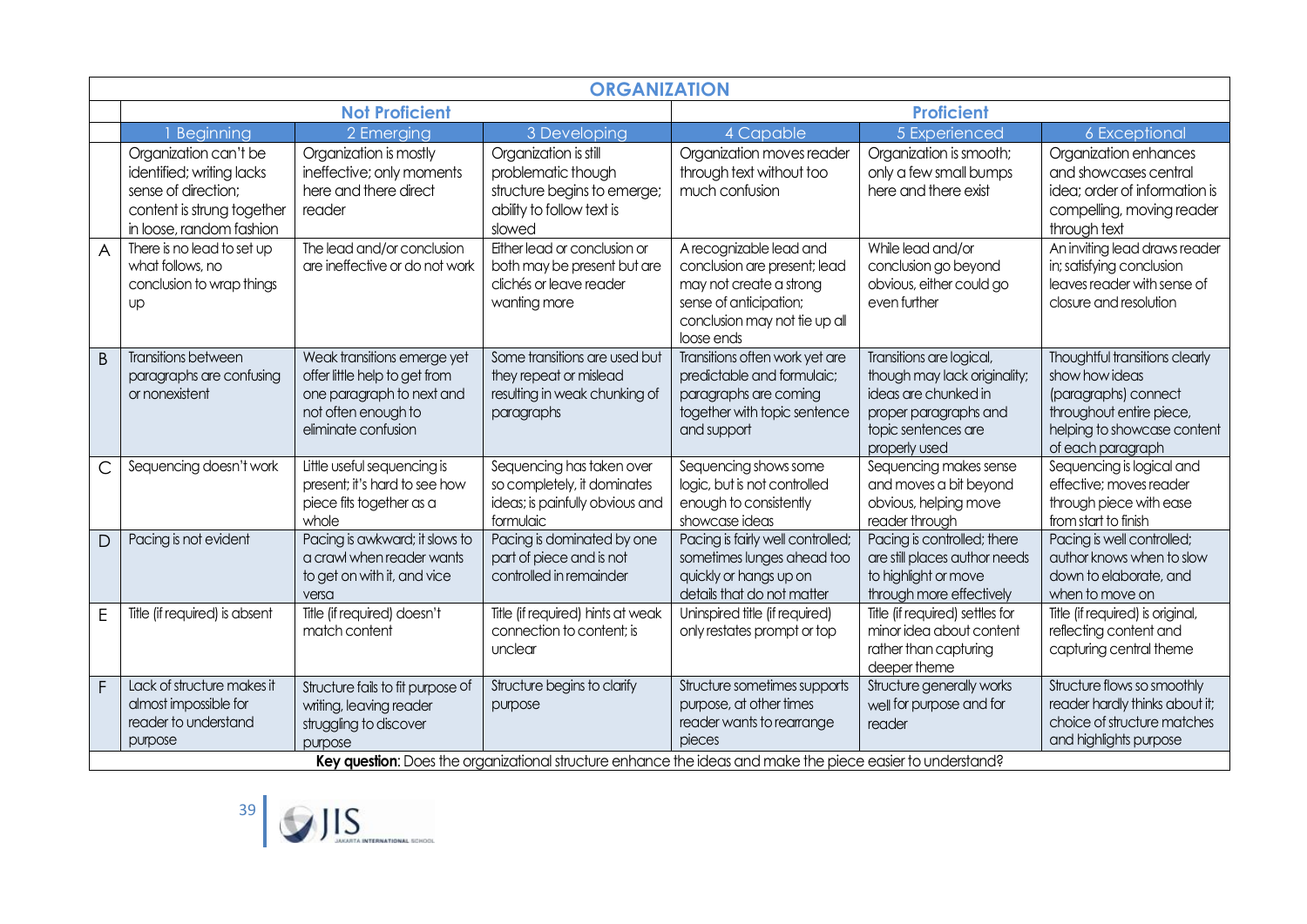|                |                                                                                                                                      |                                                                                                                                                                                          |                                                                                                                                                            |                                                                                                                                                                                     |                                                                                                                                                    | <b>VOICE</b>                                                                                                                                                                                         |  |  |  |  |  |  |
|----------------|--------------------------------------------------------------------------------------------------------------------------------------|------------------------------------------------------------------------------------------------------------------------------------------------------------------------------------------|------------------------------------------------------------------------------------------------------------------------------------------------------------|-------------------------------------------------------------------------------------------------------------------------------------------------------------------------------------|----------------------------------------------------------------------------------------------------------------------------------------------------|------------------------------------------------------------------------------------------------------------------------------------------------------------------------------------------------------|--|--|--|--|--|--|
|                |                                                                                                                                      | <b>Not Proficient</b>                                                                                                                                                                    |                                                                                                                                                            |                                                                                                                                                                                     | <b>Proficient</b>                                                                                                                                  |                                                                                                                                                                                                      |  |  |  |  |  |  |
|                | Beginning                                                                                                                            | 2 Emerging                                                                                                                                                                               | 3 Developing                                                                                                                                               | 4 Capable                                                                                                                                                                           | 5 Experienced                                                                                                                                      | 6 Exceptional                                                                                                                                                                                        |  |  |  |  |  |  |
|                | Author seems indifferent,<br>uninvolved, or distanced<br>from topic, purpose,<br>and/or audience<br>phrases                          | Author relies on reader's<br>good faith to hear or feel<br>any voice in such as "I like<br>it" or "It was fun"                                                                           | Author's voice is hard to<br>recognize, even if reader is<br>trying desperately to<br>"hear" it                                                            | Author seems sincere, yet<br>not fully engaged or<br>involved; result is pleasant<br>or even personable, though<br>topic and purpose are still<br>not compelling                    | Author attempts to<br>address topic, purpose,<br>and audience in sincere<br>and engaging way; piece<br>still skips a beat here and<br>there        | Author speaks directly to<br>reader in individual.<br>compelling, and engaging<br>way that delivers purpose<br>and topic; although<br>passionate, author is<br>respectful of audience and<br>purpose |  |  |  |  |  |  |
| $\overline{A}$ | Author does not interact<br>with reader in any fashion;<br>writing is flat resulting in a<br>disengaged reader                       | Author uses only clichés,<br>resulting in continued lack of<br>interaction with reader                                                                                                   | Author seems aware of<br>reader yet discards personal<br>insights in favor of safe<br>generalities                                                         | Author attempts to reach<br>audience and has some<br>moments of successful<br>interaction                                                                                           | Author communicates with<br>reader in earnest, pleasing,<br>authentic manner                                                                       | Author interacts with and<br>engages reader in ways that<br>are personally revealing                                                                                                                 |  |  |  |  |  |  |
| B              | Author takes no risks,<br>reveals nothing, lulls reader<br>to sleep                                                                  | Author reveals little yet<br>doesn't risk enough to<br>engage reader                                                                                                                     | Author surprises reader with<br>random "aha" and minimal<br>risk-taking                                                                                    | Author surprises, delights, or<br>moves reader in more than<br>one or two places                                                                                                    | Author's moments of insight<br>and risk-taking enliven<br>piece                                                                                    | Author risks revealing self and<br>shows individual thinking                                                                                                                                         |  |  |  |  |  |  |
| Ċ              | Tone is not evident                                                                                                                  | Tone does not support<br>writing                                                                                                                                                         | Tone is flat; author does not<br>commit to own writing                                                                                                     | Tone begins to support and<br>enrich writing                                                                                                                                        | Tone leans in right direction<br>most of the time                                                                                                  | Tone gives flavor and texture<br>to message and is<br>appropriate                                                                                                                                    |  |  |  |  |  |  |
| D              | Commitment to topic is<br>missing; writing is lifeless or<br>mechanical; it may be<br>overly technical,<br>formulaic, or jargonistic | Commitment to topic<br>"might" be present; author<br>does not help reader feel<br>anything                                                                                               | Commitment to topic begins<br>to emerge; reader wonders<br>if author cares about topic                                                                     | Commitment to topic is<br>present; author's own point<br>of view may emerge in a<br>place or two but is obscured<br>behind vague generalities                                       | Commitment to topic is<br>clear and focused; author's<br>enthusiasm starts to catch<br>on                                                          | Commitment to topic is<br>strong; author's passion<br>about topic is clear,<br>compelling, and energizing;<br>reader wants to know more                                                              |  |  |  |  |  |  |
| $\mathsf E$    | Voice is inappropriate for<br>purpose/mode                                                                                           | Voice does not support<br>purpose/mode; narrative is<br>only an outline; expository or<br>persuasive writing lacks<br>conviction or authority to set<br>it apart from mere list of facts | Voice is starting to support<br>purpose/mode though<br>remains weak in many<br>places<br>Key question: Would you keep reading this piece if it was longer? | Voice lacks spark for<br>purpose/mode; narrative is<br>sincere, if not passionate;<br>expository or persuasive<br>lacks consistent<br>engagement with topic to<br>build credibility | Voice supports author's<br>purpose/mode; narrative<br>entertains, engages reader;<br>expository or persuasive<br>reveals why author chose<br>ideas | Voice is appropriate for<br>purpose/mode; voice is<br>engaging, passionate, and<br>enthusiastic                                                                                                      |  |  |  |  |  |  |

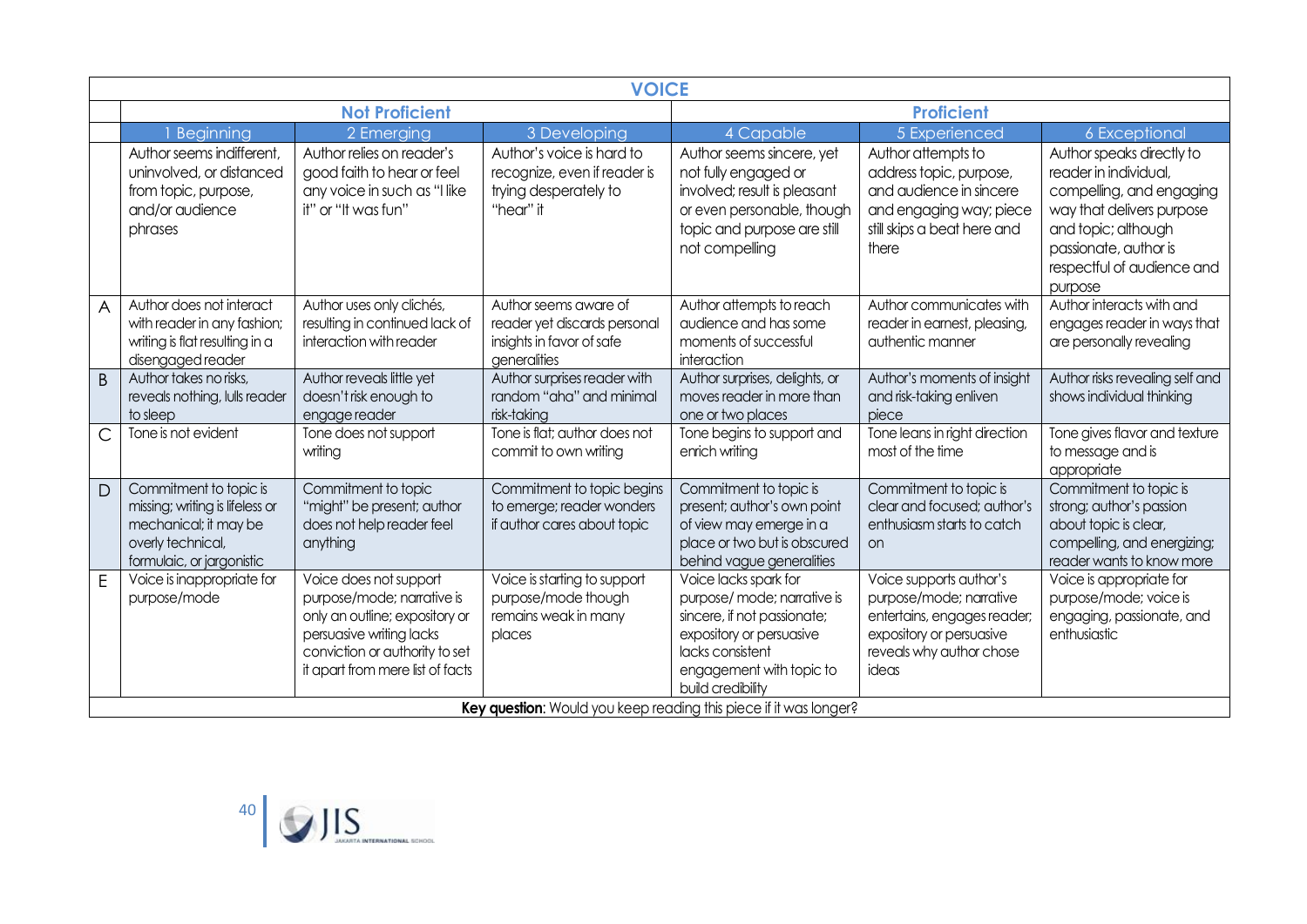|                | <b>WORD VOICE</b>                                                                                                |                                                                                                                                    |                                                                                                                                                    |                                                                                                                                                                                               |                                                                                                                                                                           |                                                                                                                                                                                    |
|----------------|------------------------------------------------------------------------------------------------------------------|------------------------------------------------------------------------------------------------------------------------------------|----------------------------------------------------------------------------------------------------------------------------------------------------|-----------------------------------------------------------------------------------------------------------------------------------------------------------------------------------------------|---------------------------------------------------------------------------------------------------------------------------------------------------------------------------|------------------------------------------------------------------------------------------------------------------------------------------------------------------------------------|
|                |                                                                                                                  | <b>Not Proficient</b>                                                                                                              |                                                                                                                                                    | <b>Proficient</b>                                                                                                                                                                             |                                                                                                                                                                           |                                                                                                                                                                                    |
|                | Beginning                                                                                                        | 2 Emerging                                                                                                                         | 3 Developing                                                                                                                                       | 4 Capable                                                                                                                                                                                     | 5 Experienced                                                                                                                                                             | 6 Exceptional                                                                                                                                                                      |
|                | Vocabulary is limited;<br>author searches for<br>words to convey<br>meaning; no mental<br>imagery exists         | Vocabulary is flawed,<br>resulting in impaired<br>meaning; wrong words are<br>used; and reader can't<br>picture message or content | Vocabulary is<br>understandable yet lacks<br>energy; some interpretation<br>is needed to understand<br>parts of piece                              | Vocabulary is functional<br>yet still lacks energy;<br>author's meaning is easy to<br>understand in general<br>emerges                                                                        | Vocabulary is more<br>precise and appropriate;<br>mental imagery                                                                                                          | Vocabulary is powerful<br>and engaging, creating<br>mental imagery; words<br>convey intended message<br>in precise, interesting, and<br>natural way                                |
| $\overline{A}$ | Words are overly broad<br>and/ or so generic no<br>message is evident                                            | Words are so vague and<br>mundane that message is<br>limited and unclear                                                           | Words are adequate and<br>correct in a general sense;<br>message starts to emerge                                                                  | Words work and begin to<br>shape unique, individual<br>piece; message is easy to<br>identify                                                                                                  | In most cases words are<br>"just right" and clearly<br>communicate message                                                                                                | Words are precise and<br>accurate; author's message<br>is easy to understand                                                                                                       |
| B              | Vocabulary confuses<br>reader and is<br>contradictory; words<br>create no mental imagery,<br>no lingering memory | Vocabulary has no variety or<br>spice; even simple words are<br>used incorrectly; no mental<br>images exist                        | Vocabulary is very basic;<br>simple words rule; variety<br>starts to "show" rather than<br>"tell"; mental images are still<br>missing              | Vocabulary includes familiar<br>words and phrases that<br>communicate, yet rarely<br>capture reader's<br>imagination; perhaps a<br>moment or two of sparkle or<br>imagery emerges             | Vocabulary is strong; it's<br>easy to "see" what author<br>says because of figurative<br>language-similes,<br>metaphors, and poetic<br>devices; mental imagery<br>lingers | Vocabulary is striking,<br>powerful, and engaging; it<br>catches reader's eye and<br>lingers in mind; recall of<br>handful of phrases or mental<br>images is easy and<br>automatic |
| $\mathsf{C}$   | Words are incorrectly<br>used, making message<br>secondary to word misfires                                      | Words are either so plain as<br>to put reader to sleep or so<br>over the top they make no<br>sense                                 | Original, natural word<br>choices start to emerge so<br>piece sounds authentic                                                                     | Attempts at colorful word<br>choice show willingness to<br>stretch and grow, yet<br>sometimes go too far                                                                                      | New words and phrases<br>are usually correct                                                                                                                              | Word choice is natural yet<br>original and never<br>overdone; both words and<br>phrases are unique and<br>effective                                                                |
| $\mathsf{D}$   | Misuse of parts of speech<br>litters piece, confusing<br>reader; no message<br>emerges                           | Redundant parts of speech<br>and/or jargon or clichés<br>distract lack from message                                                | Rote parts of speech reflect<br>a of craftsmanship; passive<br>verbs, overused nouns, and<br>lack of modifiers and variety<br>create fuzzy message | Accurate and occasionally<br>refined parts of speech are<br>functional and start to shape<br>message<br>Key question: Do the words and phrases create vivid pictures and linger in your mind? | Correct and varied parts of<br>speech are chosen<br>carefully to communicate<br>message, and clarify and<br>enrich writing                                                | Parts of speech are crafted<br>to best convey message;<br>lively verbs energize, precise<br>nouns/ modifiers add depth,<br>color, and specificity                                  |

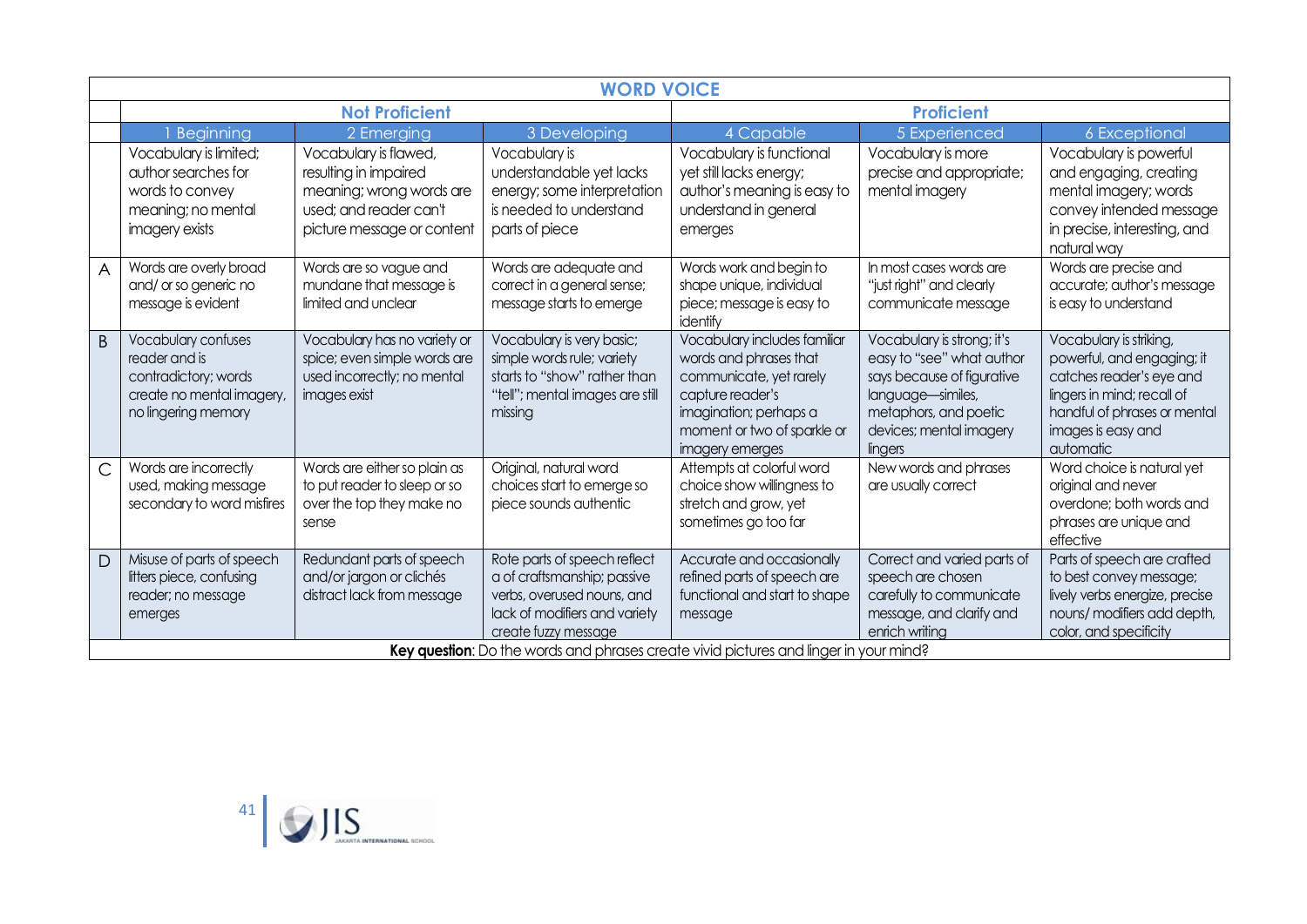|   | <b>SENTENCE FLUENCY</b>                                                                                                                                     |                                                                                                                                                                |                                                                                                                                                              |                                                                                                                                                                                 |                                                                                                                                                            |                                                                                                                                                                                                                        |  |
|---|-------------------------------------------------------------------------------------------------------------------------------------------------------------|----------------------------------------------------------------------------------------------------------------------------------------------------------------|--------------------------------------------------------------------------------------------------------------------------------------------------------------|---------------------------------------------------------------------------------------------------------------------------------------------------------------------------------|------------------------------------------------------------------------------------------------------------------------------------------------------------|------------------------------------------------------------------------------------------------------------------------------------------------------------------------------------------------------------------------|--|
|   |                                                                                                                                                             | <b>Not Proficient</b>                                                                                                                                          |                                                                                                                                                              |                                                                                                                                                                                 | <b>Proficient</b>                                                                                                                                          |                                                                                                                                                                                                                        |  |
|   | <b>Beginning</b>                                                                                                                                            | 2 Emerging                                                                                                                                                     | 3 Developing                                                                                                                                                 | 4 Capable                                                                                                                                                                       | 5 Experienced                                                                                                                                              | 6 Exceptional                                                                                                                                                                                                          |  |
|   | Sentences are incorrectly<br>structured; reader has to<br>practice to give paper a<br>fair interpretive reading;<br>it's nearly impossible to<br>read aloud | Sentences vary little; even<br>easy sentence structures<br>cause reader to stop and<br>decide what is being said<br>and how; it's challenging to<br>read aloud | Sentences are technically<br>correct but not varied,<br>creating sing-song pattern<br>or lulling reader to sleep; it<br>sounds mechanical when<br>read aloud | Sentences are varied and<br>hum along, tending to be<br>pleasant or businesslike<br>though may still be more<br>mechanical than musical<br>or fluid; it's easy to read<br>aloud | Some sentences are<br>rhythmic and flowing; a<br>variety of sentence types<br>are structured correctly; it<br>flows well when read<br>aloud                | Sentences have flow, rhythm,<br>and cadence; are well built<br>with strong, varied structure<br>that invites expressive oral<br>reading                                                                                |  |
| A | Sentence structure is<br>choppy, incomplete, run-<br>on, rambling, or awkward                                                                               | Sentence structure works but<br>has phrasing that sounds<br>unnatural                                                                                          | Sentence structure is usually<br>correct, yet sentences do<br>not flow                                                                                       | Sentence structure is<br>correct and begins to flow<br>but is not artfully crafted or<br>musical                                                                                | Sentence structure flows<br>well and moves reader<br>fluidly through piece                                                                                 | Sentence structure is strong,<br>underscoring and enhancing<br>meaning while engaging and<br>moving reader from beginning<br>to end in fluid fashion                                                                   |  |
| B | No sentence sense-type,<br>beginning, connective,<br>rhythm-is evident;<br>determining where<br>sentences begin and end is<br>nearly impossible             | There is little evidence of<br>sentence sense; to make<br>sentences flow correctly, most<br>have to be totally<br>reconstructed                                | Sentence sense starts to<br>emerge; reader can read<br>through problems and see<br>where sentences begin and<br>end; sentences vary little                   | Sentence sense is<br>moderate; sentences are<br>constructed correctly with<br>some variety, hang<br>together, and are sound                                                     | Sentence sense is strong;<br>correct construction and<br>variety is used; few<br>examples of dialogue or<br>fragments are used                             | Sentence sense is strong and<br>contributes to meaning;<br>dialogue, if present, sounds<br>natural; fragments, if used, add<br>style; sentences are nicely<br>balanced in type, beginnings,<br>connectives, and rhythm |  |
| С | Incomplete sentences<br>make it hard to judge<br>quality of beginnings or<br>identify type of sentence                                                      | Many sentences begin in<br>same way and are simple<br>(subject-verb-object) and<br>monotonous                                                                  | Simple and compound<br>sentence types and varied<br>beginnings help strengthen<br>piece                                                                      | Sentence beginnings vary<br>yet are routine, generic;<br>types include simple,<br>compound, and perhaps<br>even complex                                                         | Sentence beginnings are<br>varied and unique; four<br>sentence types (simple,<br>compound, complex, and<br>compound-complex)<br>create balance and variety | Varied sentence beginnings<br>add interest and energy; four<br>sentence types are balanced                                                                                                                             |  |
| D | Weak or no connectives<br>create massive jumble of<br>language; disconnected<br>sentences leave piece<br>chaotic                                            | "Blah" connectives (and, so,<br>but, then, and because) lead<br>reader nowhere                                                                                 | Few simple connectives lead<br>reader from sentence to<br>sentence though piece<br>remains weak                                                              | Connectives are original<br>and hold piece together<br>but are not always refined                                                                                               | Thoughtful and varied<br>connectives move reader<br>easily through piece                                                                                   | Creative and appropriate<br>connectives show how each<br>sentence relates to previous<br>one and pulls piece together                                                                                                  |  |
| E | Rhythm is chaotic, not fluid;<br>piece cannot be read<br>aloud without author's help,<br>even with practice                                                 | Rhythm is random and may<br>still be chaotic; writing does<br>not invite expressive oral<br>reading                                                            | Rhythm emerges; reader<br>can read aloud after a few<br>tries<br>Key question: Can you feel the words and phrases flow together as you read it aloud?        | Rhythm is inconsistent; some<br>sentences invite oral<br>reading, others remain stiff,<br>awkward, or choppy                                                                    | Rhythm works; reader can<br>read aloud quite easily                                                                                                        | Rhythm flows; writing has<br>cadence; first reading aloud is<br>expressive, pleasurable, and<br>fun                                                                                                                    |  |



 $\overline{\mathbf{a}}$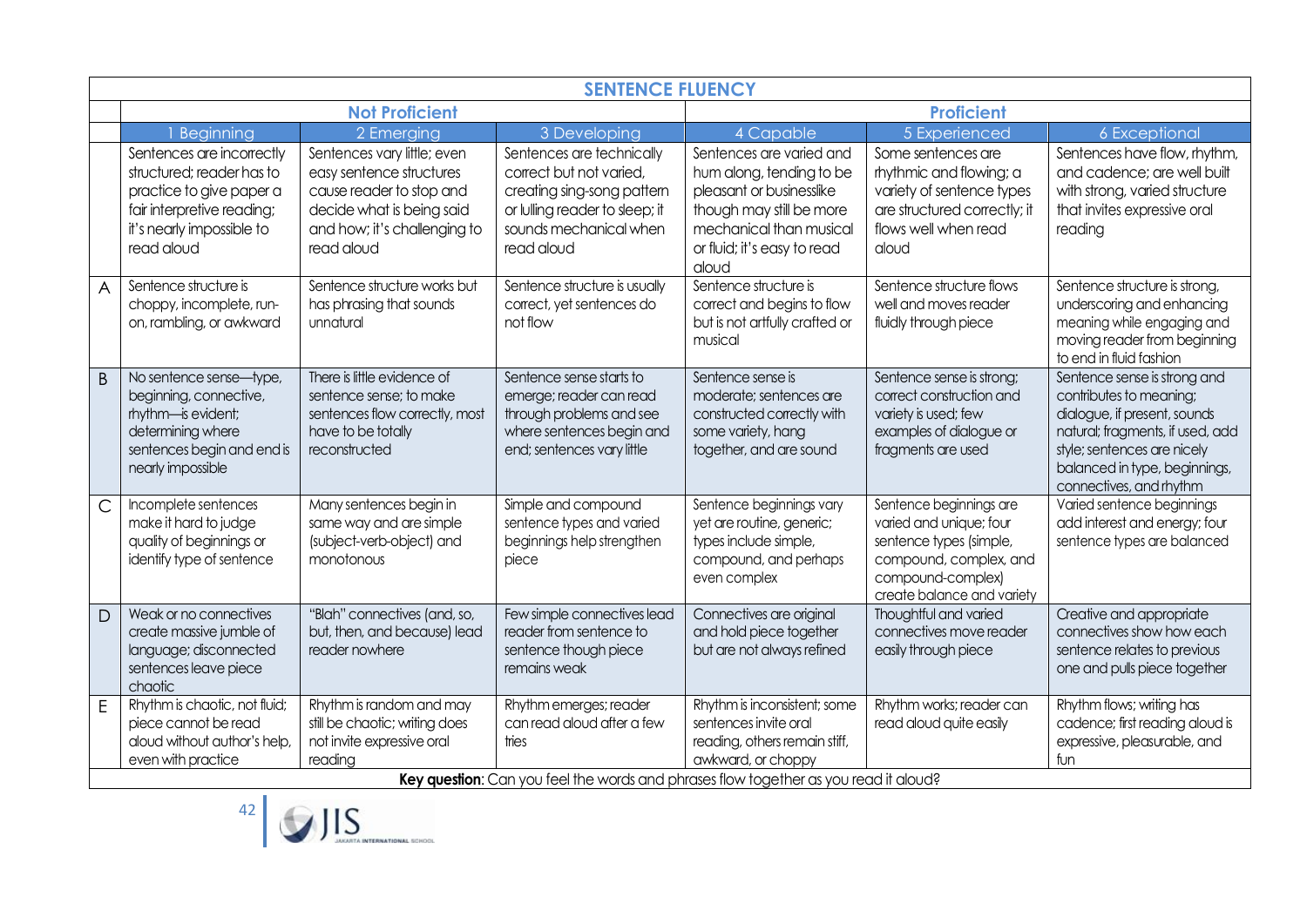|   | <b>CONVENTIONS</b>                                                                                                                                                                                                                                        |                                                                                                                          |                                                                                                                           |                                                                                                                                                       |                                                                                                                                        |                                                                                                                                                    |  |
|---|-----------------------------------------------------------------------------------------------------------------------------------------------------------------------------------------------------------------------------------------------------------|--------------------------------------------------------------------------------------------------------------------------|---------------------------------------------------------------------------------------------------------------------------|-------------------------------------------------------------------------------------------------------------------------------------------------------|----------------------------------------------------------------------------------------------------------------------------------------|----------------------------------------------------------------------------------------------------------------------------------------------------|--|
|   |                                                                                                                                                                                                                                                           | <b>Not Proficient</b>                                                                                                    |                                                                                                                           |                                                                                                                                                       | <b>Proficient</b>                                                                                                                      |                                                                                                                                                    |  |
|   | 1 Beginning                                                                                                                                                                                                                                               | 2 Emerging                                                                                                               | 3 Developing                                                                                                              | 4 Capable                                                                                                                                             | 5 Experienced                                                                                                                          | 6 Exceptional                                                                                                                                      |  |
|   | Errors in conventions are the<br>norm and repeatedly<br>distract reader, making text<br>unreadable                                                                                                                                                        | Many errors of various<br>types of conventions<br>are scattered<br>throughout text                                       | Author continues to stumble<br>in conventions even on<br>simple tasks and almost<br>always on anything trickier           | Author has reasonable<br>control over standard<br>conventions for grade level;<br>conventions are sometimes                                           | Author stretches, trying<br>more complex tasks in<br>conventions; several<br>mistakes still exist; for                                 | Author uses standard writing<br>conventions effectively to<br>enhance readability; errors are<br>few and only minor editing is                     |  |
|   | Spelling errors are frequent,                                                                                                                                                                                                                             | Spelling is phonetic with                                                                                                | Spelling on simple words is                                                                                               | handled well; at other<br>times, errors distract and<br>impair readability<br>Spelling is usually correct or                                          | secondary students, all<br>basic conventions have<br>been mastered<br>Spelling on common                                               | needed to publish<br>Spelling is usually correct, even                                                                                             |  |
| A | even on common words                                                                                                                                                                                                                                      | many errors                                                                                                              | incorrect, although reader<br>can understand                                                                              | reasonably phonetic on<br>common grade-level words,<br>but not on more difficult<br>words                                                             | grade-level words is correct<br>but sometimes incorrect on<br>more difficult words                                                     | on more difficult words                                                                                                                            |  |
| B | Punctuation is often missing or<br>incorrect                                                                                                                                                                                                              | Simple end $( . 2!)$<br>punctuation is correct;<br>internal $($ , '; - : )<br>punctuation is usually<br>wrong or missing | Punctuation is inconsistent                                                                                               | End punctuation is usually<br>correct; internal punctuation<br>is sometimes correct; for<br>secondary students, all<br>punctuation is usually correct | Punctuation is correct and<br>enhances readability in all<br>but few places                                                            | Punctuation is correct, creative,<br>and guides reader through<br>entire piece                                                                     |  |
| Ć | Capitalization is random,<br>inconsistent, and sometimes<br>nonexistent                                                                                                                                                                                   | Only the easiest<br>capitalization rules are<br>correctly applied                                                        | Capitalization is applied<br>inconsistently except for<br>proper nouns and sentence<br>beginnings                         | Capitalization is mostly<br>correct                                                                                                                   | Capitalization is correct;<br>more sophisticated<br>capitalization is used                                                             | Capitalization is thoroughly<br>understood and consistently<br>correct                                                                             |  |
| D | Errors in grammar/usage are<br>frequent and noticeable,<br>making writing<br>incomprehensible                                                                                                                                                             | Serious grammar/usage<br>problems of every kind<br>make comprehension<br>difficult                                       | Inappropriate<br>grammar/usage results from<br>heavy reliance on<br>conversational oral language;<br>meaning is confusing | Proper grammar/usage<br>remains inconsistent and<br>inaccurate though problems<br>are not serious enough to<br>distort meaning                        | Grammar/usage is usually<br>correct: there are few<br>grammar mistakes yet<br>meaning is clear                                         | Grammar/usage is correct and<br>contributes to clarity and style;<br>meaning is more than clear;<br>piece is engaging and inviting<br>to read      |  |
| E | Extensive editing (on virtually<br>every line) is required to polish<br>text for publication; reader<br>must read once to decode.<br>then again for meaning                                                                                               | There's still a lot of<br>editing required for<br>publication; meaning is<br>uncertain                                   | Too much editing is still<br>needed to publish although<br>piece begins to<br>communicate meaning                         | Moderate editing (a little of<br>this, a little of that) is required<br>to publish; meaning is clear                                                  | Several things still need<br>editing before publishing;<br>conventions are more<br>correct than not; meaning<br>is easily communicated | Hardly any editing is needed to<br>publish; author may successfully<br>manipulate conventions for<br>stylistic effect; meaning is crystal<br>clear |  |
|   | Key question: How much editing would have to be done to be ready to share with an outside source?<br>(Note: For the trait of conventions, grade level matters. Expectations should be based on grade level and include only skills that have been taught. |                                                                                                                          |                                                                                                                           |                                                                                                                                                       |                                                                                                                                        |                                                                                                                                                    |  |

**Expectations for secondary students are obviously much higher than those of the elementary grade levels.)**